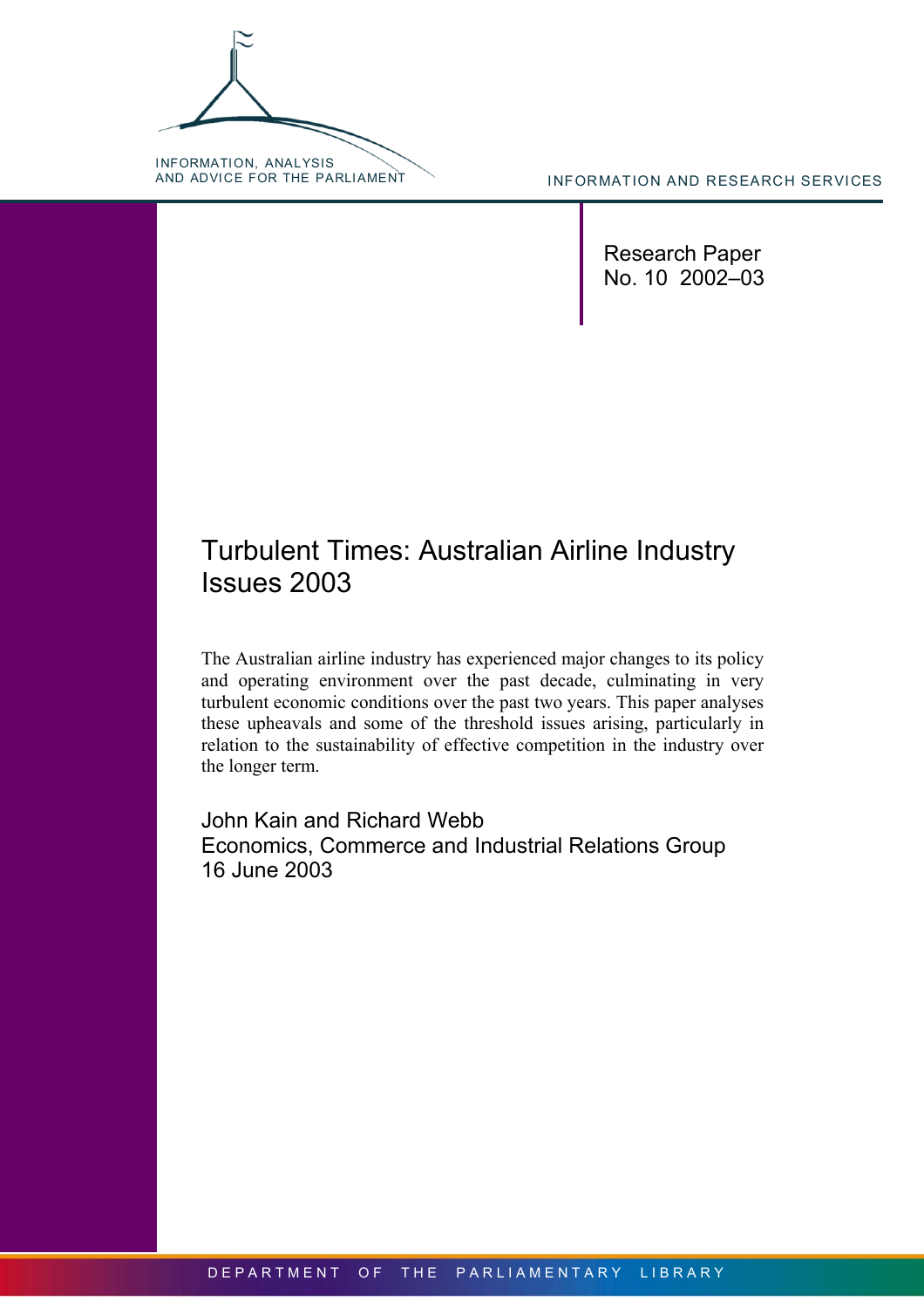ISSN 1328-7478

Copyright Commonwealth of Australia 2003

Except to the extent of the uses permitted under the *Copyright Act 1968*, no part of this publication may be reproduced or transmitted in any form or by any means including information storage and retrieval systems, without the prior written consent of the Department of the Parliamentary Library, other than by Senators and Members of the Australian Parliament in the course of their official duties.

This paper has been prepared for general distribution to Senators and Members of the Australian Parliament. While great care is taken to ensure that the paper is accurate and balanced, the paper is written using information publicly available at the time of production. The views expressed are those of the author and should not be attributed to the Information and Research Services (IRS). Advice on legislation or legal policy issues contained in this paper is provided for use in parliamentary debate and for related parliamentary purposes. This paper is not professional legal opinion. Readers are reminded that the paper is not an official parliamentary or Australian government document. IRS staff are available to discuss the paper's contents with Senators and Members and their staff but not with members of the public.

# **Acknowledgements**

This is to acknowledge the help given in producing this paper by Ian Beckingham, of the Department of the House of Representatives, Matthew James and Rowena Billing of the Department of the Parliamentary Library and other Parliamentary colleagues

# **Enquiries**

Information and Research Services publications are available on the ParlInfo database. On the Internet the Department of the Parliamentary Library can be found at: <http://www.aph.gov.au/library/>

IRS Publications Office Telephone: (02) 6277 2778

Published by the Information and Research Services, Department of the Parliamentary Library, 2003.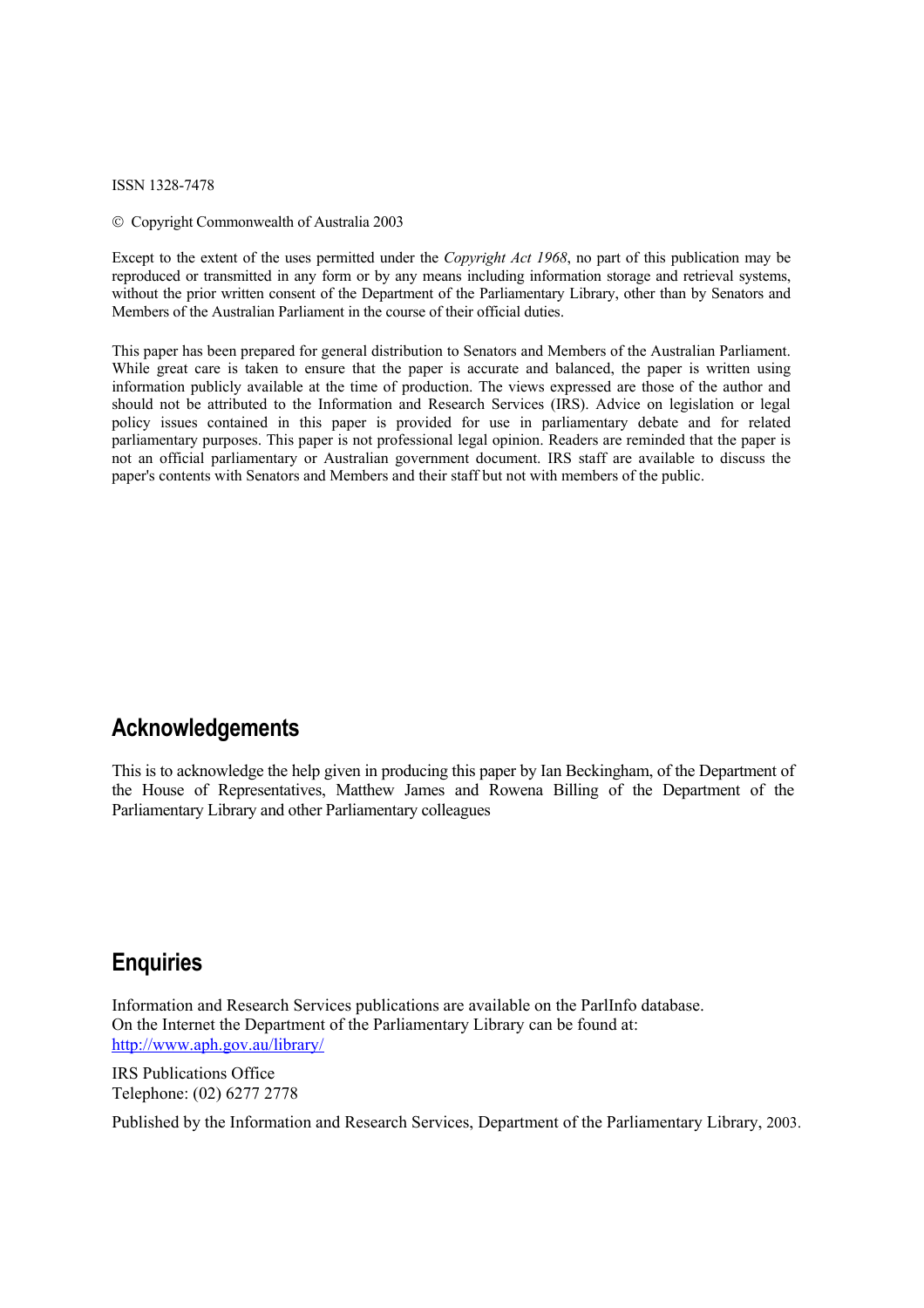# **Contents**

| Domestic Trunk Airline Industry: Services, Structure and Prospects. 6           |    |
|---------------------------------------------------------------------------------|----|
|                                                                                 |    |
|                                                                                 |    |
|                                                                                 |    |
|                                                                                 |    |
|                                                                                 |    |
| Australian International Airline Industry: Services, Structure and Prospects 12 |    |
|                                                                                 |    |
|                                                                                 |    |
|                                                                                 |    |
|                                                                                 |    |
|                                                                                 |    |
|                                                                                 |    |
|                                                                                 |    |
|                                                                                 |    |
|                                                                                 |    |
|                                                                                 |    |
|                                                                                 |    |
|                                                                                 |    |
|                                                                                 |    |
|                                                                                 |    |
|                                                                                 |    |
| Economic Characteristics of the Airline Industry                                | 24 |
|                                                                                 |    |
|                                                                                 |    |
|                                                                                 |    |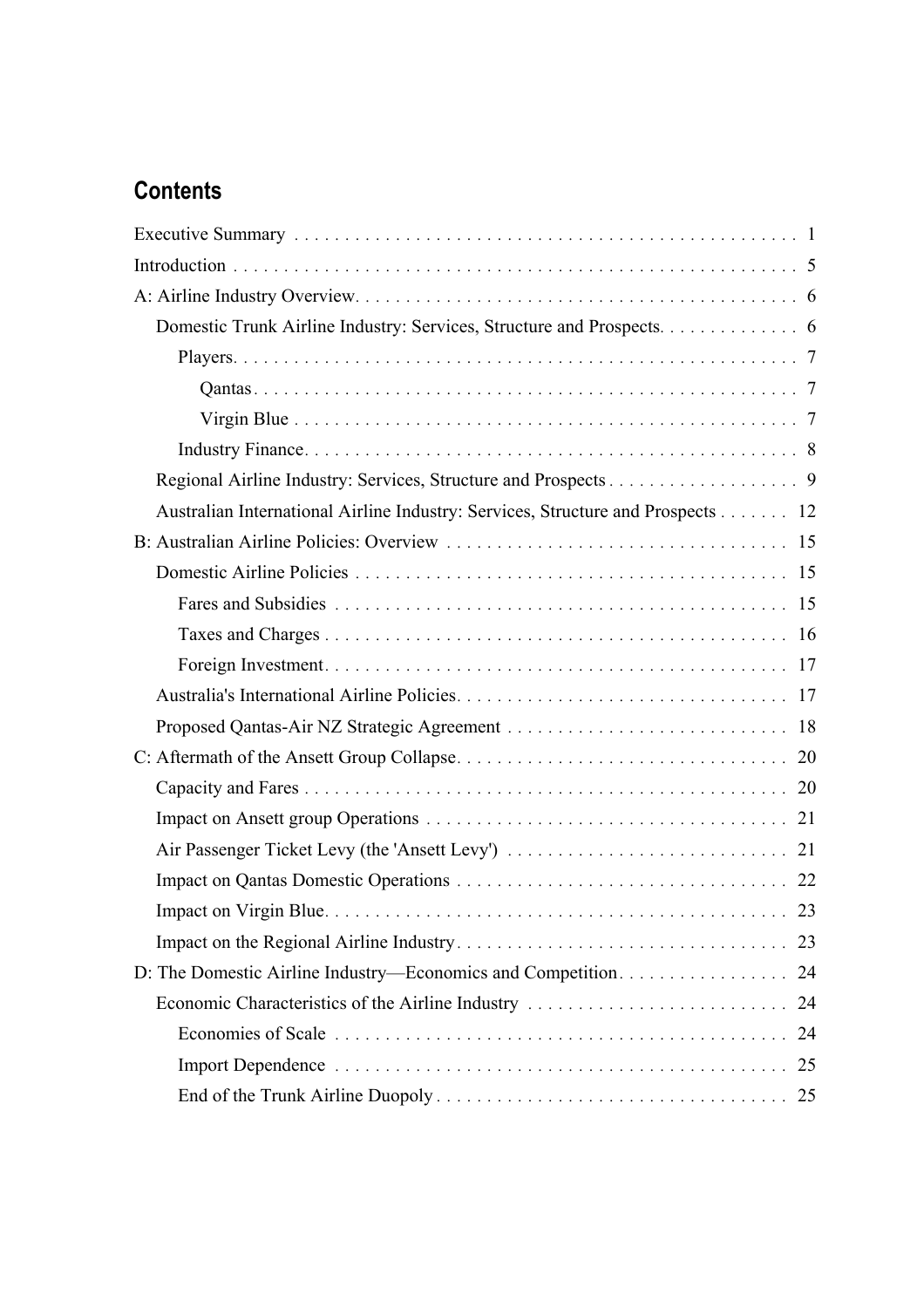| Appendix 1: Principal Regional Airlines, Australia, May 2003. 43 |
|------------------------------------------------------------------|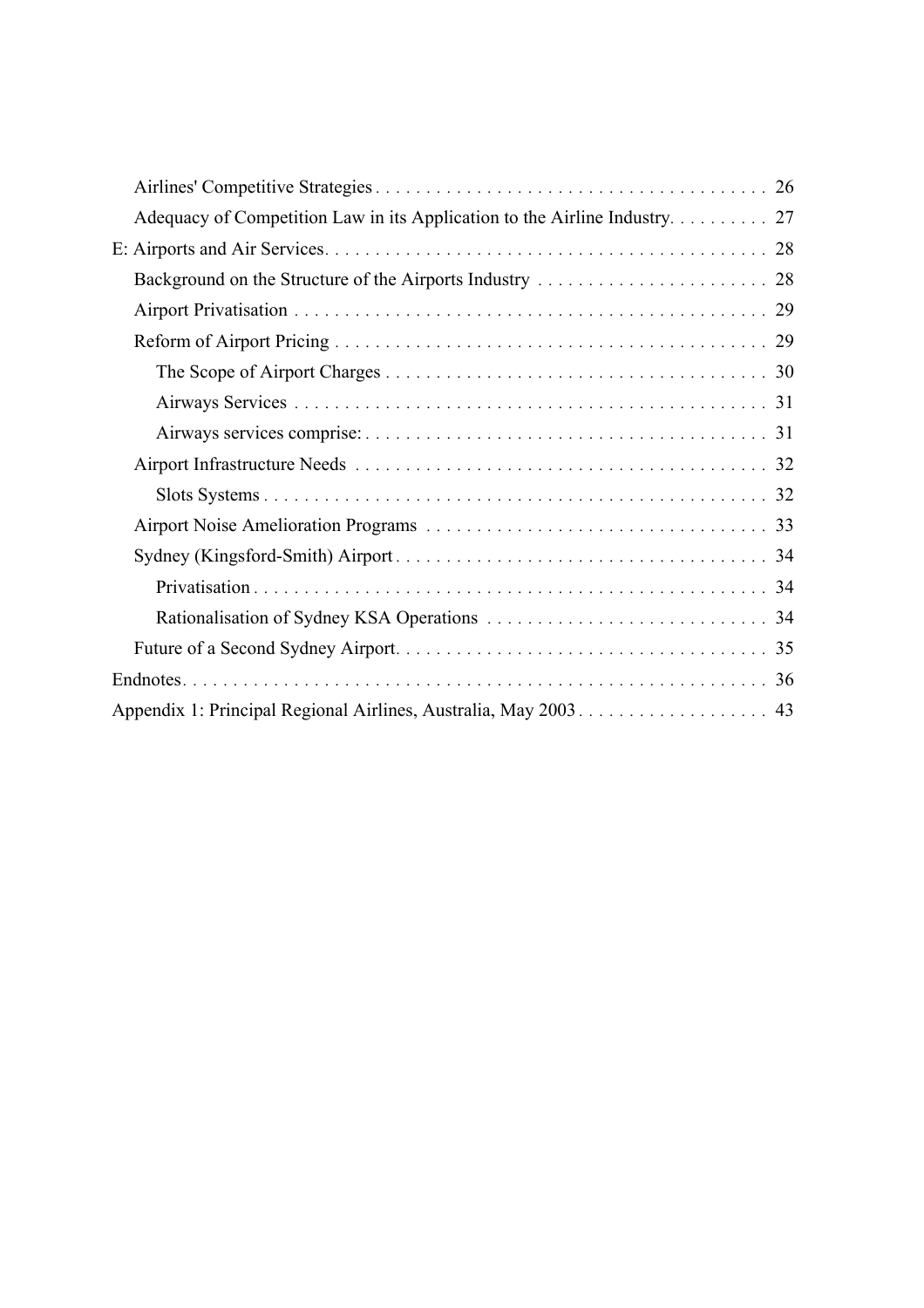# <span id="page-4-0"></span>**Executive Summary**

These have been turbulent times for the Australian airline industry. It has been confronted with a marked decline in international tourism in the aftermath of the September 2001 terrorist attacks in the United States and, more recently, traffic loss attributable to the war in Iraq and severe acute respiratory syndrome (SARS) outbreaks in parts of Asia and Canada.

In addition to these upheavals, the industry has undergone major structural change since the late 1990s. On the major routes - the so-called 'domestic trunk routes', where there were four airlines in 2000, there are now only two. In 2000, the domestic trunk routes were dominated by Qantas Airways and Ansett Australia—with new entrants Virgin Blue and Impulse Airlines emerging in niche markets. Nowadays the industry has a lopsided two airline structure, with Qantas dominant since its takeover of Impulse Airlines in 2001 and the Ansett group's subsequent collapse in September 2001. Although Virgin Blue has rapidly built up its market share, it still has less than a third of the market.

The upheavals in the trunk airline sector have carried over to the regional airline sector. This is the part of the domestic airline industry which services centres in rural and remote Australia. At the time of the Ansett group's collapse, most regional operators had equity or close operational relationships with either Qantas or Ansett.

While the domestic airline industry is largely deregulated, Australia's international airline industry remains quite regulated at the Commonwealth level, as it is subject to the detailed capacity controls that are part of the long-established system of bilateral air service agreements (ASAs) that underpin the industry. ASA's provide the international legal framework enabling the operation of scheduled international air services between countries. These agreements control the amount of airline seat capacity which may be deployed on scheduled services over individual country to country routes; they are generally of treaty status and are enforceable in international law.

The Howard Government has had a long term commitment to a system of liberalised air services and this goal was supported by the 1999 Productivity Commission inquiry into liberalising the economic framework of the industry. To date, only the Trans-Tasman routes have benefited substantially from the Government's 'open skies' objective.

In another move to free up the international side of the industry, the Commonwealth adopted a policy of allowing more than one Australian owned international airline to operate scheduled services to and from Australia. However the September 2001 failure of the Ansett Airlines group brought an end to Ansett International's short-lived operations. Although Qantas is once again the only Australian flag carrier, Virgin Blue has signalled its interest in operating in some international markets in Australia's immediate region, such as the trans-Tasman market.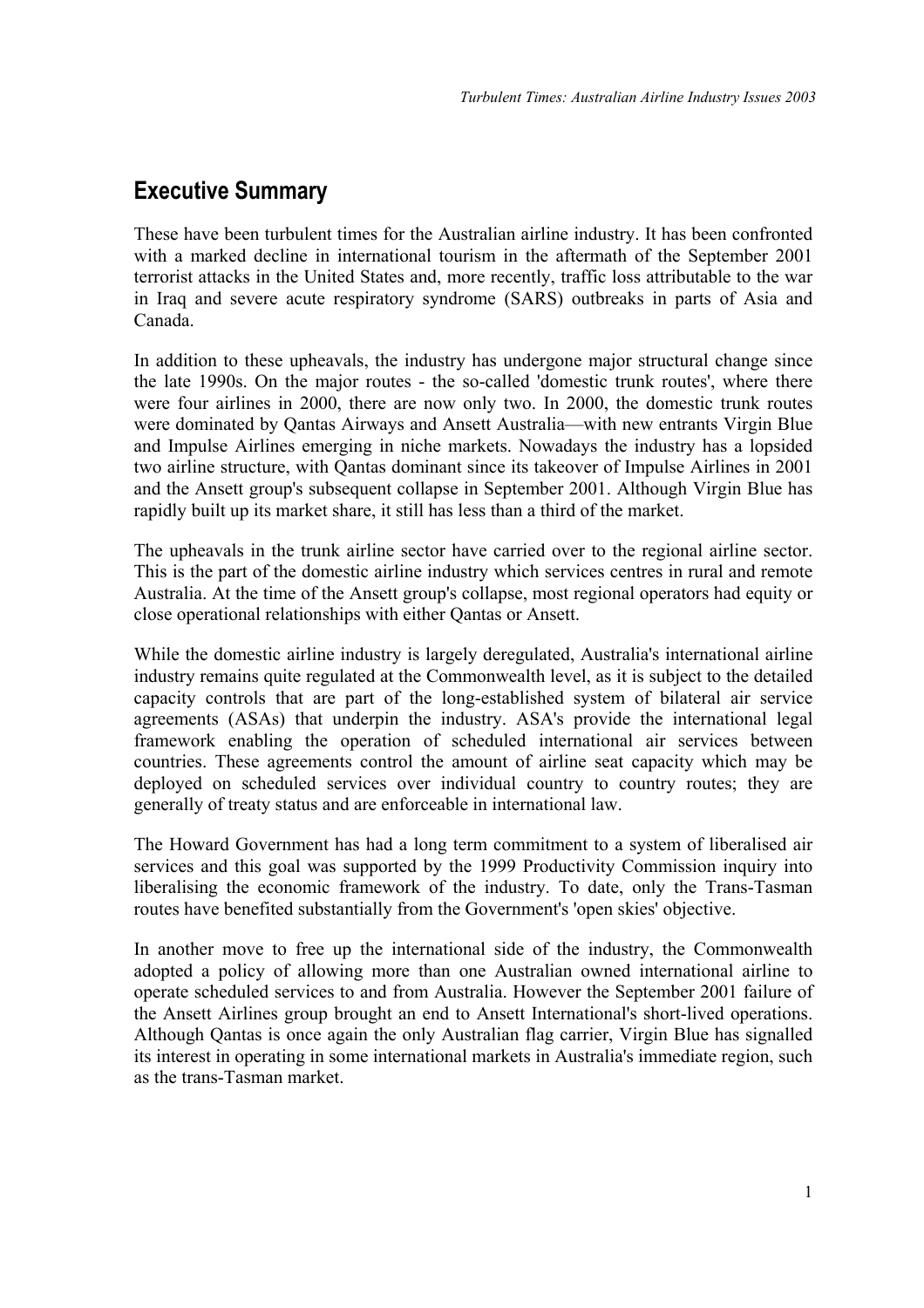A significant worldwide trend that is starting to be felt in Australia is the rapid emergence of low-cost international carriers. Irish airline, Ryanair, is a high-profile European example, while SouthWest Airlines is a long-established American example. These are sometimes referred to as 'value-based airlines', reflecting their emphasis on aggressive containment of costs to sustain highly competitive fare levels. Two Australasian carriers have been established in recent times to cater for this growing market: Australian Airlines and Freedom Air. Unlike some of the new low-cost international airlines in Europe, these carriers are not independent but are fully-owned, stand-alone divisions of Qantas and Air New Zealand (Air NZ) respectively.

Levels of competition vary widely within each sector. In the domestic trunk airline sector, the fairly robust competition that previously existed between Qantas, Ansett and the new airlines has come and gone since the industry's 'deregulation' in 1989. This has given way to a more restrained form of competition between Qantas and Virgin Blue because Qantas is the only provider of nationwide, 'full-service' scheduled services. Qantas has the advantage of comprehensive regional and international networks and extensive feeder traffic links to other overseas airlines' networks through its membership of the One World Alliance.

In contrast, Virgin Blue is not a member of an alliance, its service frequencies are modest in comparison with those of Qantas, and its domestic network is nowhere near as extensive as that of Qantas. But in the low-cost, budget travel niche that Virgin Blue helped establish, competition with Qantas is vigorous. In response to Virgin Blue's success, Qantas is taking steps to expand its share of the budget travel market, while Virgin is now seeking to expand beyond its leisure traveller niche by developing its business travel market.

The Ansett collapse has decreased competition in many parts of the regional airline industry (of which the Ansett group owned a large portion). The Qantas-owned regional airline, QantasLink, dominates many routes and is the sole airline on some routes. Most of the former Ansett group regional airlines are not linked with an international alliance network. Nonetheless, Virgin Blue, Regional Express—formed by the amalgamation of former Ansett group airlines, Kendell and Hazelton—and other regional airlines such as Alliance Airlines in Queensland, compete to varying degrees with Qantas services. Because regional airlines operate mainly intra-state services, the states have sole responsibility for their economic regulation; most states have liberalised or deregulated operations.

Putting aside the current slump in domestic tourism, the potential for increased competition in the domestic airline industry through the emergence of new carriers is generally more favourable now than in the past. Although Qantas is likely to remain the dominant player in the domestic passenger and freight markets, some of the factors that led to the failure of previous new trunk route entrants are now less of a barrier.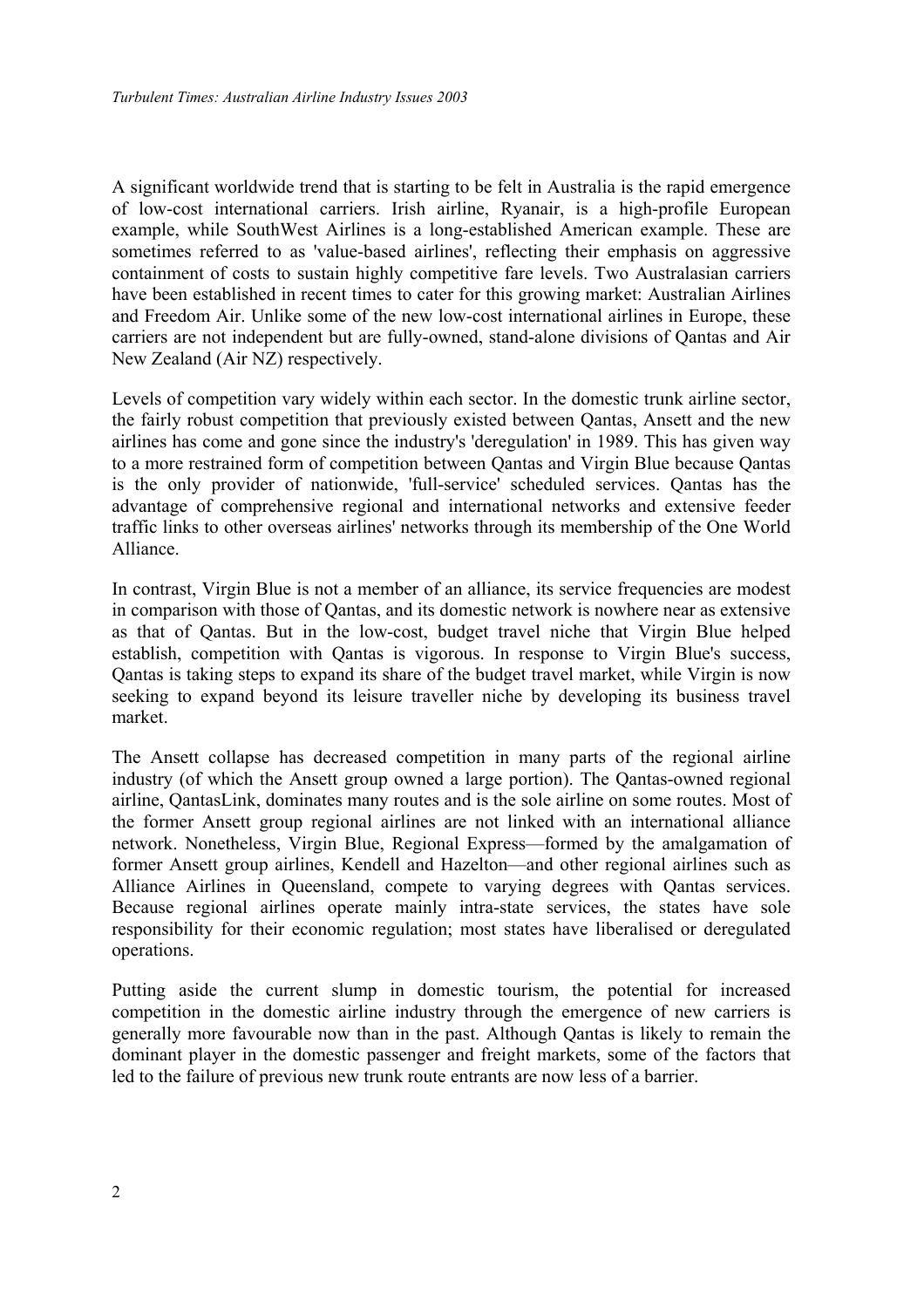In particular, airport terminal facilities are more readily available to new entrants now that some former Ansett terminals have been freed up as common-user facilities. The current relatively low cost of obtaining aircraft due to the depressed state of the aircraft market also favours potential new entrants. The liberal policy environment—including freedom of entry to domestic trunk routes by domestic airlines, and guidelines that allow foreign airlines to acquire up to 100 per cent of the equity in an Australian airline or to start a new domestic airline unless this is contrary to the national interest—also favours new entrants.

What of the future for the Australian airline industry? The apparent existence of economies of scale—the gains by way of reduced costs from the increasing size of operations—in the domestic airline industry suggests that there may be an on-going need for regulation to prevent monopolisation over the long term. In the absence of effective economic regulatory oversight of the industry, it has the potential to evolve into a Qantas monopoly. High capital and set-up costs have traditionally contributed to high entry costs and have increased the market power of the incumbent airlines, impeding competition. Should such circumstances continue to prevail over the longer term, it raises the issue of whether Australia's domestic market is really big enough to sustain competitive supply and whether a lightly regulated oligopoly is still appropriate.

Although the former two airline policy was not replaced with an industry-specific economic regulatory regime for airlines, the industry is subject to the general competition policy provisions of the *Trade Practices Act 1974,* which is administered by the Australian Competition and Consumer Commission.

The *Trade Practices Act* is intended to inhibit unfair competition throughout industry generally, but the recent *Boral case* in the High Court has led some observers to question its effectiveness in protecting smaller businesses from what might be termed predatory pricing by dominant companies. This is particularly relevant in today's domestic airline industry, with its 'David and Goliath' structure in the form of an emerging, relatively modestly sized and resourced Virgin Blue versus a dominant and well 'cashed-up' Qantas.

The future of the regional airline sector is far from clear; it seems likely that Qantas's regional operations will continue to be a major force. However, the role and sustainability of the non-aligned, newly restructured carriers such as Regional Express and [Alliance](http://www.allianceairlines.com.au/)  [Airlines](http://www.allianceairlines.com.au/) have yet to be established. As the state governments are primarily responsible for the economic regulation of this sector, state policies could have a major influence on its long-term structure and outlook.

Competition in Australia's international airline industry will continue to be tempered by the bilateral air service agreements unless there are successful multilateral moves towards a more liberal regime over the longer term. Consequently, Qantas is effectively 'guaranteed' a major role in its international markets, although the intensity of competition with Qantas varies between markets and could increase if new Australian flag carriers gain access to Qantas routes. Australia's 'multiple-designation' policy means that more than one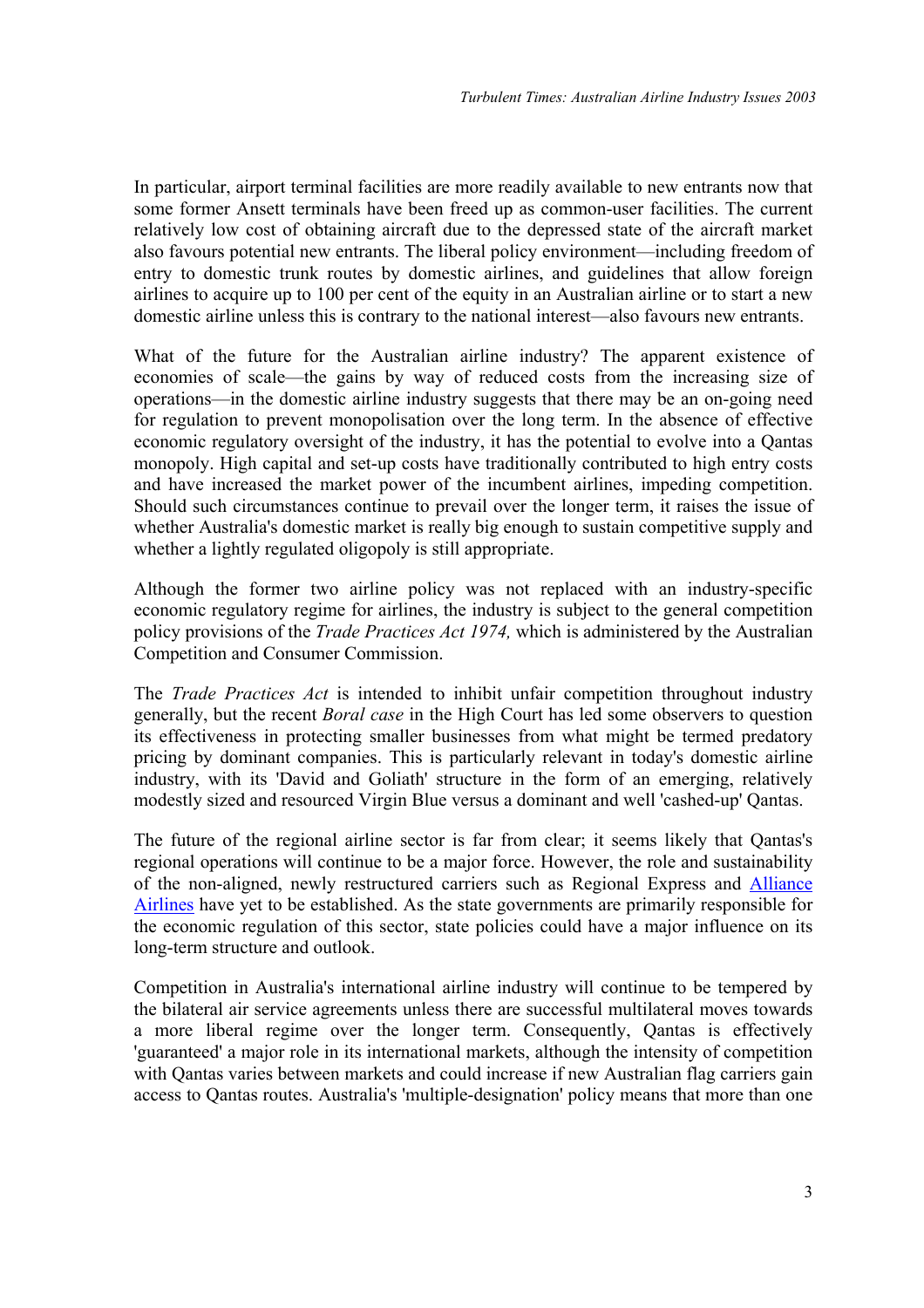Australian-owned carrier can potentially operate scheduled air passenger services to and from this country.

The development of low-cost international carriers such as Australian Airlines will assist in nurturing financially viable traffic growth. Their potential to encourage increased traffic through highly attractive fares is particularly important in the current worldwide climate. Heightened security concerns and political uncertainty have caused global tourism to stagnate, with huge financial losses being reported by major, long-established 'full-cost' airlines, particularly in North America. The further expansion of low-cost international airlines will assist in counteracting this trend and in sustaining Australia's vital tourism industry.

Another facet of the changing airline industry over the past decade has been the Commonwealth's withdrawal from the operation of airports; all major airports are now operated by private 'owners' under very long-term leases from the Commonwealth. This has led to a new framework of economic regulatory arrangements for such airports. On 'privatising' the major airports, the Government imposed price caps on airport company charges for the aeronautical services which they supply to the airlines, but subsequently replaced the caps with a price monitoring regime. Airport companies attracted industry criticism for increasing aeronautical charges after the caps were lifted, but justified the increases on the grounds that they will be used to finance major airport investments, including upgrades to accommodate the new generation, very large capacity, international aircraft type—the A380 Airbus—which Qantas and other international carriers will introduce to their Australian routes over the next decade.

Continued traffic growth over the medium term will mean that airports will face pressure to utilise existing infrastructure more efficiently and it appears the Commonwealth will continue to involve itself in addressing these challenges. There are important competition policy issues at stake and these are closely associated with problems of airport congestion. Slot systems—permission for aircraft movements—are effective in rationing scarce airport and airspace capacity but can restrain competition. Sydney (Kingsford-Smith) Airport (KSA) is the only Australian airport to have a slot system to ration airport capacity among competing airline users. Sydney KSA's life could be extended if its operations were changed because its technical capacity far exceeds its actual (regulation-constrained) capacity.

The Government has to date shown a preference for administrative solutions—such as a guaranteed number of regional airline slots at peak times, a cap on the number of hourly movements, and the noise curfew—to 'economic' solutions such as peak-load pricing and the sale of slots by auction. The main regional airlines are major beneficiaries of administrative regulation. Arguably, they are subsidised by passengers of non-regional services. Sydney KSA remains the pivotal airport facility for the Australian airline industry despite the growth in new air service links that by-pass Sydney; increasing the operating capacity of the existing Sydney KSA will delay the need for a second major airport in Sydney.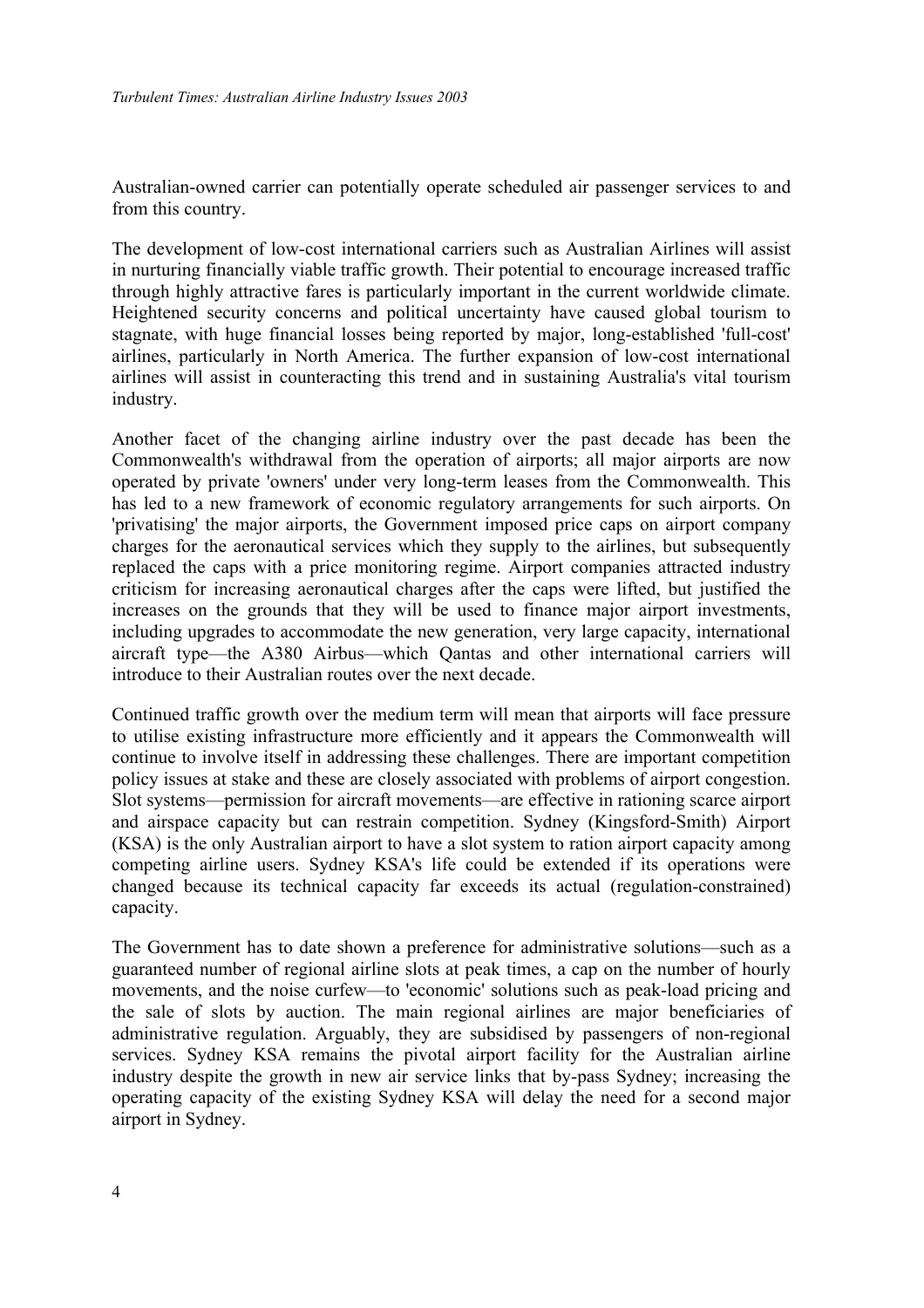# <span id="page-8-0"></span>**Introduction**

The Australasian airline and aviation infrastructure industries have experienced major changes to their policy and operating environments in the past decade. The upheavals have included the collapse of the Ansett group, the absorption of Impulse Airlines into Qantas, the entry and rapid growth of Virgin Blue and the establishment of Australian Airlines, Freedom Air and Jetconnect. The 1990s trend towards the liberalisation of Australasian air services has continued with the establishment of an Open Skies agreement between Australia and New Zealand in late 2000. The 2001 terrorist attacks in the United States and the 2003 Iraq and SARS crises led to significant downturns in the international and domestic aviation markets, resulting in further change.

In the aviation infrastructure industry, the past decade has witnessed the transfer of all of Australia's major airports from the Commonwealth to private companies under long-term leases, changes to the regulation of cost recovery at airports and the restructuring of charges for aviation services.

Upheavals in the domestic airline industry are nothing new and they have invariably developed a strong political flavour, as most recently witnessed during the 2001 Federal Election campaign when the Federal Opposition and the Victorian Labor Government became closely aligned with the Ansett—Tesna interests. Reflecting on the industry in the early post-Second World War decades, former Liberal Party leader, Sir Billy Snedden observed in 1981 that:

'The aviation industry is politically volatile and always capable of arousing public interest, discussion and controversy. From the mid-1940s to the mid-1960s, it *[civil aviation]* was one of the most debated topics in the Federal Parliament, attracting attention beyond its economic significance. To many people civil aviation became a battleground for conflicting political philosophies.<sup>[1](#page-9-1)</sup>

The industry's inherent instability and disproportionate political significance were key factors influencing the genesis of the two airline policy as set out in the C*ivil Aviation* Agreement 195[2](#page-9-2)<sup>2</sup>. The industry's turbulent tendencies have returned in the 13 years that have elapsed since the termination of the two airline policy in 1990. Unsustainable growth has occurred in the domestic airline industry marked by a cycle of the entry of new players, the collapse of some players and the emergence of others. High capital costs have contributed to high entry costs and have increased the market power of the incumbent airlines, impeding competition. This raises the issue of whether Australia's domestic market is really big enough to sustain competitive supply and whether a lightly regulated oligopoly is still appropriate.

This research paper describes the current state of the Australian domestic and international airline industries, tracing the main changes since domestic airline deregulation and commenting on associated policy issues. It includes an analysis of the consequences of the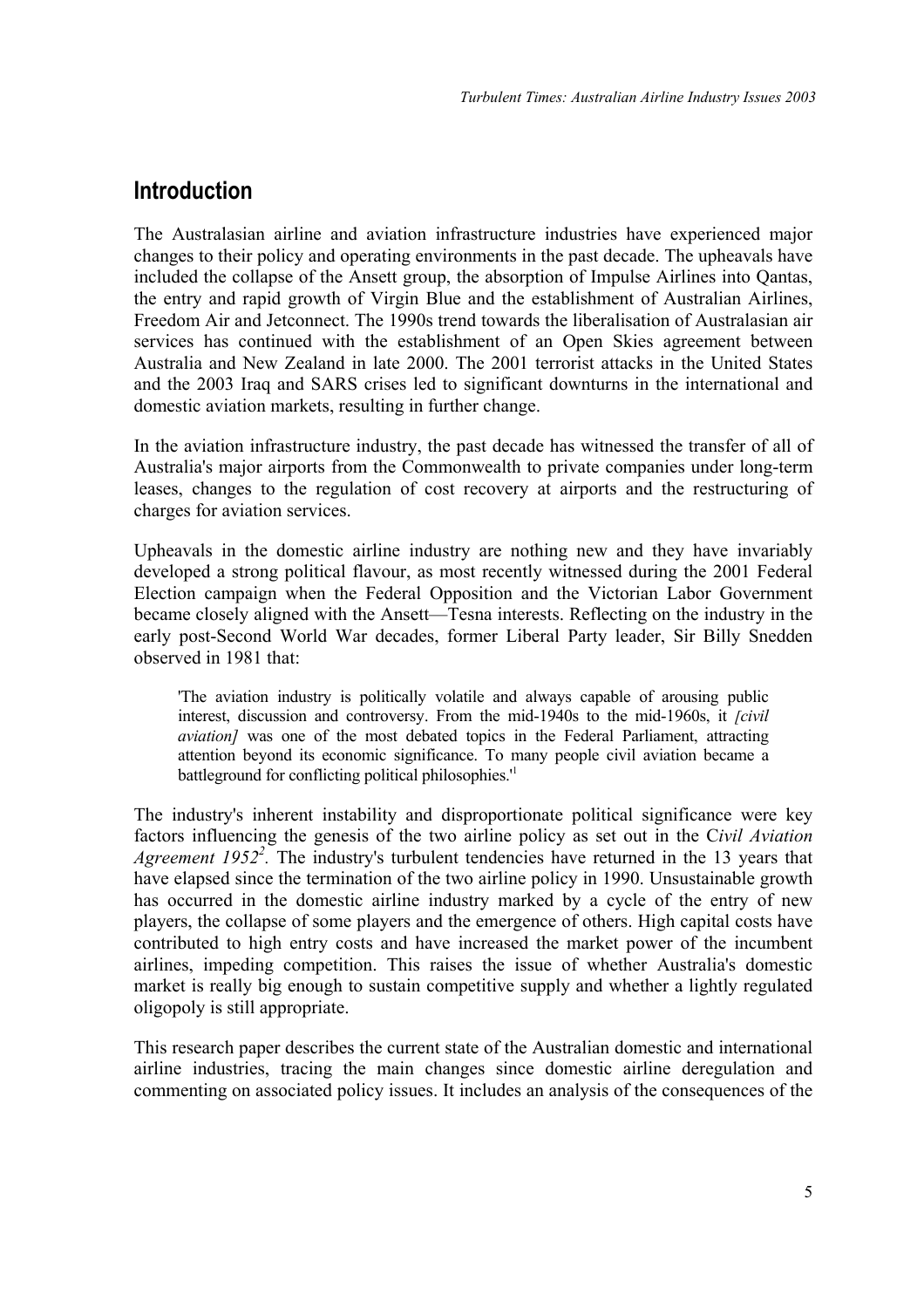<span id="page-9-0"></span>Ansett collapse, changes in the airports industry and emerging competition and economic regulatory issues affecting both the airline and airports industries.

An earlier version of the paper is available as an audio brief, *After Ansett—Airline Industry Trends and Issues*, by John Kain and Richard Webb, recorded in 2002. A [chronology](http://www.aph.gov.au/library/pubs/online/ansettchron.htm) of the events leading up to Ansett Australia's last commercial flight on 5 March 2002 and covering the aftermath of the airline group's collapse is also available on the Department of the Parliamentary Library website.

# **A: Airline Industry Overview**

Australia's airline industry can be classified into three broad categories:

- domestic trunk route airlines
- regional airlines
- international airlines.

## **Domestic Trunk Airline Industry: Services, Structure and Prospects**

A domestic airline is:

An airline performing regular public transport services and whose fleet contains exclusively high capacity aircraft, defined as aircraft with more than 38 seats, or with a payload of more than 4 200 kg.<sup>[3](#page-10-1)</sup>

<span id="page-9-1"></span>The domestic trunk airline industry encompasses the mainline domestic scheduled air passenger service network. It is composed predominantly, but not exclusively, of intercapital routes.

<span id="page-9-2"></span>Since the 1960s, the trunk route airlines have operated mainly jet aircraft capable of carrying 100 to 250 passengers and between two tonnes and ten tonnes of freight. While Boeing 727s and McDonnell Douglas DC 9s were the dominant first generation aircraft types in Australia, these aircraft types are now retired; the current day fleet relies heavily on various models of the Boeing 737 and Boeing 767 jet aircraft types.

The industry was nominally 'deregulated' at the federal level with the end of the two airline policy in 1990. However, some state governments maintain economic regulation of intra-state routes, while at the national level, the Australian Competition and Consumer Commission (ACCC) monitors the state of competition in the industry in accordance with its generic trade practices responsibilities. Appendix 1 contains a listing and brief description of the larger regional and trunk route operators in Australia's domestic airline industry as at May 2003.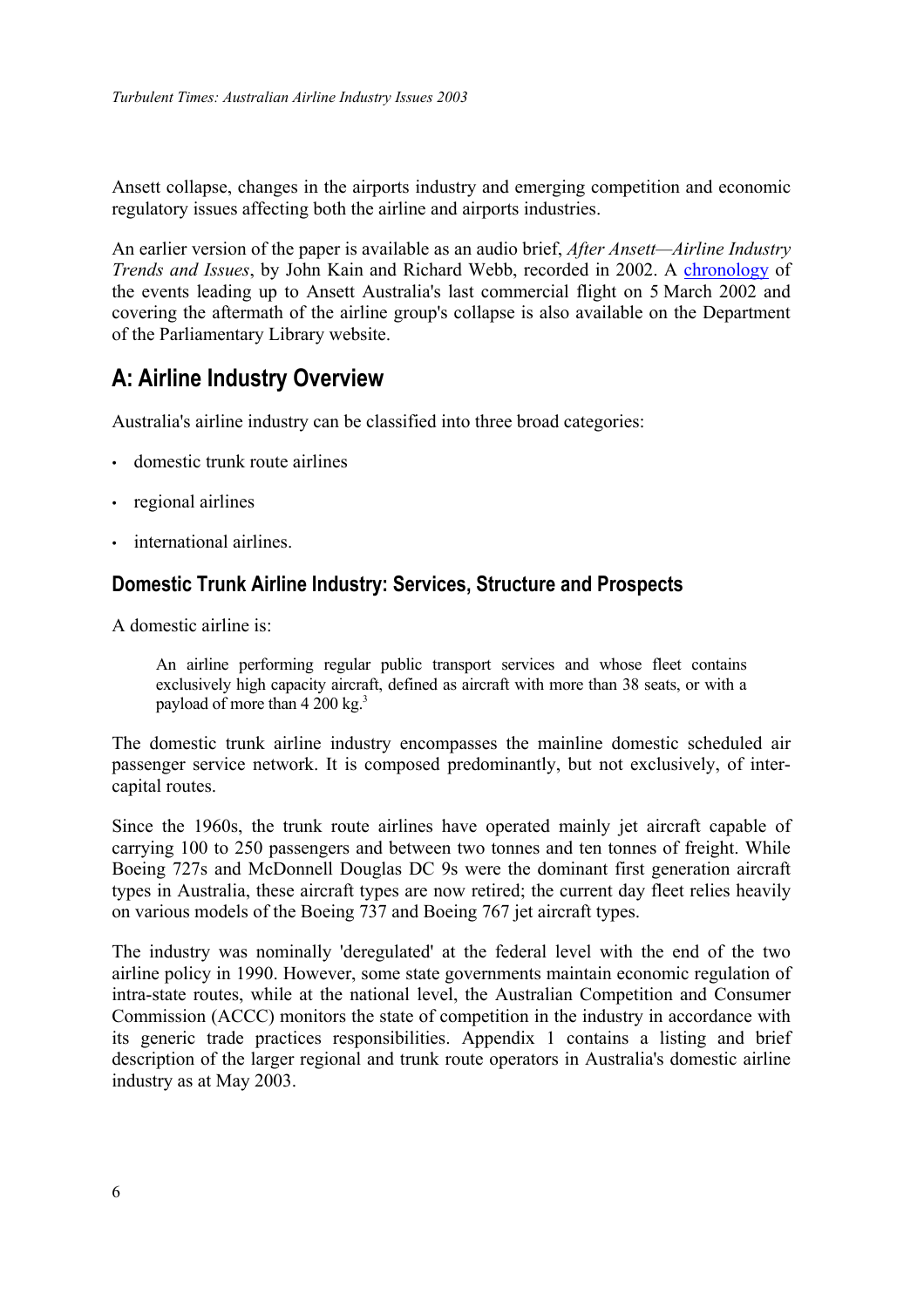### <span id="page-10-0"></span>**Players**

In the past two years, the trunk airline industry has changed from a four-airline structure— [Qantas](http://www.qantas.com.au/regions/dyn/home/qualifier-region-au) Airways, [Ansett](http://www.ansett.com.au/body_home.htm) Australia, [Virgin Blue](http://www.virginblue.com.au/aboutus.html) and [Impulse Airlines—](http://users.chariot.net.au/~theburfs/impulsepage.html)to a lopsided two airline system.

### **Qantas**

The Qantas Airways Group has extensive commercial and ownership links with a number of regional carriers. Qantas also has code-sharing<sup>4</sup> and alliance arrangements with international carriers through the [One World Alliance](http://www.oneworldalliance.com/). This is the second largest of the five 'airline alliances', or the groupings of allied airlines that underpin the globalisation of the airline industry. (The Ansett group was a member of the largest alliance, the [Star](http://www.star-alliance.com/cgi-bin/sa.storefront/)  [Alliance.](http://www.star-alliance.com/cgi-bin/sa.storefront/)) Qantas also has strong international equity links with British Airways, which owns over 21.4 per cent of the airline. Qantas has a 46.2 per cent interest in Fiji's Air Pacific.

Qantas Domestic is now the only provider of nationwide, 'full-service' scheduled air services. Qantas has expanded its fleet rapidly since the Ansett group collapsed, when Qantas's domestic market share was 55 per cent; it now has around 70 per cent of the travel market on the domestic trunk route network. Qantas's extensive domestic and international route network can be seen by clicking [here](http://www.qantas.com.au/content/dyn/routemaps/rm_au_flash) to view an interactive electronic route map.

In response to the growing popularity of discount air travel in recent years, and to meet the competitive challenge from Virgin Blue at the 'low fare' end of the market, Qantas has built on the low-cost operating arrangements it inherited in its May 2001 acquisition of Impulse Airlines. It has retained Impulse as a stand-alone unit within Qantas, so deriving savings from utilising Impulse's low-operating cost, all-economy class Boeing 717 aircraft and streamlined staffing/work practice arrangements. Qantas has also further built on Impulse's value-based marketing approach by expanding its range of 'all-economy', leisure-oriented services and buying more Boeing 717s.

### <span id="page-10-1"></span>Virgin Blue

Virgin Blue Airlines is the Brisbane-based subsidiary of the Virgin group of companies and began operation in 2000. Its original owner and founder was British businessman, Sir Richard Branson. The Virgin Group owns 46 per cent of the equity in Virgin Blue company while Patrick Corporation—the large, diversified Australian transport and logistics company—acquired 50 per cent of the airline in 2001–02. Senior staff of Virgin Blue hold the remaining four per cent.

As a member of the Virgin group, Virgin Blue has loose links with Virgin Atlantic which operates international services out of London—and Virgin Express, the group's low-fare European airline based in Brussels. Virgin Blue is not a member of any of the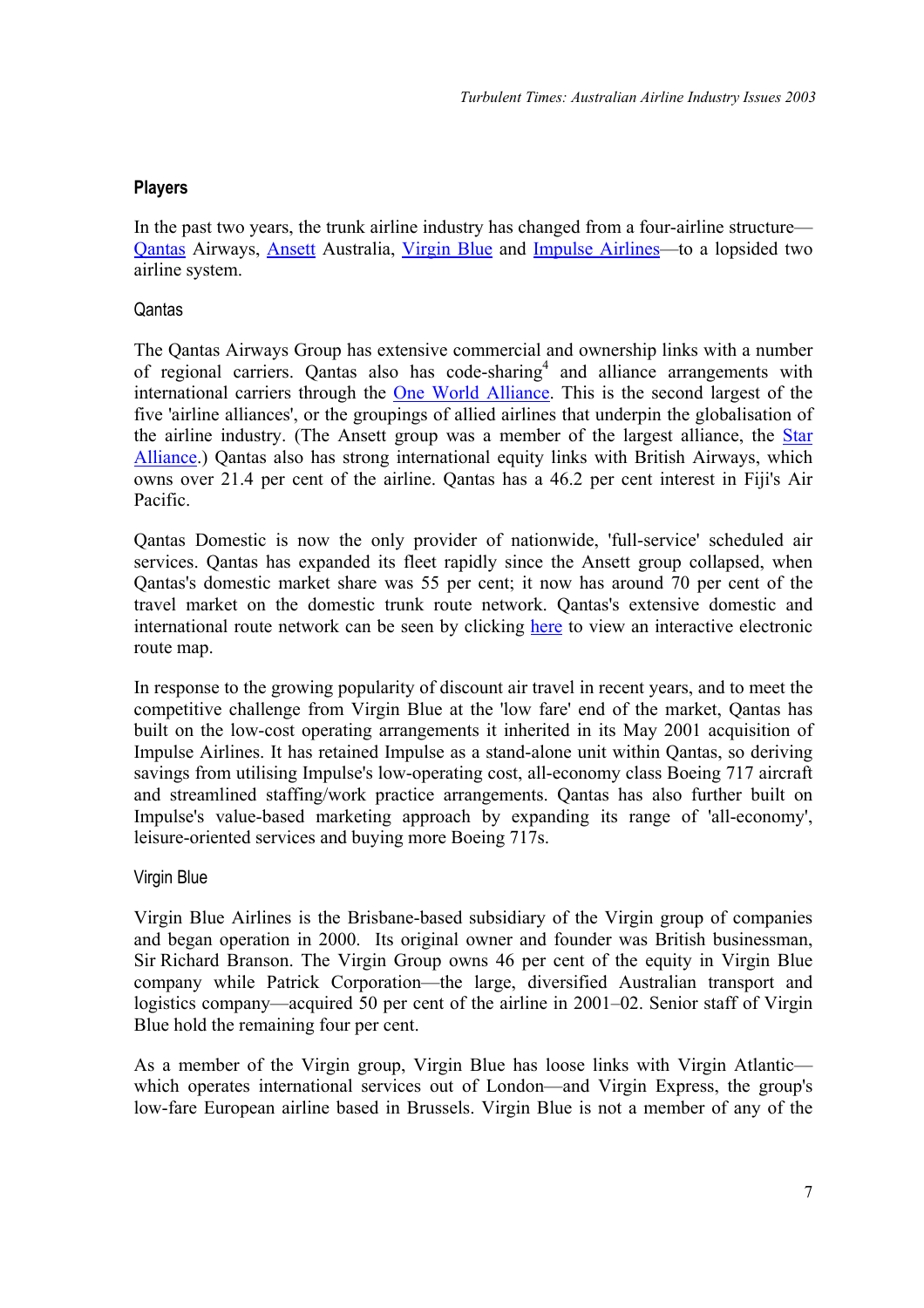<span id="page-11-0"></span>international airline alliances. In October 2002, however, Virgin Blue began to code-share with a Star Alliance member, United Airlines, somewhat compensating the latter for the loss of its Australian Star Alliance partner, the Ansett group.

Since the winding-up of the Ansett group in early 2002, Virgin Blue has provided the main trunk route competition for Qantas. Virgin Blue operates mainly on the busiest portions of the trunk network, offering single-class, no-frills, low-cost air travel, mainly between selected capital cities and other centres. To contain costs, Virgin Blue operates only one aircraft type, a Boeing 737 jet fleet, while crew costs are minimised through work arrangements which require crew to have a relatively wide range of skills and to perform a relatively broad array of work tasks. In this respect, Virgin Blue has many of the characteristics of the new breed of low cost airlines emerging worldwide known as 'value-based airlines'.<sup>[5](#page-12-1)</sup>

At the start of this year, Virgin Blue estimated that it had 24 per cent of the domestic aviation market and established plans to increase this share to 30 per cent over the remainder of 2003.<sup>[6](#page-12-2)</sup> When established several years ago, Virgin Blue focussed its marketing efforts on passengers whose travel inclinations were relatively sensitive to fare levels but were not so concerned with travel times and service frequency consideration, such as leisure travellers. However, as its route network and service frequencies have expanded, it has shown an increasing marketing orientation towards travellers who are more concerned about travel times and service frequencies and less concerned about fare levels, such as business travellers.

Although initially reporting trading losses, the modestly capitalised airline's trading position has turned around, bolstered partly by the Ansett group's collapse. In its second year of operation (to 28 March 2002), Virgin Blue recorded a net profit of \$35 million and it has been reported that its 2002–03 net profit result could be between \$100 million and \$120 million.<sup>[7](#page-12-3)</sup> The airline is planning a partial public float sometime over the next 12 months.

<span id="page-11-1"></span>Virgin Blue has taken over much of the domestic terminal space that the Ansett group occupied at the major airports. For example, on 6 November 2002, Virgin Blue announced that it had entered an agreement with [Sydney Airports Corporation Limited](http://www.sydneyairport.com.au/sydney+airport/home.htm) to move into the former Ansett group's Sydney KSA domestic terminal—now known as T2—thus overcoming the problems of Virgin Blue's original, congested facilities at Sydney KSA.

### **Industry Finance**

Revenue for domestic operators derives chiefly from the business sector and domestic and inbound tourism. It has been estimated that domestic tourism (which includes visiting relatives and friends) contributes 40 per cent of revenue, with the business sector contributing 35 per cent and inbound tourism 25 per cent.<sup>[8](#page-12-4)</sup>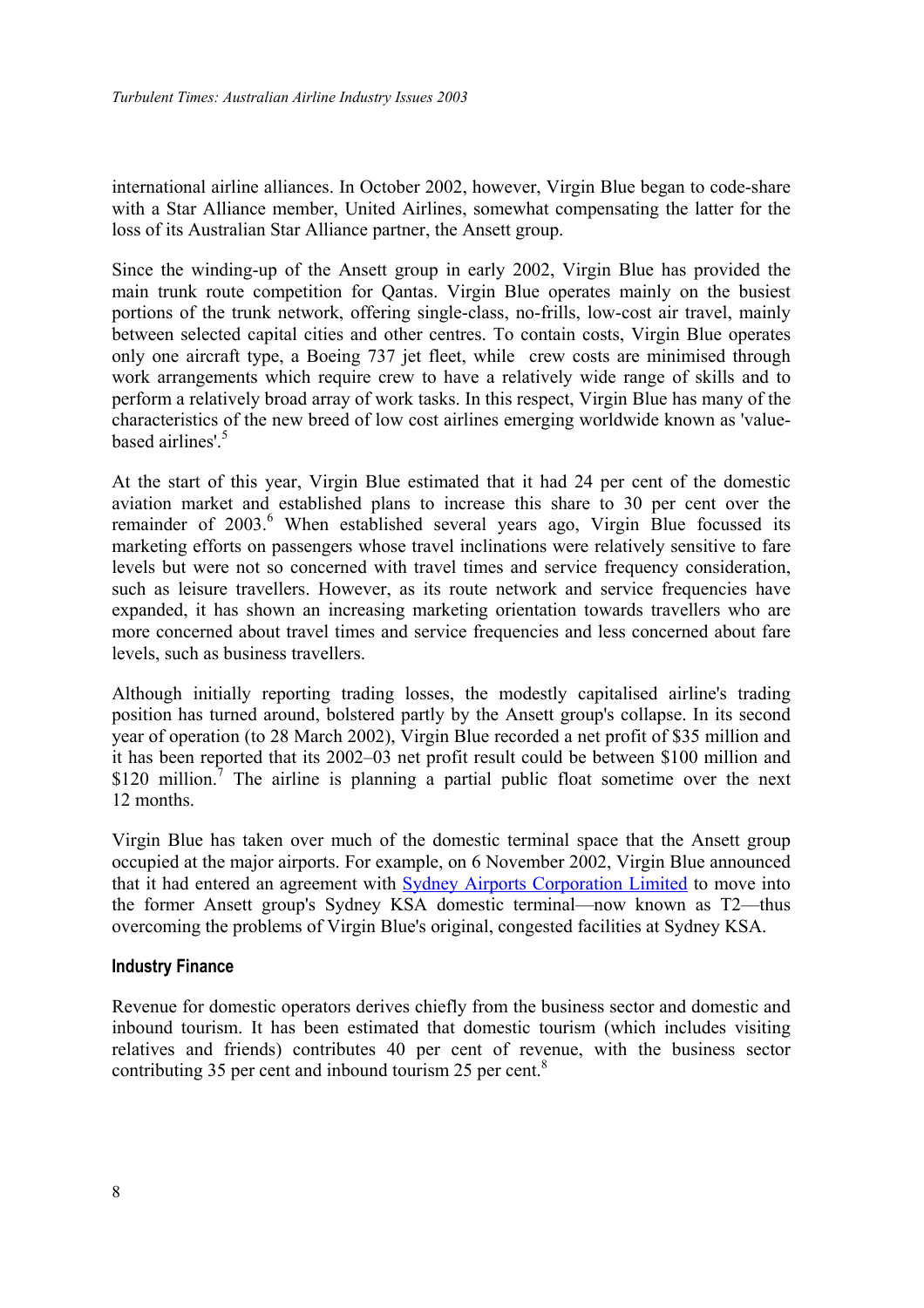<span id="page-12-2"></span><span id="page-12-0"></span>The Australian airline industry traditionally has been relatively profitable by world standards, although this varies among airlines and sectors, reflecting the on-going consequences of the two airline policy and airport leasing agreements. These gave the incumbents decided advantages over potential entrants in terms of long term contractual access to terminals and landing and take-off slots.

<span id="page-12-4"></span><span id="page-12-3"></span>Since the Ansett group's collapse, the industry's profitability has held up well by world standards, despite the 2001–2003 inbound tourism slump. Qantas increased its profitability partly by picking up much of the 'high yield end' of the market (eg business travel) which Ansett Australia formerly filled. That the recent steep escalations in fuel prices do not appear to have had significant adverse consequences for the Australian airline industry's profitability is partly because airline operators hedge against large, short-term cost increases of this nature through forward purchase contract arrangements. In addition, Virgin Blue operates mainly new generation aircraft that are very fuel efficient, while Qantas has progressively withdrawn those aircraft types that are less fuel efficient.

Aviation war-risk insurance has become a significant issue since the September 11 terrorist events in the United States in 2001. War-risk insurance covers losses arising from acts of war, including acts of terrorism, strikes, riots and sabotage. Because existing aviation third-party war-risk insurance was withdrawn from the global marketplace after the September 11 attacks, the Australian Government, like those of many countries, agreed to provide third-party war, terrorist and hijacking indemnity cover for damage on the ground to airlines, airports and other service and facilities providers.

The Commonwealth indemnity covers the gap between the insurance available in the market and the level of insurance held prior before the September 11 attacks, and recipients of the Commonwealth indemnity are required to hold commercial war-risk insurance to the extent it is available. The Commonwealth indemnity is currently being extended at three monthly intervals until such time as a more permanent solution is found. The Government has recently announced its intention to charge for this cover, although details of the charging are still to be finalised.

## **Regional Airline Industry: Services, Structure and Prospects**

A regional airline has traditionally been defined as:

An airline performing regular public transport services and whose fleet contains exclusively low capacity aircraft, defined as aircraft with 38 seats or less, or with a payload of 4 200 kg or less. [9](#page-13-0)

<span id="page-12-1"></span>However, in recent years there has been a trend towards regional airlines operating much larger aircraft. The Bureau of Transport and Regional Economics therefore defines a regional airline as: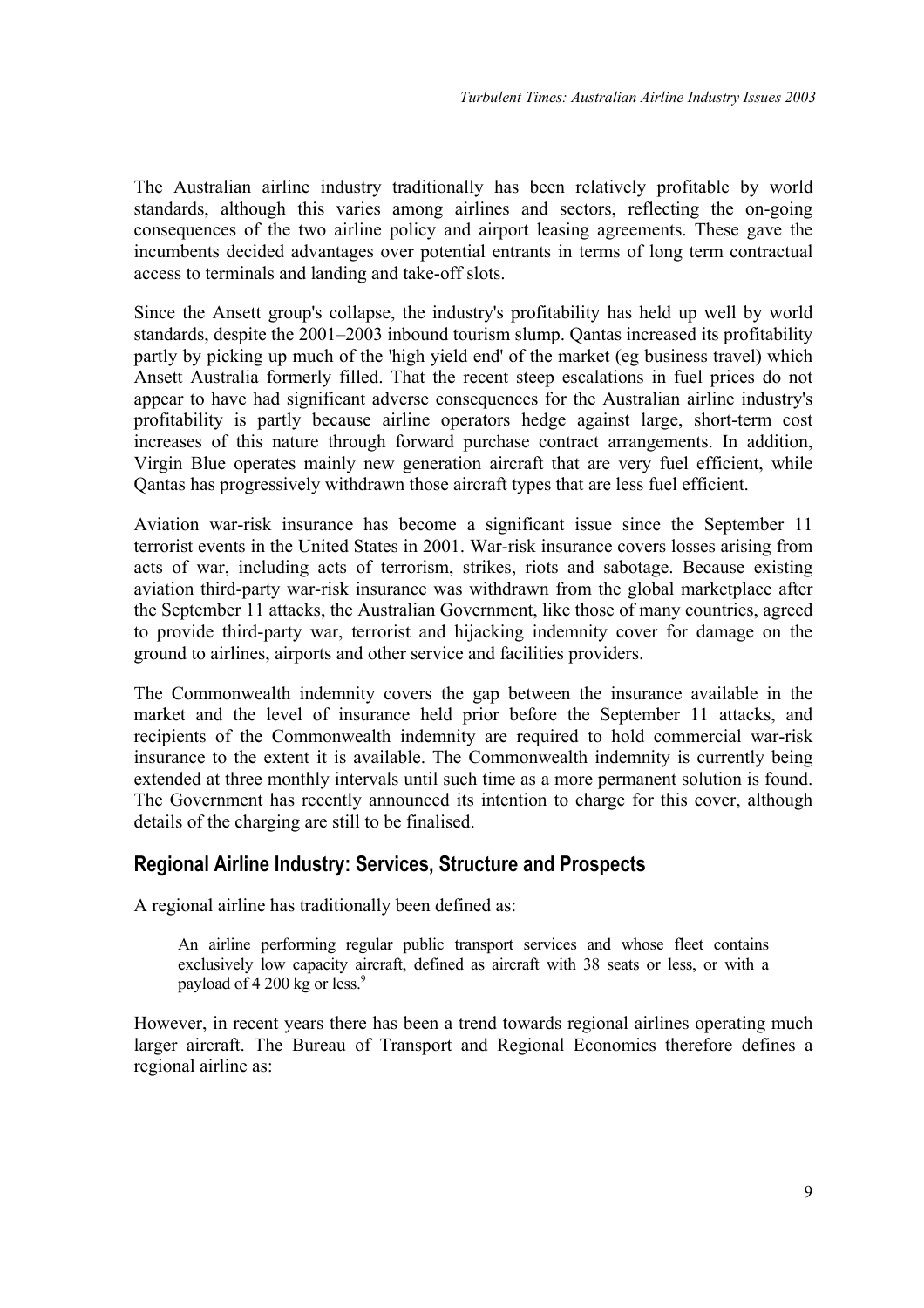An airline performing regular public transport services and primarily servicing regional centres. [10](#page-14-0)

Regional airlines mainly operate intra-state services. The aircraft used vary in size from those seating eight to ten passengers to small jets or turboprop aircraft seating 40–80 and with capacity for up to two tonnes of cargo. Regional airline services are widely regarded in regional communities as economic lifelines to major markets and service centres, allowing the swift transport of residents, tourists and regional produce across Australia's vast distances. The accompanying map depicts some of the main regional air service routes.

#### <span id="page-13-0"></span>**Map: Regional Airline Services in Australia 2000–01**



Note: This figure displays all routes with an average of three or more return services per week over 2000–01.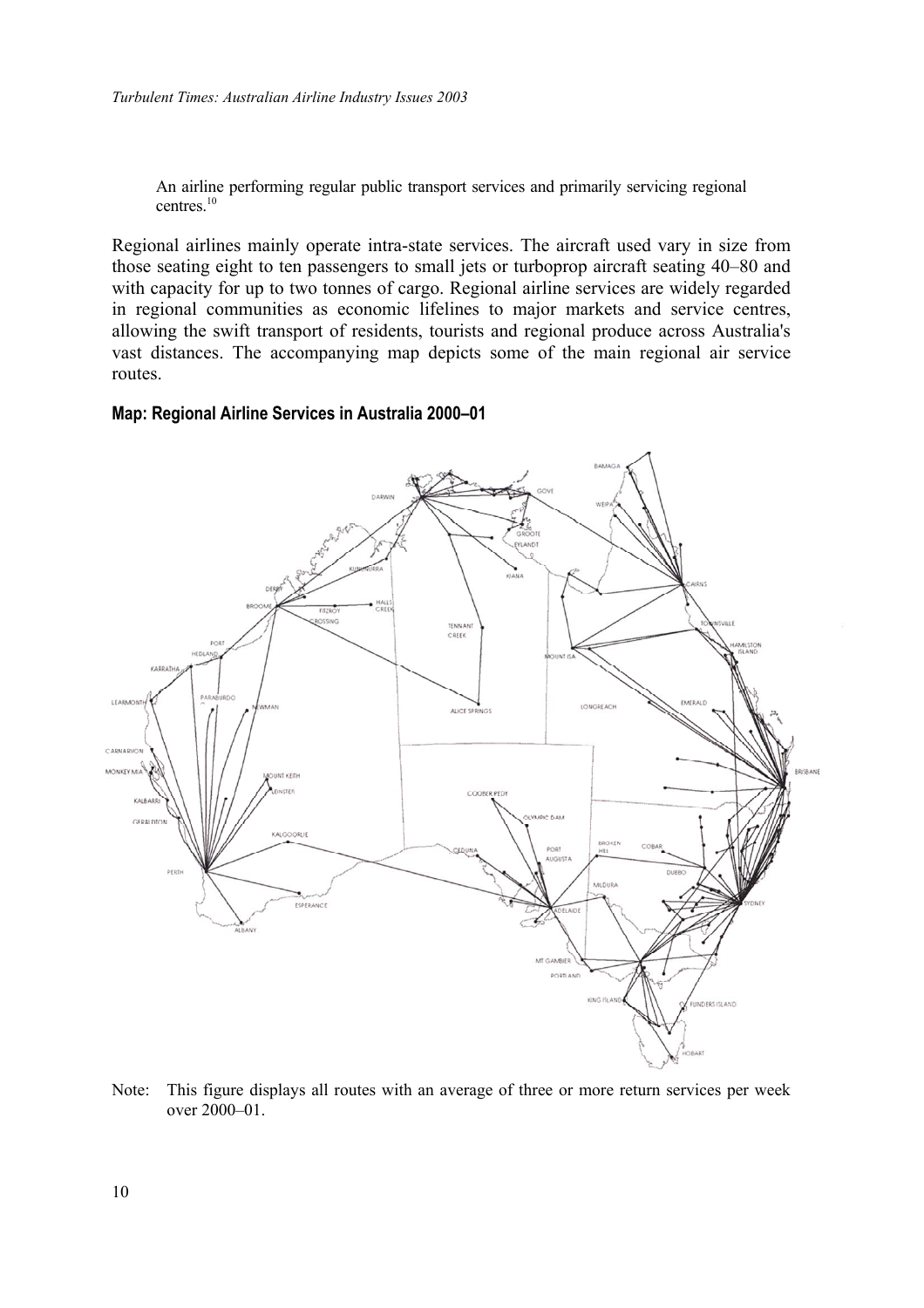Source: BTRE, *Working Paper 51*, March 2003.

A Bureau of Transport and Regional Economics study found that regional airlines served 206 centres in 1997. They used about 286 aircraft and employed about 2700 people directly. Despite Australia's large size, more than half the flight sectors offered covered distances of less than 300 kilometres. About 80 per cent of these shorter routes were also serviced by land-based transport.<sup>[11](#page-15-1)</sup>

<span id="page-14-0"></span>The rate of growth of regional services has been rapid. Over the ten years to 2001–02, regional airline passenger movements grew at an average annual rate of 12.1 per cent compared with 6.2 per cent for domestic services and 7.4 per cent for international services. Still, regional services account for about only 7 per cent of all domestic passengers.<sup>[12](#page-15-2)</sup>

Over recent years there has been some blurring between regional and trunk airline services, in part because of the passing of the old two airline policy regulatory framework, which defined strict regulatory compartments for the respective sectors. Constitutionally, the states have implicit sole responsibility for the economic regulation of intra-state air services. Over the past decade, most states have deregulated airline operations to varying degrees. However, it is noteworthy that in Western Australia, there has been a recent move back to regulating the state's air services in order to 'protect vulnerable air routes'.<sup>[13](#page-15-3)</sup>

QantasLink—which includes the former Qantas subsidiaries of Airlink, Sunstate, Eastern and Southern Airlines—dominates regional routes, serving 55 cities and towns. QantasLink is operated by Impulse Airlines which, since May 2001, has been a wholly owned subsidiary of Qantas Airways Limited. Impulse operates a fleet of Boeing 717 aircraft in the QantasLink livery and these are used on major regional routes as well as leisure-oriented trunk routes.

As part of its more recent network expansion initiatives, Virgin Blue now provides links between the state capitals and regional centres such as Alice Springs, Cairns, Townsville, Launceston, Mackay, Rockhampton and Coffs Harbour.

[Regional Express](http://www.regionalexpress.com.au/home.aspx) or Rex is one of the newest regional airlines. Regional Express is the operating name of Australiawide Airlines Limited, which was formed through the acquisition of former Ansett subsidiaries, Hazelton and Kendell Airlines, by a consortium including a group of Canberra-based businesses and former Ansett group-employee interests. The airline operates routes in New South Wales, Victoria, South Australia, Tasmania and the ACT with a focus on regional markets. South Australia and western New South Wales are important markets. Rex's route network can be seen by clicking [here](http://www.rex.com.au/imap/mapflash.aspx) to view an interactive electronic route map. Rex is presently seeking official support for a greater share of Government travel business on its services to and from the National Capital; Oantas has dominated this market since the collapse of the Ansett group.<sup>14</sup>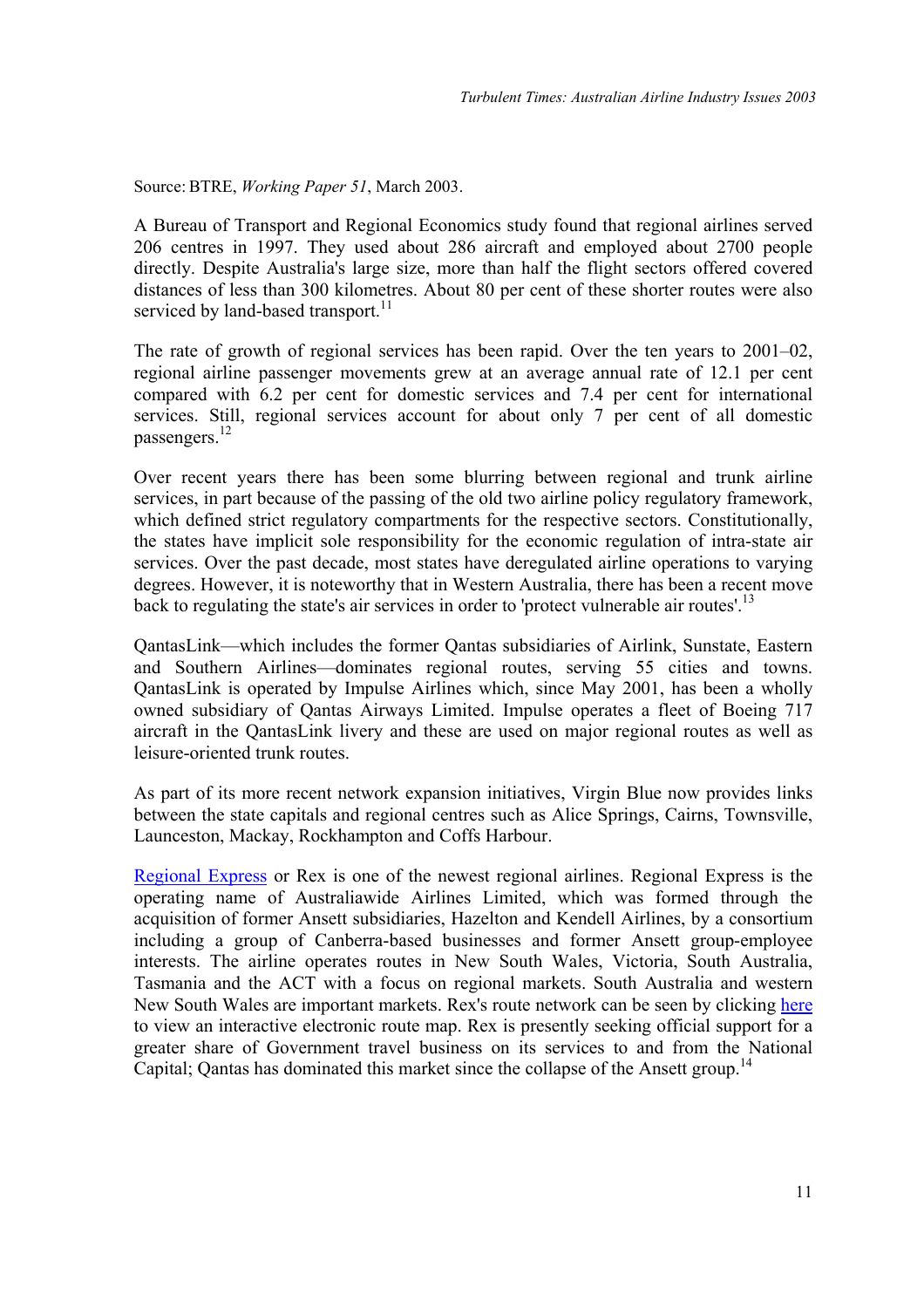<span id="page-15-0"></span>The current operating environment of the regional airline industry is unusual in that a relatively large proportion of carriers operate in a stand-alone fashion, fairly independently of the trunk route airline companies and outside the global airline alliance system. [15 T](#page-16-0)his is in marked contrast with the trend up until the time of the Ansett group collapse, when regional airlines were increasingly being integrated with the trunk carriers, either through operational links such as ticketing and baggage handling, but also through equity links. This trend culminated only months before Ansett's collapse, when a Qantas—Ansett tussle for ownership control of the NSW regional carrier, Hazelton Airlines, was resolved in the Ansett group's favour.

<span id="page-15-2"></span><span id="page-15-1"></span>Since the Ansett group's collapse and the re-establishment of some of the major regional airlines as independent companies, the industry has expressed concerns about the sustainability of the current arrangements and there have been calls for the Government to establish a coherent national strategic framework for the airline industry that defines the role of the regional sector.<sup>16</sup>

<span id="page-15-4"></span><span id="page-15-3"></span>Responding to such concerns, a House of Representatives Transport and Regional Services Committee inquiry was established in July 2002 to review commercial regional aviation services in Australia as well as transport links to major populated islands. The inquiry is chaired by Paul Neville, MP, and is still in progress as at June 2003. The Neville committee's terms of reference require it to examine:

- the adequacy of regional and rural air services in Australia
- the role of major air transport carriers in providing regional services
- policies and measures required to assist the development of regional air services
- the role of all three levels of government in assisting the development of regional air services and assisting regional hub services
- the deployment of the most suitable aircraft types
- interconnectivity between regional air transport systems, major national air services and international services, including on-carriage, through ticketing, freight handling, timetabling and airport slotting.<sup>[17](#page-16-2)</sup>

Government responses to the Neville Committee's recommendations could have a significant influence on the structure and financial outlook of the regional airline sector in years to come.

### **Australian International Airline Industry: Services, Structure and Prospects**

During 2001–02, 50 international airlines (including dedicated freight operators) operated scheduled services to and from Australia.<sup>18</sup> Qantas is the only international airline based in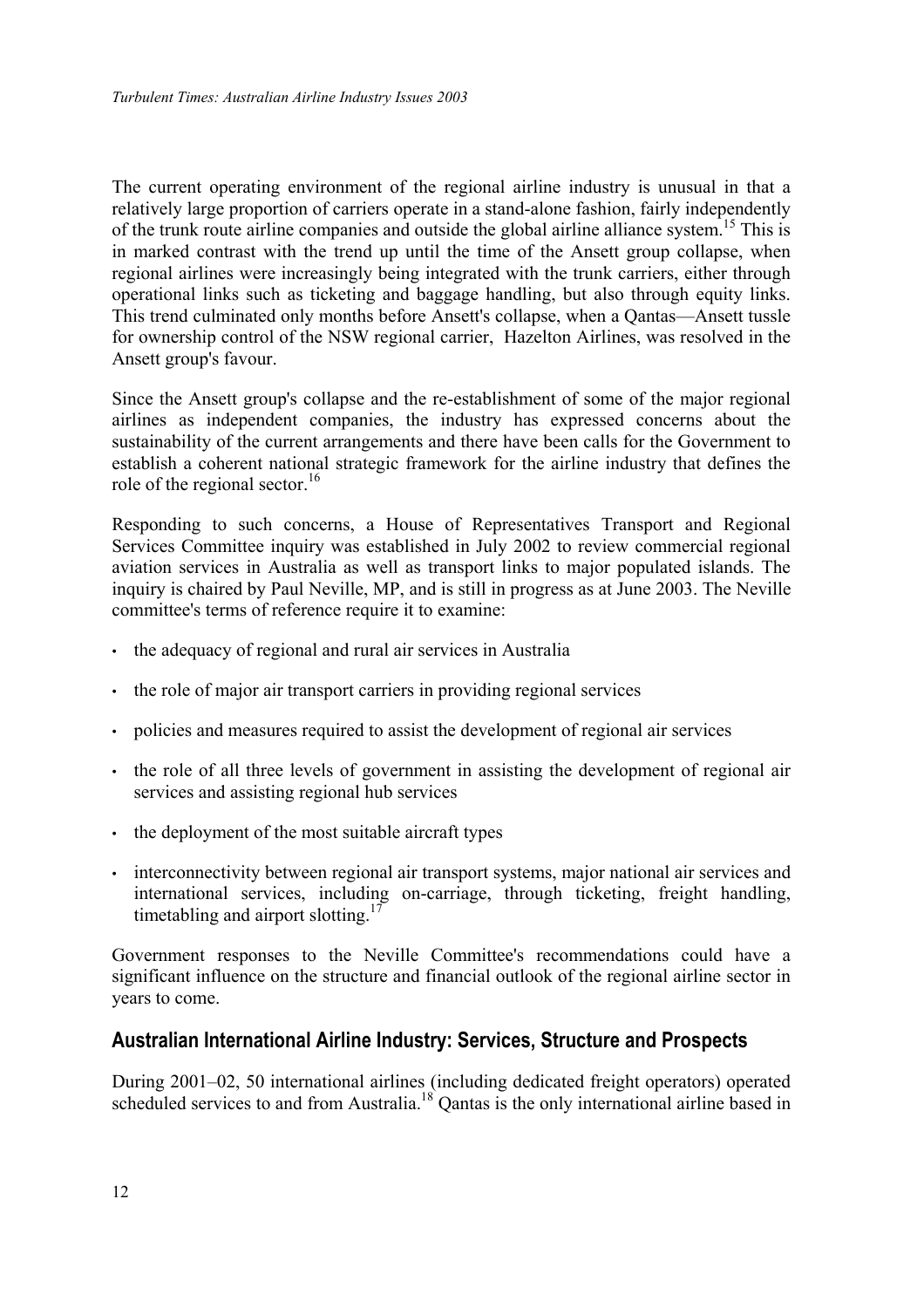Australia; there is a legal requirement for Qantas to have its head office in Australia under the *[Qantas Sale Act 1992](http://scaleplus.law.gov.au/html/pasteact/0/488/0/PA000130.htm)*. The Australian airlines' market share fell from 37.5 per cent in 2000–01 to 35.2 per cent in 2001–02, partly because Ansett International ceased operations with the collapse of the Ansett group. Ansett International was a majority (51 per cent) Australian-owned company. In 2001–02, Qantas's market share of passenger routes to and from Australia was  $34.5$  per cent (in terms of passengers carried).<sup>19</sup> This is considerably less than the 50 per cent share it had in the mid-1970s.

The concentration of companies in this segment of the aviation industry in 2000–01 can be described as medium. In 2001–02, the top ten airlines accounted for 83 per cent of international passenger trips and the top four for 61 per cent. The remaining passenger trips are served by a multitude of airlines using Australia's comparatively large number of international gateways. The relative importance of each of the main international airlines serving Australia is illustrated in the accompanying pie chart depicting relative market shares as measured by international passenger numbers by airline (inbound to Australia and outbound from Australia) for the year ended June 2002[.20](#page-17-0)

<span id="page-16-4"></span><span id="page-16-3"></span><span id="page-16-2"></span><span id="page-16-1"></span><span id="page-16-0"></span>The Commonwealth Government effectively controls competition in the Australian international airline industry because of bilateral arrangements and associated landing rights provisions at designated locations. A consequence is that Qantas is effectively 'guaranteed' a major role in servicing the market. Qantas operates international services to 75 destinations (including code-share flights by other airlines on behalf of Qantas) in 32 countries[.21](#page-17-1) However, the intensity of competition varies between markets. On some routes, Qantas is the dominant operator, while on other routes, it faces strong competition. Competitive pressures have led Air NZ to withdraw from direct trans-Pacific flights and the future of United Airlines' services is uncertain.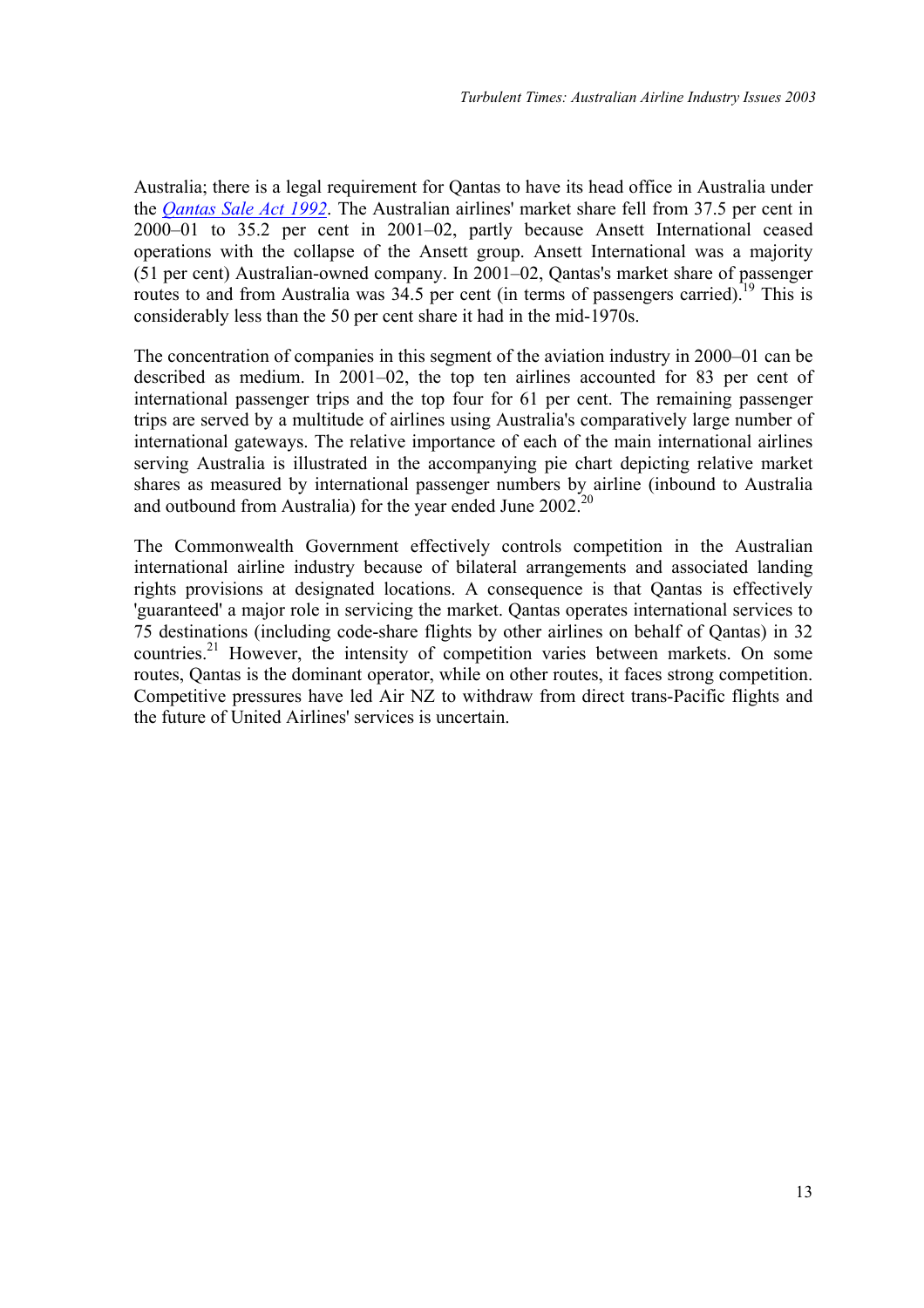

# **Figure 1: Inbound and outbound passenger market shares by airline**

**International Passengers by Major Airlines (year ended June 2002)**

(measured by passenger numbers by airline) year ended June 2002.

Qantas's new wholly owned, low-cost international subsidiary, [Australian Airlines,](http://www.australianairlines.com.au/) began operations in October 2002. The airline was established to serve markets from which Qantas and other airlines had withdrawn and to service inbound tourists from Asia. Australian Airlines provides all-economy, full-service flights and reportedly has operating costs some 30 per cent lower than Qantas's international operations. Australian Airlines provides services between Cairns and Nagoya, Osaka, Fukuoka, Singapore, Taipei and Hong Kong and offers a daily connecting flight between Cairns and the Gold Coast for international passengers. Australian Airlines began with a fleet of four Boeing 767-300 aircraft, but proposes to increase this to 12 aircraft within the next two years. The airline also plans to provide outbound services, with flights from a second base in a southern Australian capital city to a number of ports in Asia late in 2003.

<span id="page-17-1"></span><span id="page-17-0"></span>On 28 October 2002, Qantas initiated Jetconnect, a wholly owned subsidiary which commenced operations on domestic services in New Zealand, effectively taking over the role of the former franchised Qantas New Zealand operation.<sup>22</sup> Jetconnect flies Boeing 737-300 aircraft in Qantas livery, but without the *Spirit of Australia* caption. It has a New Zealand Airline Operators Certificate and its aircraft are registered in New Zealand.

Virgin Blue is considering providing international services from Australia to New Zealand, south-east Asia and the South Pacific.

Sydney KSA is the main hub for international air transport to and from Australia. In 2001– 02, it accounted for 48 per cent of international passenger traffic and 49 per cent of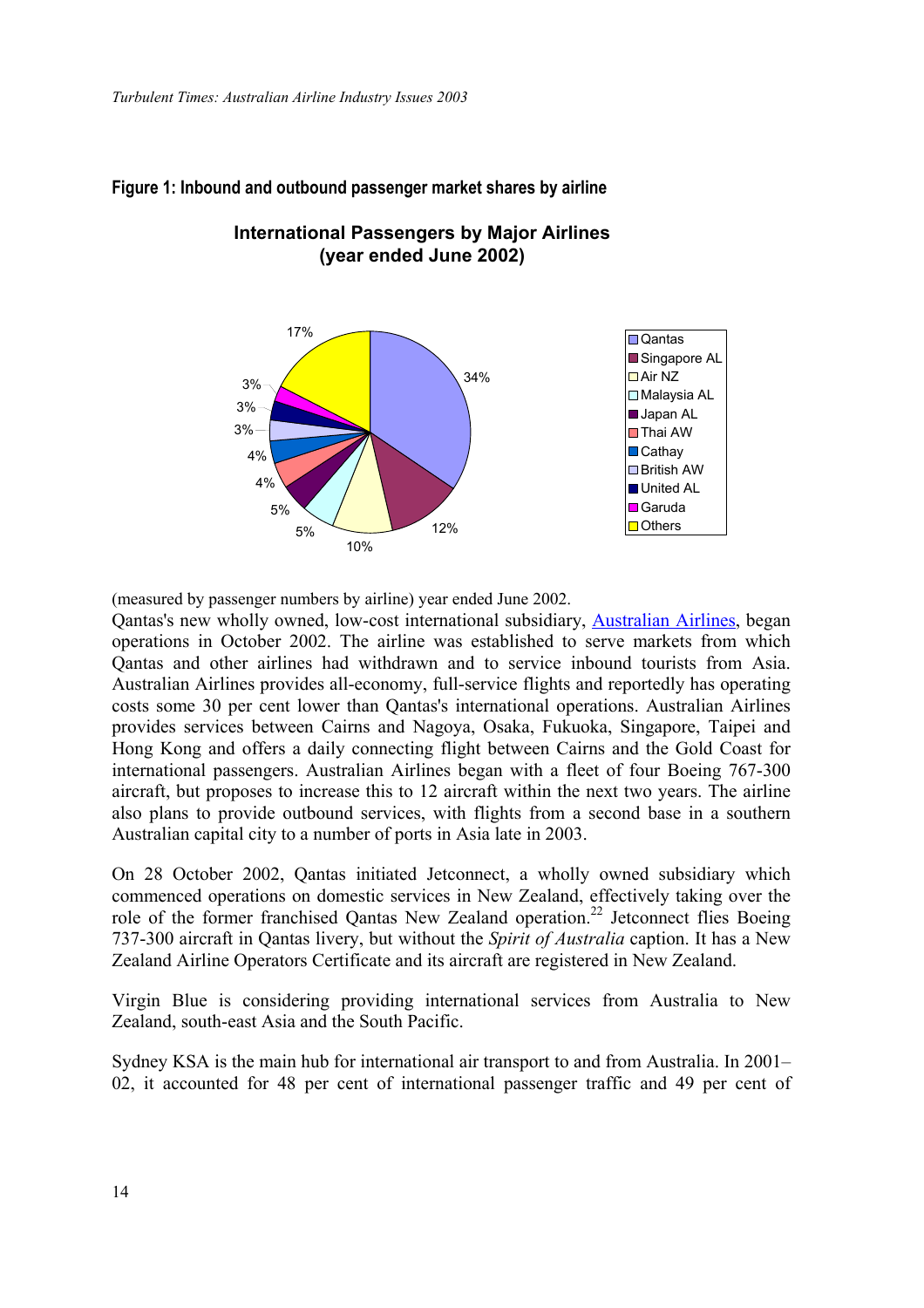<span id="page-18-0"></span>international freight traffic. Melbourne was the next busiest airport with 20 per cent of international passenger traffic and 28 per cent of freight traffic.<sup>23</sup>

# **B: Australian Airline Policies: Overview**

## **Domestic Airline Policies**

There are two main elements to the Commonwealth's economic policy framework governing domestic airlines. First, Commonwealth policy is that there are no restrictions on freedom of entry to domestic trunk routes by domestic airlines. However, federal cabotage restrictions—i.e. the government policy instruments which ensure that only Australian-based airlines carry domestic passengers and freight and that foreign-owned airlines do not carry domestic passengers on domestic sectors of their international services—are in force.<sup>24</sup> In the aftermath of the Ansett collapse, the Government temporarily eased cabotage restrictions.

Individual States impose some restrictions on entry to intra-state routes. Some state governments control route entry (for example Western Australia and New South Wales) with a view to ensuring financial viability and stability in service provision, but in other states (for example South Australia), there is freedom of entry and exit. The former Ansett group subsidiary, Perth-based regional airline, Skywest, has been granted a monopoly on some of its internal Western Australia routes subject to it securing finance to upgrade its aircraft fleet.<sup>25</sup> This is consistent with the recommendations of a recent Review and Assessment of the Effectiveness of Air Services in Western Australia. The review was undertaken by the Centre for Asia-Pacific Aviation and Tourism Futures International; it recommended that the WA Government not allow more competition because it risked the loss of regular air services to many towns in the State<sup>26</sup>.

Second, Commonwealth policy is that there is no industry-specific economic regulation. In the area of competition policy, for example, despite calls for industry-specific legislation, the ACCC is responsible for the regulatory oversight and enforcement of competition. For example, the ACCC (and its New Zealand counterpart) are examining Qantas's proposal to take a 22.5 per cent equity stake in Air NZ.<sup>27</sup>

### <span id="page-18-1"></span>**Fares and Subsidies**

There is no federal regulation of fares other than indirectly through the generic business conduct provisions of the *[Trade Practices Act 1974](http://scaleplus.law.gov.au/html/pasteact/0/115/top.htm)*. This raises the question of what effect deregulation has had on fare levels. The Bureau of Transport and Regional Economics found the following:

<span id="page-18-2"></span>Compared to domestic fare levels in 1992 when the BTRE [Bureau of Transport and Regional Economics] started reporting on domestic air fares, real discount fares in the September quarter 2002 were almost 18 per cent below the December quarter 1992. However, in real terms the fully flexible full economy and business fare series were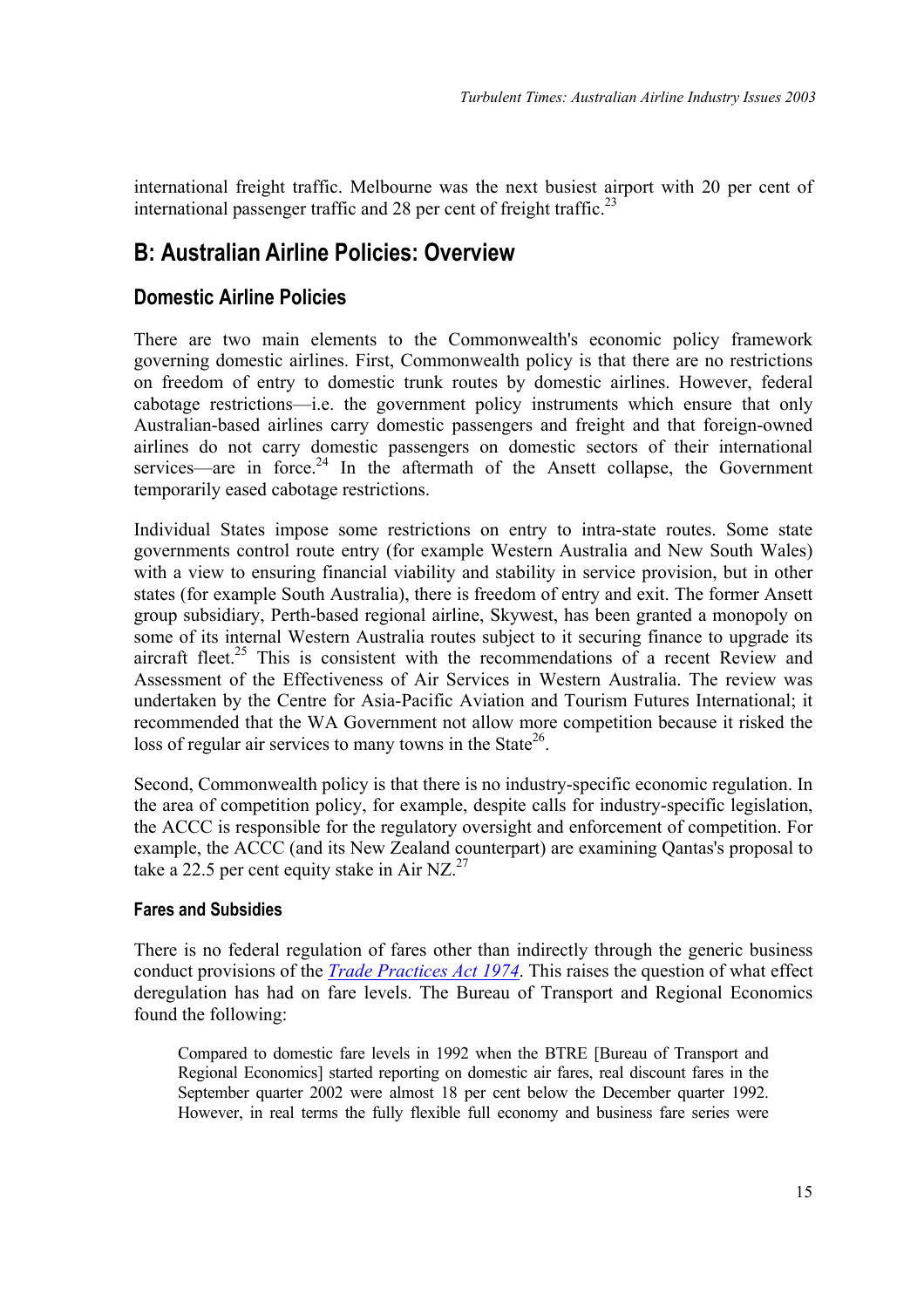<span id="page-19-0"></span>almost 9 per cent and 34.5 per cent respectively above December quarter 1992 levels. The BTRE notes that the business and full economy fare series diverged significantly in the mid-1990s with the change from three classes to two classes on domestic services.<sup>[28](#page-19-5)</sup>

<span id="page-19-3"></span><span id="page-19-2"></span>The significant growth in the real average incomes of Australians over the past decade combined with the fall in real air fares, means that air fare affordability has improved quite markedly. Today, more Australians can afford to fly because incomes are higher relative to the level of fares. However, this does not necessarily mean that the competitiveness of air travel has improved relative to other transport modes; the continued rapid improvement in inter-capital and inter-regional road links, the trend decline in real motoring costs and improvements in regional rail services in some areas have served to make inter-modal competition more vigorous.

<span id="page-19-5"></span><span id="page-19-4"></span>The viability of some regional air services is dependent on Commonwealth and state government subsidies. The Commonwealth subsidises parts of the regional and general aviation sectors. In 2002–03, the cost of the combined subsidies to both sectors is estimated to be \$16.2 million:

- the Government subsidises some services in remote areas under the Remote Air Service [Subsidy Scheme](http://www.dotrs.gov.au/transprog/aviation/air_service_subsidy/index.htm) (\$3.2 million)
- the Commonwealth subsidises some airports—as part of the move to location-specific pricing—and en route charges for small airlines. This will be discussed below. The cost of the subsidy for the transition to location-specific pricing for airport control towers is estimated at \$7 million, while the cost of the subsidy for en route charges is \$6 million.

The Commonwealth also provided ad hoc subsidies to regional airlines in the aftermath of the Ansett group collapse under the Rapid Route Recovery Scheme; this cost \$11.3 million.

### **Taxes and Charges**

The fare analysis undertaken by the Bureau of Transport and Regional Economics did not include the various taxes on air fares which the Commonwealth imposes nor did it include charges that the airports levy on airlines which they, in turn, add on to passenger air fares. Federal taxes are:

- the passenger movement charge—commonly called the departure tax—of \$38 on passengers departing on international flights
- the air passenger ticket levy—usually called the Ansett levy—levied at the rate of \$5 per sector (previously \$10 per ticket)
- <span id="page-19-1"></span>• the aircraft noise levy imposed at Sydney KSA and Adelaide airports. The Board of Airline Representatives of Australia claims that the levy adds \$3.58 to the cost of some airline tickets<sup>29</sup>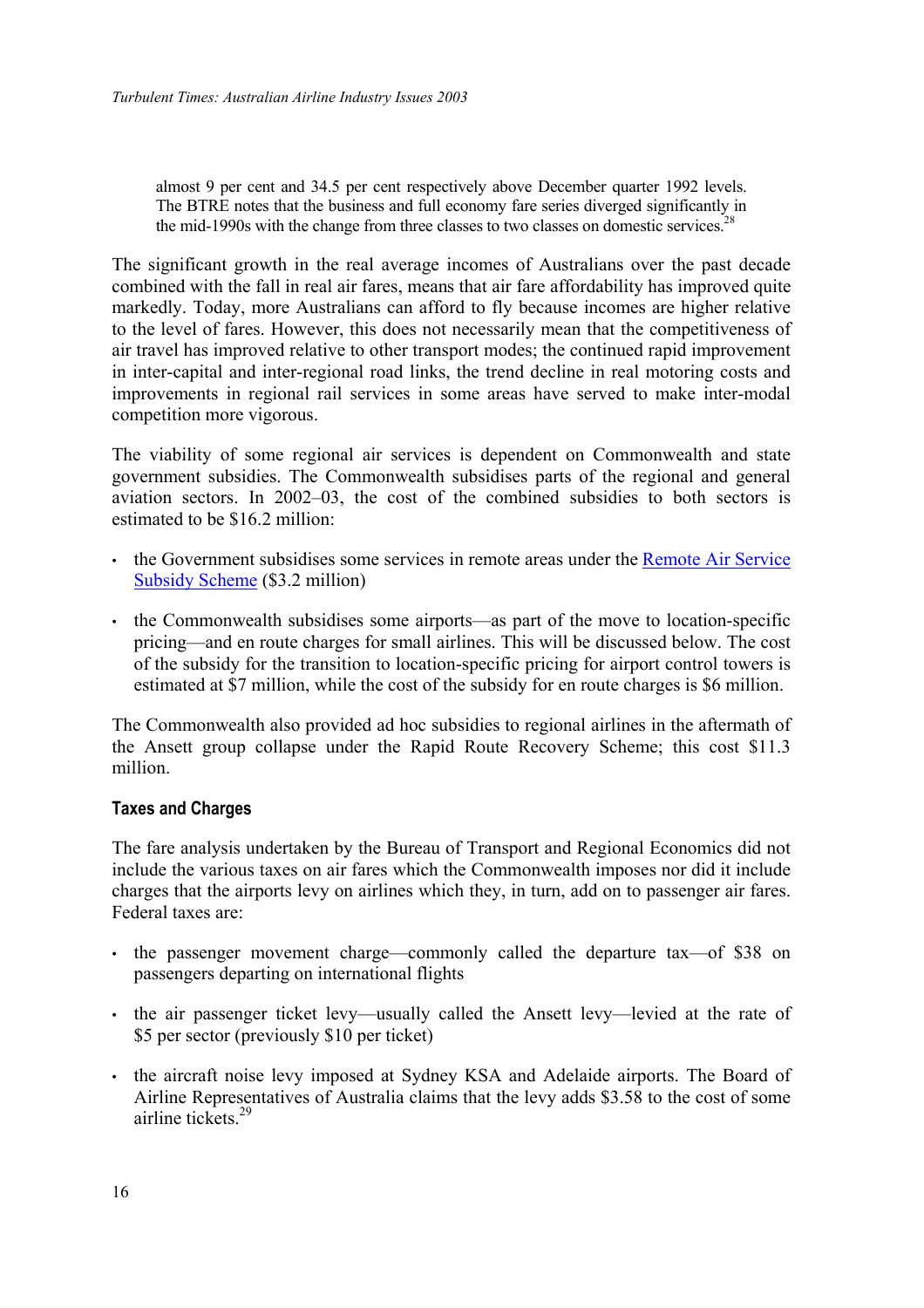<span id="page-20-0"></span>The passenger movement charge—which replaced the departure tax—was introduced to recover the cost of customs, immigration and quarantine processing at Australia's borders and the issue of short-term visitor visas.<sup>30</sup> The charge (legally a tax) is levied under the *[Passenger Movement Charge Act 1978](http://scaleplus.law.gov.au/html/pasteact/0/138/top.htm)* and the *[Passenger Movement Charge Collection](http://scaleplus.law.gov.au/html/pasteact/0/141/top.htm)  [Act 1978](http://scaleplus.law.gov.au/html/pasteact/0/141/top.htm).*

However, the charge has moved beyond cost recovery and is contributing to consolidated revenue. Evidence given to the Senate Legal and Constitutional Committee (Australian Customs Service program) on 28 May 2001 revealed that the amount collected exceeded the costs of customs, immigration and quarantine services by \$80 million.

The Ansett and noise levies are discussed below under the Air Passenger Ticket Levy and Airport Noise Amelioration Programs respectively.

### **Foreign Investment**

<span id="page-20-1"></span>Foreign investment guidelines allow foreign airlines to acquire up to 100 per cent of the equity in an Australian domestic airline or to start a new domestic airline, unless this is contrary to the national interest. Under this policy, Air NZ acquired its initial 50 per cent stake in Ansett Australia in 1996 and full ownership of the airline in 2000. However, it had to confine its equity in Ansett International to 50 per cent in order for the international entity to retain its Australian nationality status under the bilateral air service system.<sup>[31](#page-21-2)</sup>

A noteworthy exception to this policy relates to Qantas. Under the *Qantas Sale Act 1992*, the Commonwealth Government restricts foreign investment in Qantas through the following provisions:

- a cap of 49 per cent on aggregate foreign equity holdings to ensure Qantas remains under Australian control
- a cap of 35 per cent on aggregate foreign airline equity holdings, and
- a cap of 25 per cent on any one foreign person owning share capital.

Qantas has argued that the 49 per cent foreign ownership restriction should be lifted so that it can fund expansion.<sup>32</sup> However, on 13 August 2002, the Government decided to retain the restriction, apparently seeing Qantas as a special case.

## **Australia's International Airline Policies**

There are a number of elements to the international policy framework.

 $\cdot$  First, there is the bilateral air services agreements system.<sup>33</sup> This consists of a set of arrangements (which have the status of treaties) that regulate the operation of international air services, particularly capacity, between Australia and other countries.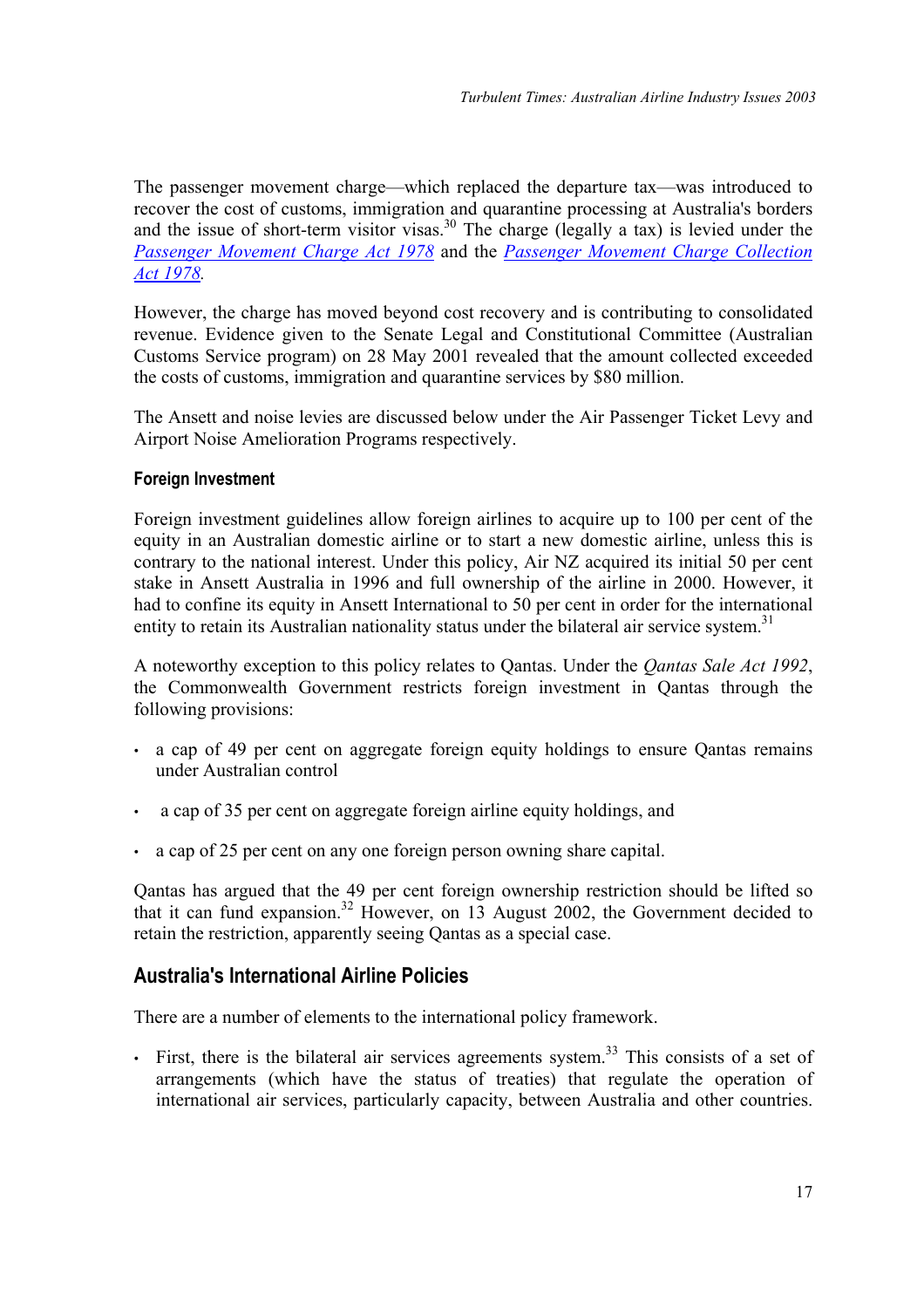<span id="page-21-0"></span>These arrangements usually comprise an Air Services Agreement and there are some 3000 registered treaties within this framework. The Howard Government has taken the stance that, for efficiency reasons, it is essential to move away from the bilateral system of international air services agreements towards a free world in aviation.<sup>[34](#page-21-5)</sup>

- <span id="page-21-5"></span>• Second, as noted, cabotage prevents foreign-owned airlines carrying domestic passengers over domestic sectors of their international services into and out of Australia.
- Third, the Australia-New Zealand 'open skies' agreement allows Australian and New Zealand international airlines to operate across the Tasman and then to third countries without restriction. Previously, 'beyond services' of this kind were restricted in terms of allowable capacity (12 Boeing 747s per week) and third-country destinations (a maximum of 11 countries). In addition, the international airlines of both countries can operate dedicated freight operations from any international airport in Australia and New Zealand to third countries. Australia and New Zealand endorsed the agreement in August 2002 thus formalising the memorandum of understanding in place since November 2000.
- <span id="page-21-2"></span><span id="page-21-1"></span>• Fourth, under 'regional open skies agreements', Australia allows foreign international carriers unrestricted access to all international airports except Sydney, Melbourne, Brisbane and Perth. Regional open skies policies incorporated into air services agreements enable regional gateways—such as Cairns, Darwin and Adelaide—to market themselves as attractive destinations without concern about bilateral restrictions on local market access<sup>[35](#page-22-0)</sup>

Since 1992, a key element of Australia's international aviation policy has been 'multiple designation'. This allows more than one Australian carrier to operate international air services. So far, Ansett has been the only passenger carrier to have taken advantage of this liberalisation. Although there have been proposals for other new Australian flag international airlines, these have never materialised.

## **Proposed Qantas-Air NZ Strategic Agreement**

In 2002, Air NZ and Qantas announced their plans to establish a joint strategic relationship entailing:

- Qantas taking a 22.5 per cent shareholding in Air NZ
- <span id="page-21-4"></span><span id="page-21-3"></span>• Qantas and Air NZ forming a group, made up of an equal number of representatives from each airline, that would co-ordinate the entire Air NZ domestic and international network and Qantas flights to, from and within New Zealand
- Air NZ and Qantas code-sharing on all New Zealand domestic and trans-Tasman flights and on flights between New Zealand and the Americas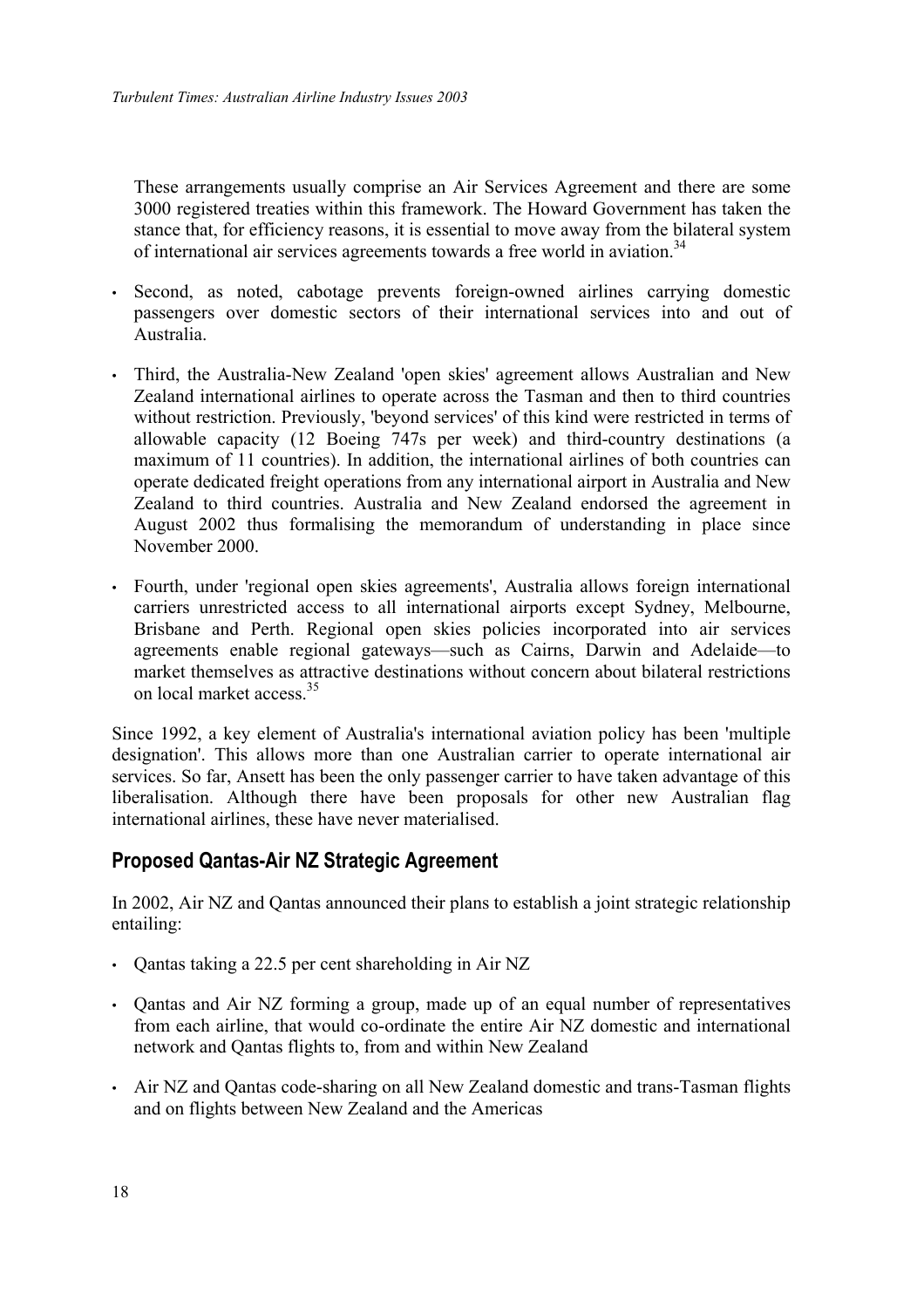• Air NZ code-sharing on Qantas Australian domestic and Qantas international flights that connect with Air NZ flights.

Qantas has argued that the strategic partnership would assist both airlines to retain their independence in an industry facing considerable and continuing difficulties. It would also allow both airlines to compete more effectively in an increasingly tough global aviation market. [36](#page-23-1)

<span id="page-22-0"></span>The proposed strategic alliance requires the approval of the New Zealand Minister of Transport (in his role as New Zealand shareholder), Air NZ shareholders, the New Zealand Commerce Commission and the ACCC. Virgin Blue has expressed strong concerns over the proposal arguing that:

… its [Virgin Blue's] path into the New Zealand and Trans Tasman markets is now littered with barriers to entry in the form of airport access, monopolies on ground handling, and the ease with which AIR NZ and Qantas could use their own low-cost carriers to suppress Virgin Blue's growth.<sup>37</sup>

Virgin Blue's formal response to the application for the authorisation of the agreement calls for the authorisation to be provided only if Virgin Blue (or another carrier) has actually entered the trans-Tasman and New Zealand networks on a substantial scale prior to the Qantas—Air NZ alliance coming into effect. It argues that, to enable a new entrant to establish on this scale in a meaningful timeframe, 'a number of structural and other market changes' would be required:

- Air NZ would need to divest itself of its low-cost carrier, Freedom Air
- to ensure that this outcome is not undermined through the establishment by the alliance parties of a new low-cost operator or the redeployment of an existing low-cost operator, Air NZ and Qantas should not be allowed to establish another low-fare airline
- this would ensure that new entrants do not face competition from the establishment by the Air NZ-Qantas alliance of a new, low cost operator
- Qantas should be restrained from flying Australian Airlines in addition to Impulse and Jetconnect aircraft on the trans-Tasman, New Zealand and Pacific routes for a period of three years
- new entrants must be provided access to terminal facilities on a level equivalent to that enjoyed by Qantas and Air NZ, particularly during peak times
- Air NZ must enter satisfactory commercial arrangements for maintenance services, spares and parts, ground handling services and equipment at all major airports as Air NZ is currently the monopoly supplier of many of these services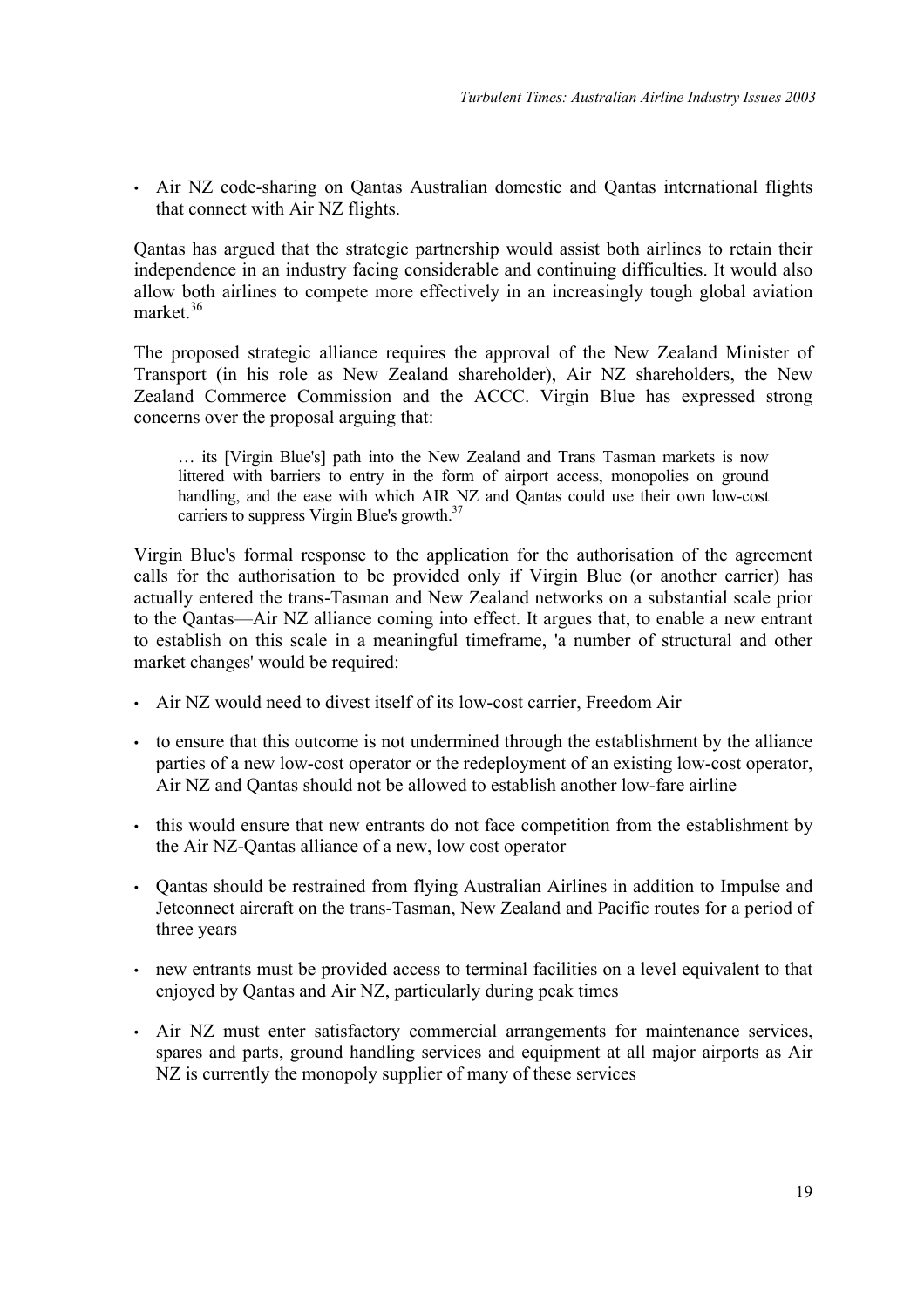<span id="page-23-0"></span>• Qantas and Air NZ should provide an undertaking that they will not increase capacity on any route for a period of two years after a new entrant enters the market.<sup>[38](#page-24-1)</sup>

On 10 April 2003, the ACCC issued a draft decision proposing to deny approval to an alliance between Qantas and Air NZ on the grounds that the alliance was 'very anticompetitive and not in the public interest'; that is, the alliance's anti-competitive effects outweighed any public interest benefits from the proposal.

<span id="page-23-1"></span>Air NZ's fragile financial condition in the aftermath of the Ansett collapse, its limited market size and the lack of significant prospects for improvement in its finances were, and will continue to be, important factors driving the proposed agreement. In the circumstances, it is likely that Air NZ and Qantas will make renewed applications to the Australian regulatory authorities, including the Australian Competition Tribunal, possibly with proposals for more generous concessions to third-party airlines such as Virgin Blue.<sup>39</sup> There is strong 'nationalist' support in New Zealand for the retention of Air NZ as a separate, identifiable national carrier supported by predominantly local equity; in these circumstances, it seems unlikely that Air NZ will be subsumed within the Qantas group in the foreseeable future. The New Zealand regulatory authority is not due to make an announcement on its decision in the case until September 2003.

<span id="page-23-2"></span>The proposed Air NZ alliance is not the first of this kind; eight years ago the ACCC approved a profit-sharing agreement between Qantas and its 19 per cent shareholder, British Airways, relating to their services on the Australia—UK 'kangaroo route'. This is due to expire in July 2003 and it has been reported that the airlines will seek a renewal of the approval.

# **C: Aftermath of the Ansett Group Collapse**

## **Capacity and Fares**

An immediate consequence of the collapse of the Ansett group was the reduction of capacity in terms of seats available and the number of flights. This was inevitable as Ansett held 39 per cent of the domestic air travel market. The Bureau of Transport and Regional Economics has found that the immediate impact of Ansett ceasing flights was a reduction of 21 per cent in domestic airline capacity and 28.4 per cent reduction in the number of domestic flights for October 2001, compared to October 2000.<sup>40</sup>

With respect to the effect on fares, the bureau found:

Despite a widespread perception that domestic discount air fares increased following the demise of Ansett, this is not evident in the BTRE's [Bureau of Transport and Regional Economics] published domestic real airfare series … It is more likely that the large reduction in flights and capacity reduced the availability of discount seats.<sup>[41](#page-24-4)</sup>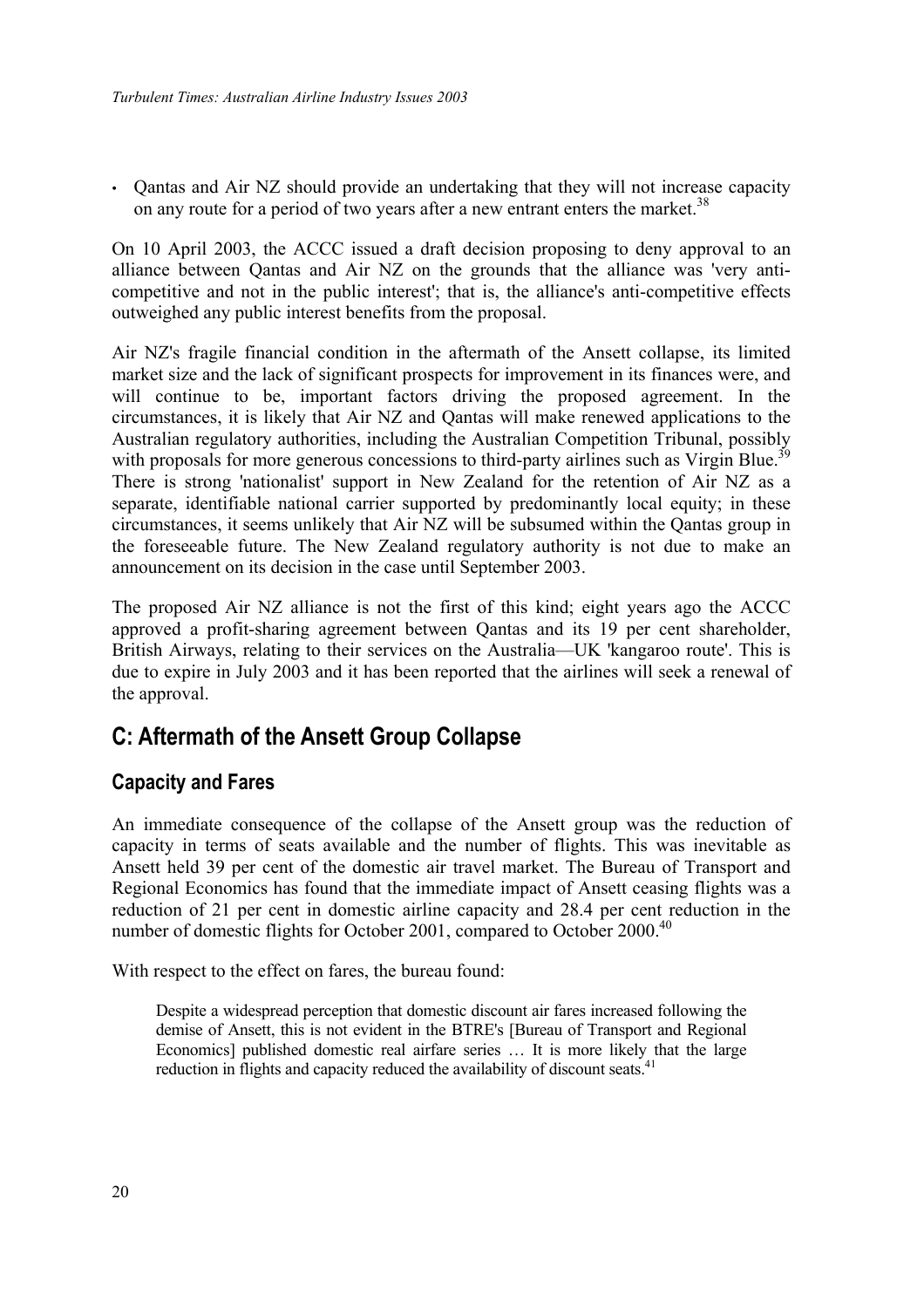# <span id="page-24-0"></span>**Impact on Ansett group Operations**

The Ansett administrators have maintained the Ansett Australia web site to record details of the company's progress under administration including the asset disposal process. Details of asset disposals can be found on the [timeline](http://www.ansett.com.au/timeline/timeline_f.htm) that the administrators maintain.

Following the termination of Ansett's mainline operations in March 2002 after the collapse of the Tesna bid $^{42}$  for the airline, the Ansett administrators decided to continue the operations of the airline's subsidiaries pending their sale to third parties. In addition, aircraft maintenance personnel and facilities were retained to keep those parts of the fleet that Ansett owned in a fit condition for sale. Ansett's terminals were largely mothballed, although a 'trickle' of passengers from former Ansett regional airlines continued to use them. The respective airport companies subsequently bought a number of the terminals and leased them to Virgin Blue and Qantas.

<span id="page-24-1"></span>The administrators have retained Ansett's airline operator's certificate; any prospective new domestic airline entrant could buy it and save a reported six months on the time it would take to process an application for it's own certificate. Some industry observers see Singapore Airlines as the most likely new entrant to the domestic market, especially as it is suffering from the lack of a Star Alliance domestic partner in Australia. Dubai-based Emirates Airline is also considered to be a possible contender.

# <span id="page-24-4"></span><span id="page-24-3"></span><span id="page-24-2"></span>**Air Passenger Ticket Levy (the 'Ansett Levy')**

In September 2001, federal legislation was passed that introduced a levy on air passenger tickets, bought on or after 1 October 2001, for flights originating in Australia. Funds collected from the levy are being directed towards the costs associated with the Special Employee Entitlement Scheme for the former employees of companies in the Ansett group. The Department of Employment and Workplace Relations was charged with administering the entitlements scheme. The scheme's 'safety net' was designed to ensure that the 15 000-plus former Ansett group employees would be paid unpaid wages and leave, and pay in lieu of notice. It was also to meet workers' redundancy entitlements up to the community standard of eight weeks.

On 17 December 2001, a private sector entity, SEES Pty Ltd, was contracted by the Commonwealth to secure a loan for the purpose of advancing funds to the Ansett administrators in respect of unpaid Ansett group employee entitlements. This approach was necessary so that an estimated \$350 million for employee entitlements could be paid as quickly as possible, given that the revenue forecast was only \$8 million to \$10 million per month.

As of 31 March 2003, the levy had raised \$225.6 million.<sup>43</sup> The levy raised \$113 million in 2001–02 and was projected to raise \$138 million in 2002–03.[44](#page-25-3) Some 12 983 former Ansett group employees had been paid \$335.6 million as at 31 March 2003.<sup>[45](#page-25-4)</sup>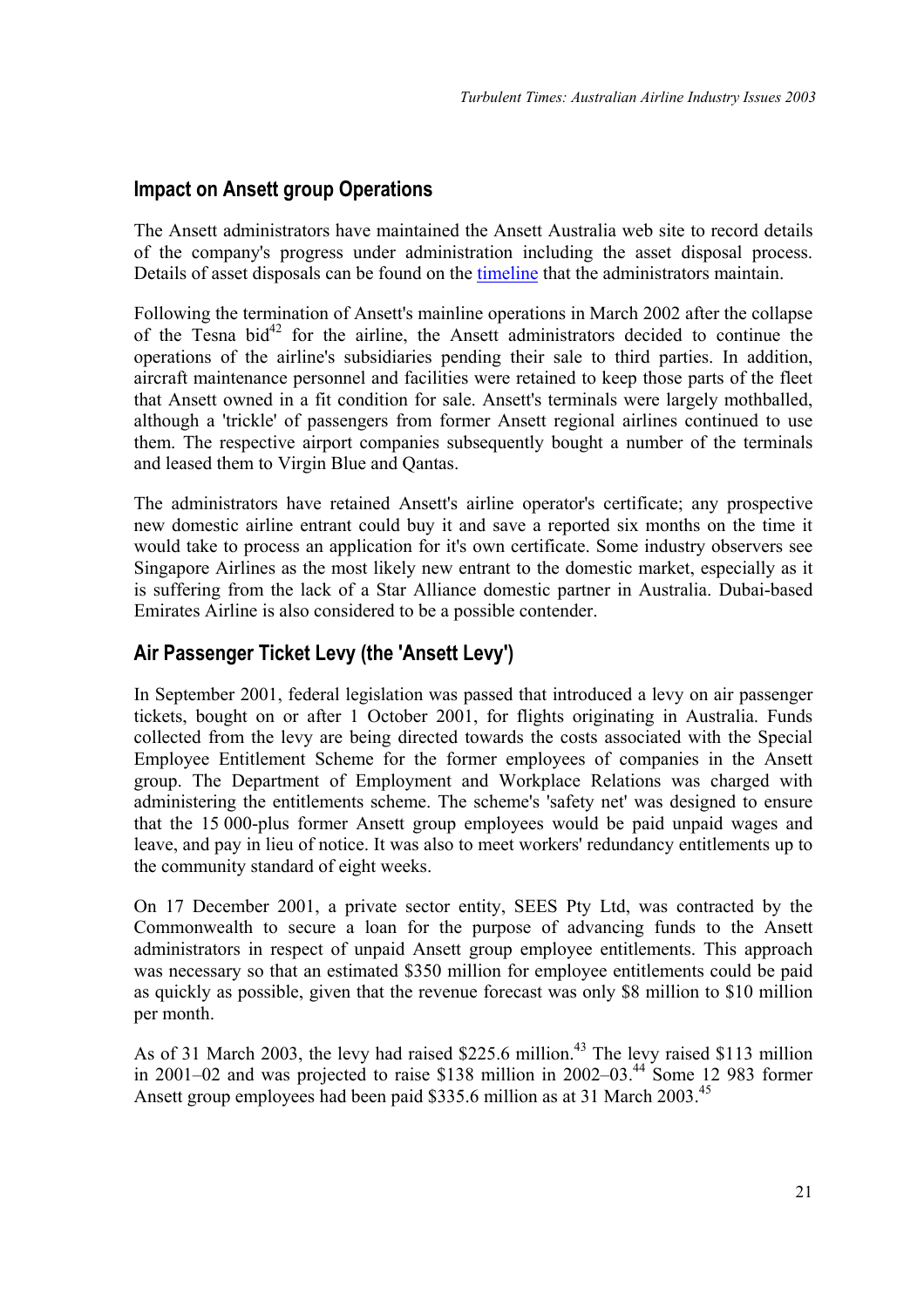<span id="page-25-0"></span>The Government's stance on the levy has been that it would be collected until all money paid under the entitlements scheme has been recovered. On 21 December 2002, a spokesman for the Minister for Transport and Regional Services said that the Government would like to drop the tax but it could do so until the exhaustion of all legal avenues stemming from a Victorian Supreme Court ruling in favour of Ansett administrators. That decision would ensure that \$200 million of entitlements from airline assets would not go to a superannuation fund.<sup>46</sup> A union superannuation fund has since exercised a right to appeal to gain access to funds that the administrators have recouped.<sup>47</sup>

On 1 April 2003, the Government reiterated announced that while it wanted to remove the levy as soon as possible, it was necessary to retain the levy 'in order to protect taxpayers interests' following a decision by a union superannuation fund to exercise a right of appeal to gain access to funds recouped by Ansett's administrators[.48](#page-26-3) However on 10 June 2003, the Government announced that it had decided to withdraw the Air Passenger Ticket Levy at the end of June 2003, even though the legal position in relation to the Ansett Ground Staff Superannuation action was yet to be resolved as was also the precise amount and timing of payments expected to be received by the Government from the Ansett Administrators.

In announcing the decision, the Minister for Transport and Regional Services, the Hon. John Anderson MP stated that:-

<span id="page-25-1"></span>the Government has received advice that irrespective of the outcome of legal proceedings, there is likely to be sufficient funding available from the Ansett administration to repay the \$335.5 million in taxpayer's money advanced from December  $2001^{49}$  $2001^{49}$  $2001^{49}$ 

The Federal Opposition had previously argued that the asset sale process and the Court superannuation decision showed that the Government would get back from the administrators the original loan. Consequently, the levy was seen as redundant and merely another form of taxation.<sup>[50](#page-26-5)</sup>

### <span id="page-25-2"></span>**Impact on Qantas Domestic Operations**

<span id="page-25-4"></span><span id="page-25-3"></span>As noted, the collapse of Ansett left a large gap in services. Lacking capacity and operating on a very limited number of routes, Virgin Blue was unable to 'fill Ansett's shoes'. Nor was Virgin Blue willing to provide full in-flight service, given its low-cost model. In the absence of competitors, Qantas's market share on domestic trunk routes rose to a peak of 84 per cent. Qantas also met the cost of ferrying 50 000 stranded Ansett group passengers free and providing reduced fares to another 65 000.

Qantas responded to the sudden upsurge in demand by scheduling more flights and by substituting larger for smaller aircraft. Further, as the initial Ansett group collapse coincided with the sharp decline in international air travel after the terrorist attacks in the United States in September 2001, Qantas diverted aircraft from its international fleet to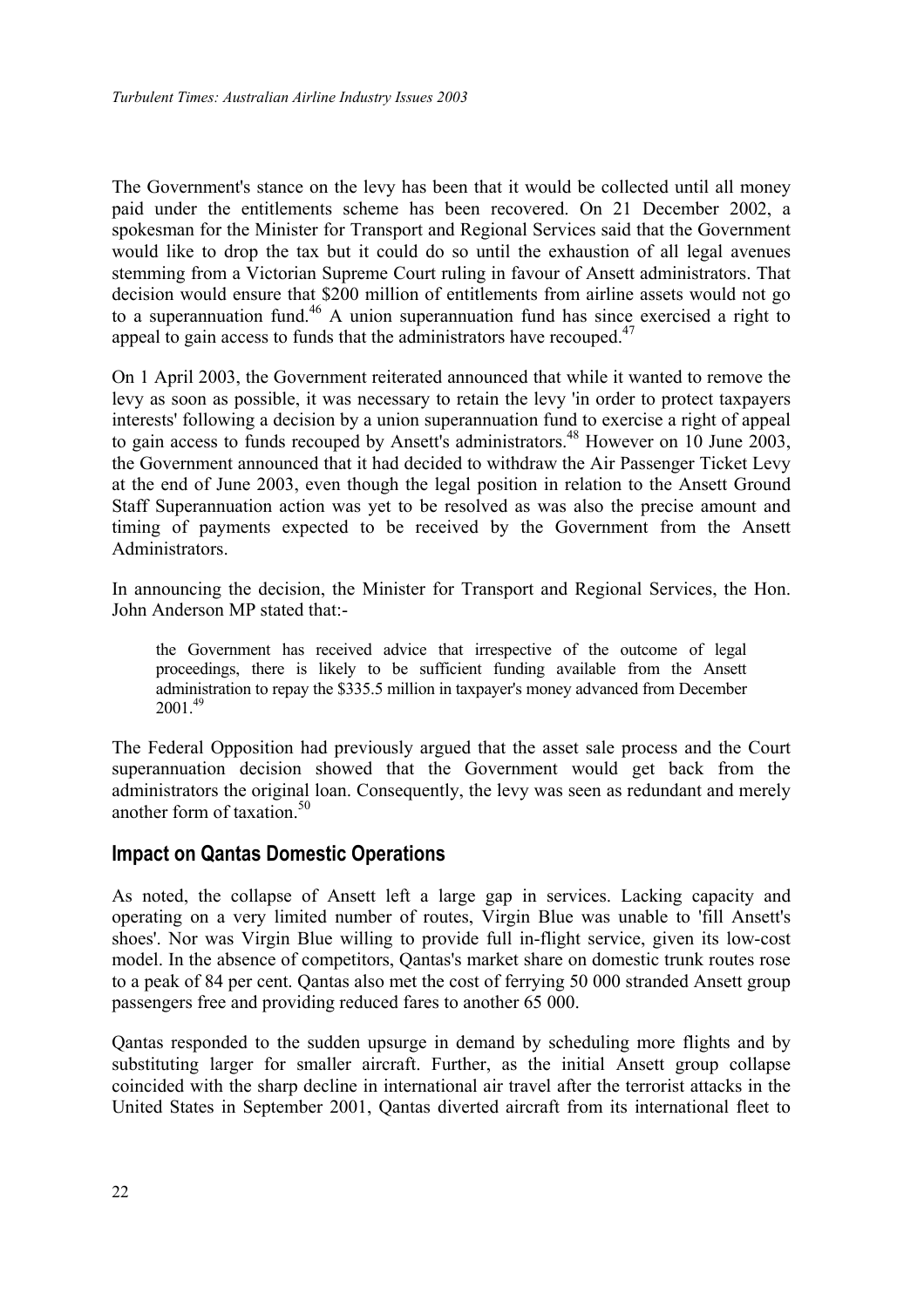<span id="page-26-0"></span>domestic routes. As a longer-term response, Qantas is building up the capacity and cost effectiveness of its domestic fleet by acquiring new, fuel efficient Boeing 737-800 aircraft.

<span id="page-26-5"></span>Qantas is also responding to Virgin Blue's 'no frills' approach by retaining and expanding no-frills, low-cost, all-economy class operations. Qantas inherited similar operations from Impulse Airlines and has added to them by expanding its fleet of the low operating cost Boeing 717 aircraft that Impulse used on trunk routes.

Qantas has also acquired additional terminal space to cope with its rapid growth in market share since Ansett's collapse. For example, in September 2002, Qantas commenced operations from Sydney KSA's Terminal 2 Domestic, the former Ansett domestic terminal. $51$ 

## **Impact on Virgin Blue**

Following the withdrawal of the Tesna consortium's bid for Ansett, Virgin Blue, having low capitalisation, found itself short of capital needed for expansion. Virgin Blue entered into a joint venture with Chris Corrigan, representing the Patrick Corporation, who paid \$260 million for a half-share of the company. The additional capital is assisting in the expansion of the airline's fleet and the leasing of former Ansett terminal capacity to service its growing market. As noted, Virgin Blue has also extended its route network, which now includes a number of regional centres such as Coffs Harbour and Alice Springs.

## **Impact on the Regional Airline Industry**

Ansett owned a major proportion of the regional airline industry, including Kendell Airlines, Hazelton Airlines, Aeropelican, Sunstate and SkyWest. All survived as going concerns after the Ansett collapse, albeit under administration for lengthy periods and after receiving considerable federal and state government financial support. The most important purchase of former Ansett regional airlines was the acquisition of Kendell and Hazelton by Australiawide Airlines Limited, operating as Regional Express (Rex).

Most of the former Ansett regional airline operations do not have partnership arrangements with Qantas or Virgin Blue. Before Ansett collapsed, around 80 per cent of routes were operated *only* by airlines with partnerships with Ansett or Qantas; Ansett's regional subsidiaries were all tied in with the Star Alliance. Consequently, the former Ansett regional airlines are outside the international alliance network.

<span id="page-26-4"></span><span id="page-26-3"></span><span id="page-26-2"></span><span id="page-26-1"></span>The future of regional services is unclear. Qantas's highly developed corporate links across the regional, domestic and international sectors—and scheduling to its non-regional services gives it a considerable advantage over potential competitors. This suggests that competitive initiatives by Qantas's regional carriers will be closely monitored by the competition authorities to ensure that Qantas does not take unfair advantage of its dominance in the market. One proposal to reduce this dominance is that Qantas should be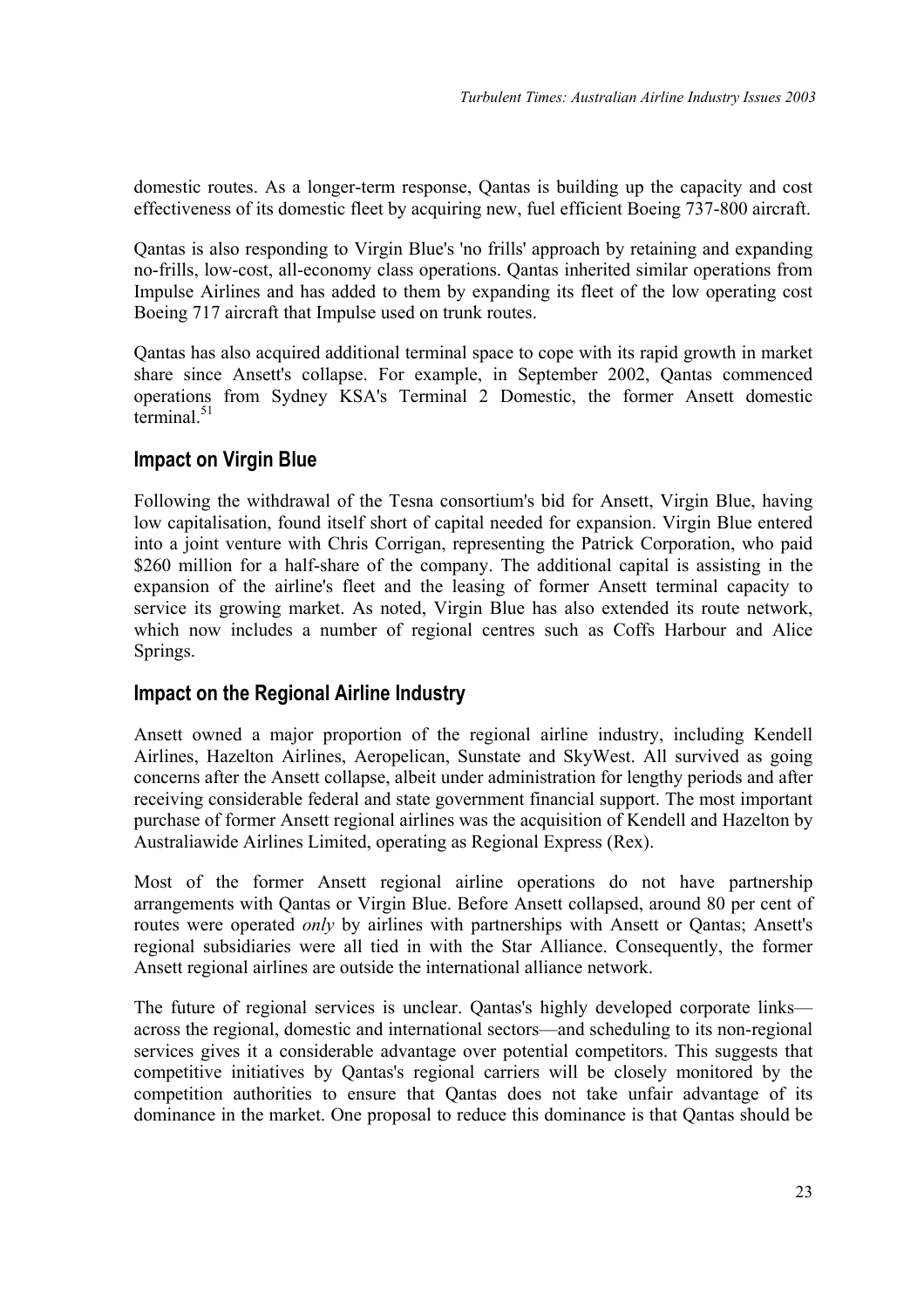<span id="page-27-0"></span>made to divest itself of its regional operations and other regional operators should be encouraged to merge into larger, more viable entities. $52$ 

# <span id="page-27-1"></span>**D: The Domestic Airline Industry—Economics and Competition**

### **Economic Characteristics of the Airline Industry**

### <span id="page-27-2"></span>**Economies of Scale**

Parts of the airline industry are characterised by economies of scale.<sup>53</sup> Economies of scale occur when expanding the production of a service results in a lowering of the average cost of its production. The implication of this is that a larger service provider will achieve lower costs than his smaller competitors, making the latter vulnerable to takeover. In the long run, the implication is that in the absence of government intervention, the industry will gravitate towards a single provider (i.e. a 'natural monopoly'), a concern that underpinned the economic rationale for the two airline policy from its outset.

The policy was based on the premise that if Australia wanted two competing airlines in the domestic market, government intervention was necessary to ensure that both airlines were 'guaranteed' sufficient market share so that each could remain commercially viable over the long term. If economies of scale persist in the industry to this day, this could suggest that there is a need for on-going regulation of the airline industry to monitor and prevent any tendencies towards its monopolisation.

The airline industry is subject to economic regulation by the ACCC under the generic business conduct and competition policy provisions of the *Trade Practices Act 1974*. The High Court has, in the recent Boral case, addressed these provisions in detail in the context of claims of predatory pricing. The court's conclusions on predatory pricing could have significant longer-term implications for the Australian domestic airline industry; there is a widespread view in the small business sector that the Boral decision 'proved the Trade Practices Act did not protect small business from big-business predatory pricing.<sup>[54](#page-28-2)</sup>

In the Boral case, the High Court undertook detailed consideration of the concept of 'predatory pricing' as a form of business conduct 'taking advantage' of market power. It has been suggested that:

'as a consequence of the decision, it is unlikely that price cutting would breach section 46 unless a firm has the ability to charge prices above a competitive level and recoup its losses after it has driven its competitors out of the market'. [55](#page-28-3) 

This could be relevant in today's airline industry, with its 'David and Goliath' structure in the form of an emerging, relatively modestly sized and resourced Virgin Blue versus a dominant and well 'cashed-up' Qantas.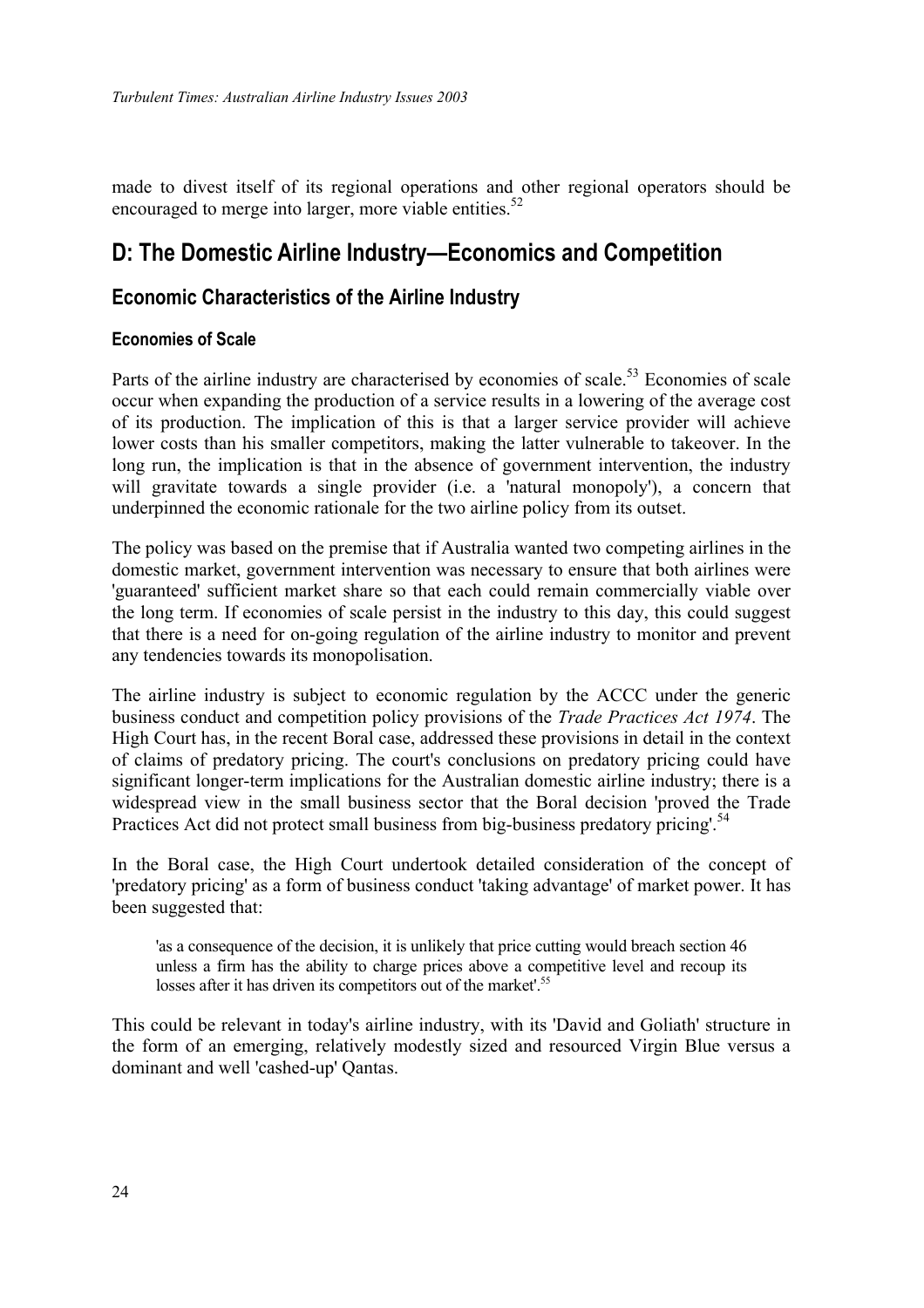<span id="page-28-0"></span>Unlike the two airline policy, the *Trade Practices Act* has no specific provisions regulating 'cut throat' air fare competition. Nor does it have provisions to ensure the maintenance of market shares and thus supporting the financial viability of smaller industry players.

### **Import Dependence**

The Australian airline industry is heavily import-dependent, especially, in relation to purchases of fuel, aircraft and spare parts. The depreciation of the Australian dollar over the past two to three years increased costs in the aviation industry. However, the more recent appreciation of the Australian dollar, especially against the US dollar will ease these pressures.

<span id="page-28-2"></span><span id="page-28-1"></span>Qantas is able to offset the cost of import-dependence to an extent because some of its earnings are in foreign currencies. In contrast, the market of Virgin Blue and the regional airlines is entirely domestic so all of their revenues are in Australian dollars.

### <span id="page-28-3"></span>**End of the Trunk Airline Duopoly**

The implicit model in the post-deregulation era—namely two airlines of roughly equal size constrained by the actual or potential entry of new competitors—no longer exists. Competition between Qantas and Virgin Blue is arguably more limited than between Qantas and the Ansett group under the former industry structure. Virgin Blue focuses mainly on leisure travel over major trunk routes rather than an integrated trunk and regional network and it offers only one-class service and relatively infrequent flights. In this sense, it is not a comprehensive replacement for the former full-service Ansett operation. Professor John Quiggin has summed up the new environment in the following terms:

It now seems that the best we can hope for is a one-and-a half airlines policy, similar to the pre-1997 telecommunications regime, with Qantas playing Telstra and Virgin or Singapore playing Optus.<sup>[56](#page-29-1)</sup>

Although Qantas is the dominant player in the domestic passenger and freight markets, some of the factors that led to the failure of previous new trunk route entrants—such as EastWest Airlines, Compass Airlines and Southern Cross Airlines ('Compass Mark 2') are less of a barrier now. In particular, airport terminal facilities are more readily available to new entrants, particularly now that some former Ansett terminals have been freed up as 'common-user' facilities. These are terminals and associated infrastructure that airports manage that are used (potentially) by a number of different airlines. Still, this is becoming less true over time as Qantas and Virgin Blue lease space that previously Ansett occupied.

The relatively low cost of obtaining aircraft is another factor favouring potential new entrants. Industry observers have identified a number of factors which make the present a good time for Australian airlines to obtain imported civil aircraft, namely:-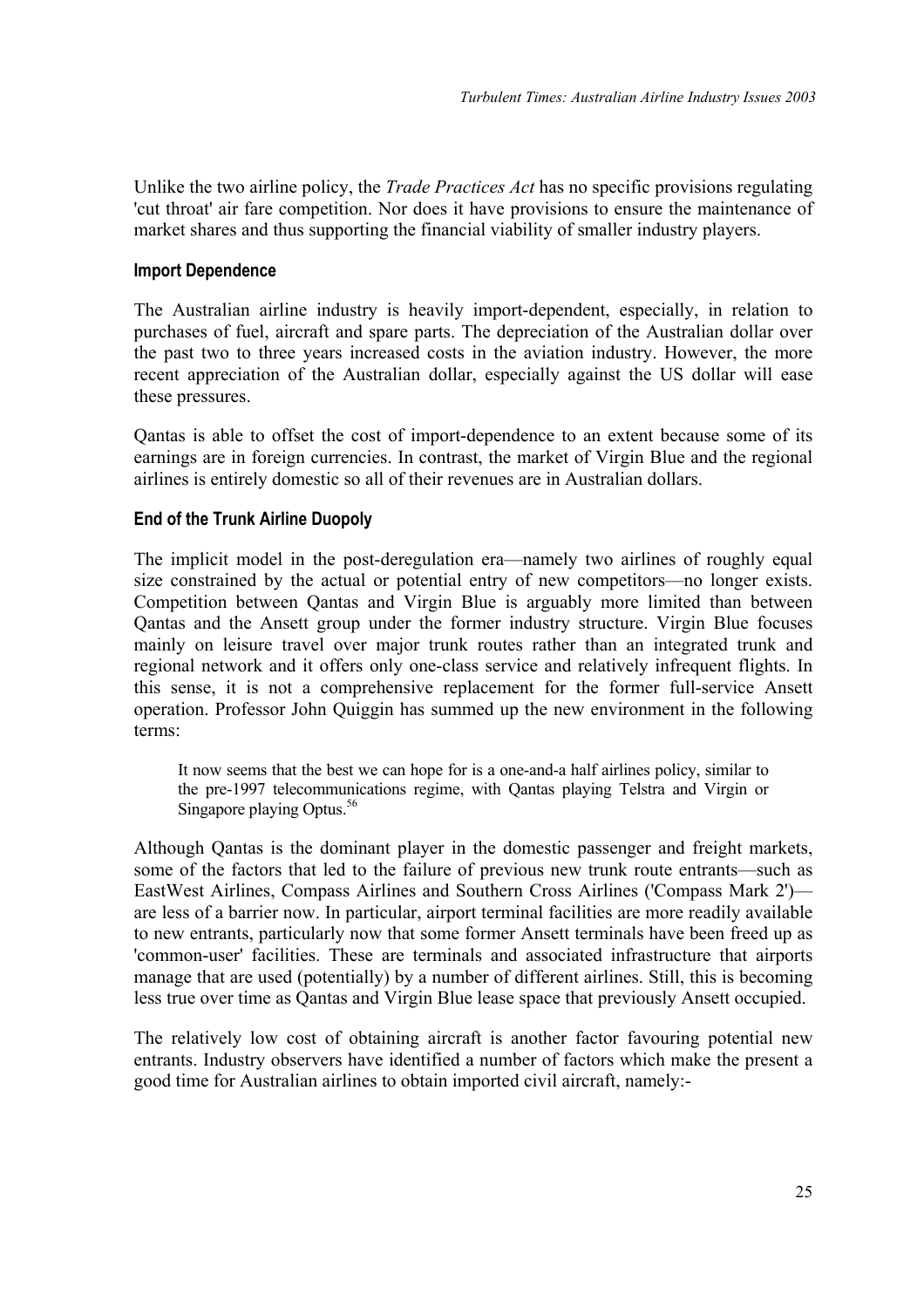- <span id="page-29-0"></span>• the weak international demand for new aircraft stemming from subdued world travel after the 11 September 2001 terrorist attacks in the United States and the adverse effects on airline travel of the Iraq and SARS crises
- this weak demand gives increased bargaining power to aircraft purchasers over aircraft suppliers
- the appreciation of the Australian dollar over 2002-03 means that imports generally, including aircraft, now tend to cost less in Australian dollar terms.

It has been suggested that lifting the cabotage constraints on foreign airlines serving Australia and allowing them to carry freight and domestic passengers within Australia could increase competition. Ideally, liberalisation would be achieved on a reciprocal basis with other countries. If this proved unfeasible, a unilateral move to enhance competition in domestic aviation could be considered.<sup>57</sup> However, it is questionable to what extent easing cabotage would increase competition. The schedules of international airlines are generally not well suited to meeting domestic flight requirements, and complicated procedures would be necessary to allow domestic passengers to embark and disembark at international terminals bearing in mind customs, quarantine and security considerations.

### <span id="page-29-1"></span>**Airlines' Competitive Strategies**

Qantas is trying to defend its market share through service upgrades and innovations such as the CityFlyer services on key trunk routes. It is reportedly considering investing about \$1.5 billion to expand its fleet of Boeing 737-800s to around 30 aircraft. These can be readily converted to an all-economy configuration, helping Qantas to compete with Virgin Blue  $58$ 

Virgin Blue's strategy seems to be one of 'cherry picking'—that is focusing on a limited number of high-density routes and not operating a more traditional route system of a nationwide network that cross-subsidises less profitable routes. Virgin Blue has also sought to minimise costs through more flexible working arrangements including multiskilling (relative to past standards and to Qantas), and low overheads (for example not having lounges or catering).

A key element of Virgin Blue's competitive strategy is expansion: Virgin Blue aims to gain 50 per cent of the trunk route market by 2007. Like Qantas, Virgin Blue is increasing its fleet capacity very quickly. Virgin Blue has been a private company for much of its existence, but media reports suggest it is 'cash poor' and is moving to sell equity on the British stock market. The Virgin group is considering a public float of Virgin Blue to assist its expansion although Patrick Corporation reportedly has reservations about a float at this time. It has also been reported that Patrick would prefer a lesser degree of its own equity dilution as a result of the float than that which the Virgin Group has envisaged.<sup>[59](#page-30-3)</sup>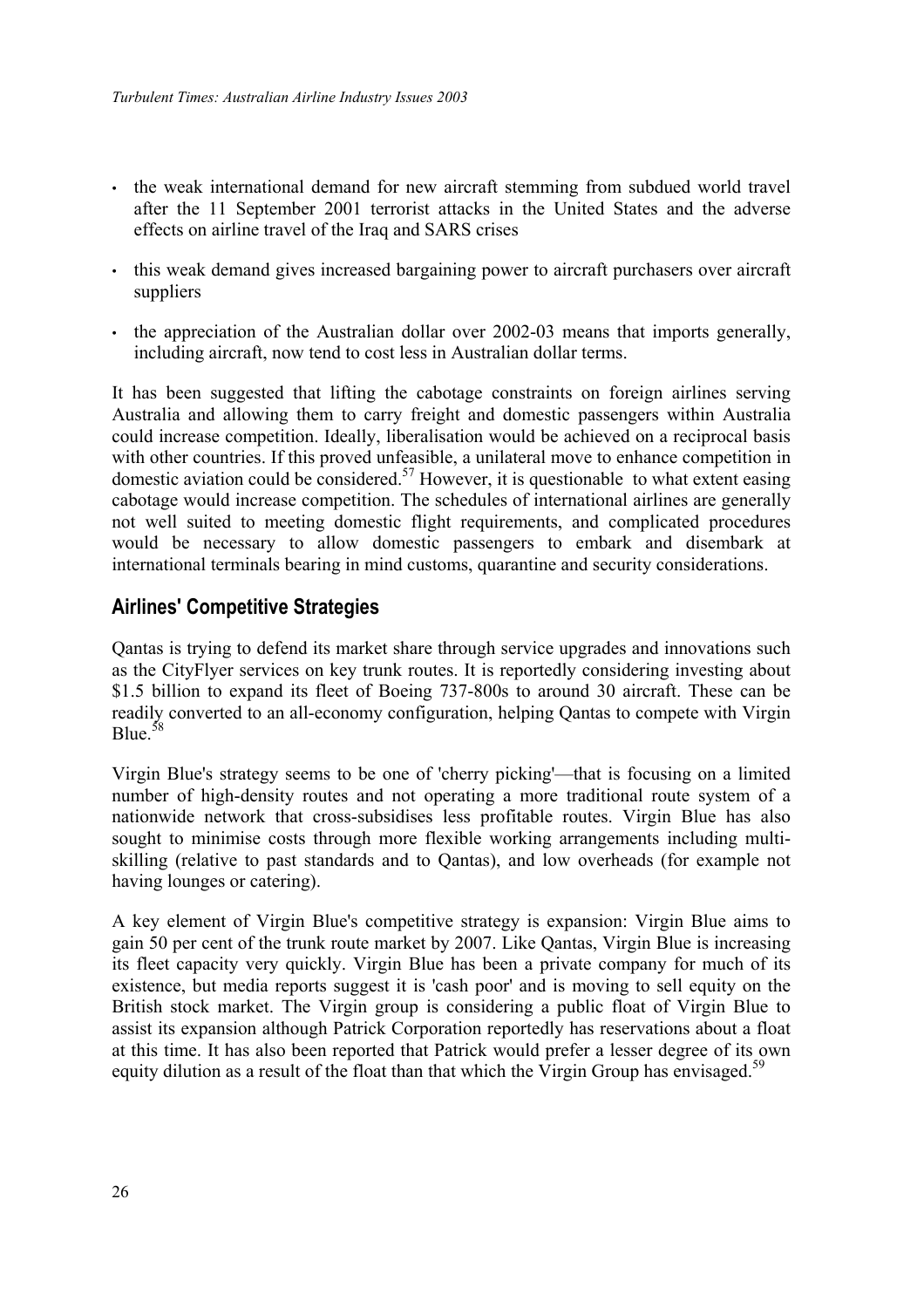<span id="page-30-0"></span>The development of international routes would enhance Virgin Blue's competitive appeal. With Patrick Corporation acquiring 50 per cent of Virgin Blue, the airline has the potential to become an international carrier in its own right, as it is now deemed to be an 'Australian' company. Virgin Blue has announced its desire to expand into overseas operations; a linkage with Virgin Atlantic flights from Europe to Hong Kong would be one way it could establish a presence on the Australia—UK 'kangaroo route'. Expansion into trans-Tasman markets is another possibility although Qantas, Air NZ and a no-frills operator, Freedom Air, which is part of the Air NZ group, already service this route. Virgin Blue has said that it will proceed with trans-Tasman services regardless of whether the proposed alliance between Qantas and Air NZ proceeds.<sup>[60](#page-31-1)</sup>

Some factors may limit Virgin Blue's ability to compete. Over the longer term, there may be doubts about Virgin Blue's financial viability. It does not participate in an international airline alliance and its market positioning excludes it from the higher-yield business travel market. If Qantas reduces operating costs to levels comparable with Virgin Blue, Virgin Blue would be at a disadvantage in light of its relatively small market share.

<span id="page-30-2"></span><span id="page-30-1"></span>With respect to freight, Air Cargo Partners (ACP)—operating as Virgin Blue Freight Management—is the designated freight group for Virgin Blue Airlines. Through ACP's association with Air Cargo Partners Worldwide, ACP can offer air cargo services across Virgin Blue's entire national network as well as international cargo services. In addition, Virgin Blue's half owner, Patrick Corporation, acquired the Ansett International Cargo Handling business during the first half of 2002.

## <span id="page-30-3"></span>**Adequacy of Competition Law in its Application to the Airline Industry**

With the overall level of competition in the industry less effective than before the Ansett group's collapse, it might be argued that it is only the threats of new entry and ACCC monitoring that keep Qantas competitive. Ansett's collapse has focused attention on the adequacy of competition law in its application to the airline industry. Fulfilling a 2001 election pledge, the Treasuer, Mr Costello announced in May 2002 the terms of reference for a review of the competition provisions (Part IV) of the *Trade Practices Act 1974*. Former High Court judge, Sir Daryl Dawson headed the review, which released its report on 16 April 2003.<sup>[61](#page-31-2)</sup>

A key issue in this review is the operation of section 46 of the *Trade Practices Act*, which states that a firm with a substantial degree of market power must not take advantage of that power for the *purpose* of:

- eliminating or substantially damaging a competitor (in the market in which it is powerful or any other market)
- preventing entry of a person to any market
- deterring or preventing competitive conduct in that or any other market.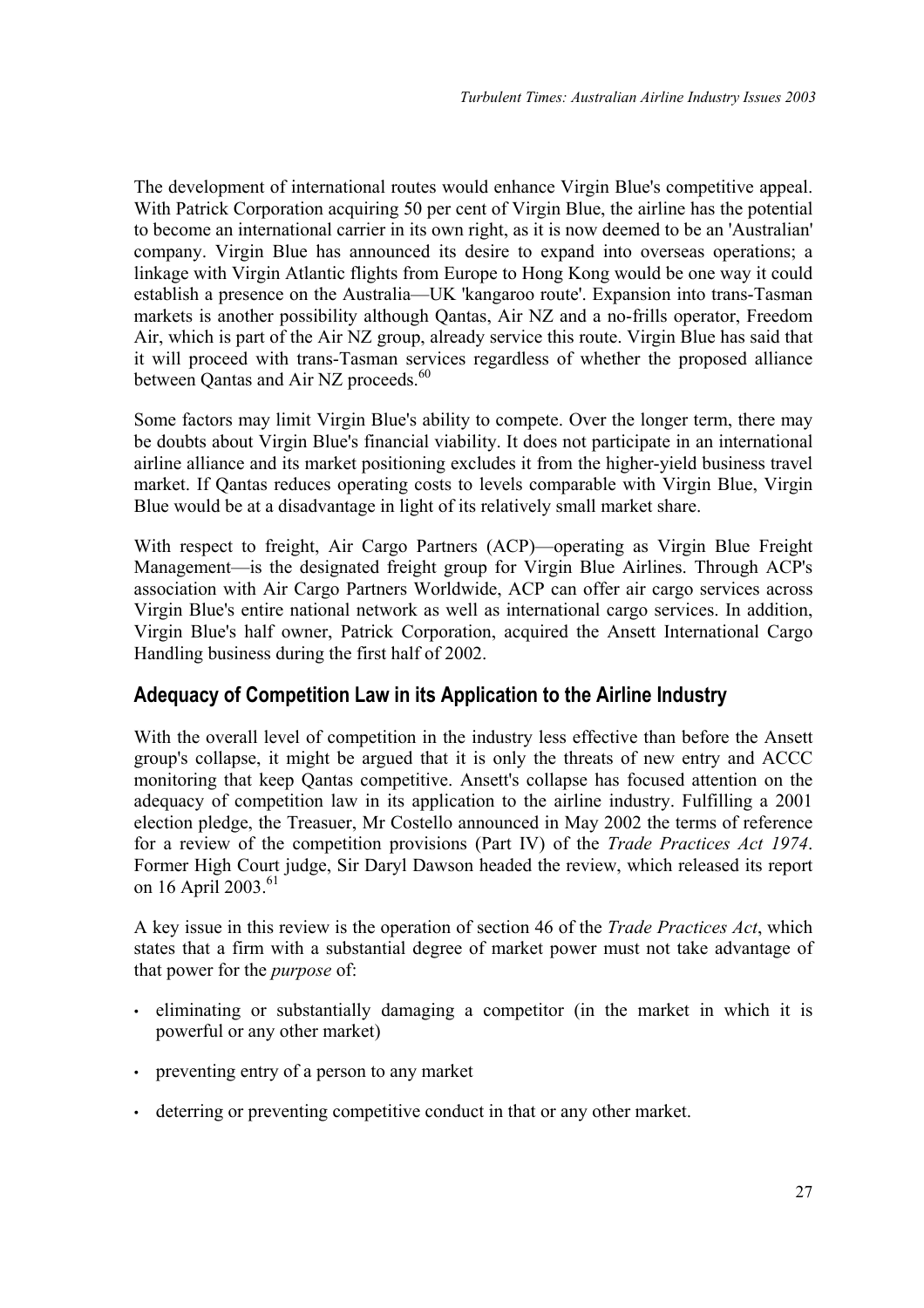<span id="page-31-0"></span>In its submission to the Dawson Committee, the ACCC advocated an 'effects' test under which a breach of section 46 could be established if a firm with substantial market power had taken advantage of that power and this had resulted in an anti-competitive outcome. In this case, it would no longer be necessary to establish that the firm had an anti-competitive purpose.

The ACCC has suggested that such an amendment would assist in dealing with the aviation industry in the wake of the collapse of the Ansett group. Qantas criticised this proposal arguing that the measure would effectively prevent it from competing against Virgin Blue. While debate is continuing, the ACCC has begun litigation against Qantas alleging that it misused its market power by substantially increasing the number of seats on the Brisbane–Adelaide route after Virgin Blue entered the market in December 2000 a behaviour sometimes referred to as predatory 'capacity dumping'

As has been noted, there is considerable debate in the Australian business community about the effectiveness of the *Trade Practices Act*'s market conduct provisions in the light of the High Court's decision in favour of the dominant player in the recent Boral case. Small business interests and others believe the decision reduces the effectiveness of section 46 of the Act in curtailing predatory pricing. Although, The Dawson Committee addressed this issue, the committee's recommendations do not appear to envisage the type of changes in these provisions of the Act that might ease the concerns of smaller businesses confronted by a dominant competitor.

# <span id="page-31-1"></span>**E: Airports and Air Services**

## <span id="page-31-2"></span>**Background on the Structure of the Airports Industry**

The Commonwealth has, over time, divested itself of ownership of regional and local airports, while almost all capital city airports have been transferred to private operators on long-term lease arrangements. All international, domestic trunk and regional airports are now owned or controlled by private lessee companies and consortiums or local governments. This includes joint-use defence—civil airports such as Canberra and Townsville $62$ 

From the 1950s to the 1980s, the Commonwealth funded the transfer of local and regional airfields and aerodromes to local government authorities under the Aerodrome Local Ownership Plan. These smaller aerodromes have not been privatised and generally remain the responsibility of local government agencies such as port corporations.

Before 1997, the Commonwealth-owned Federal Airports Corporation operated most major trunk route airports. The Hawke Government established the corporation in the 1980s when responsibility for running major airports was separated from the Department of Transport. Although commercially-oriented, the corporation set landing and terminal charges on a network-wide, 'single-till' basis. $^{63}$  Consequently, profitable airports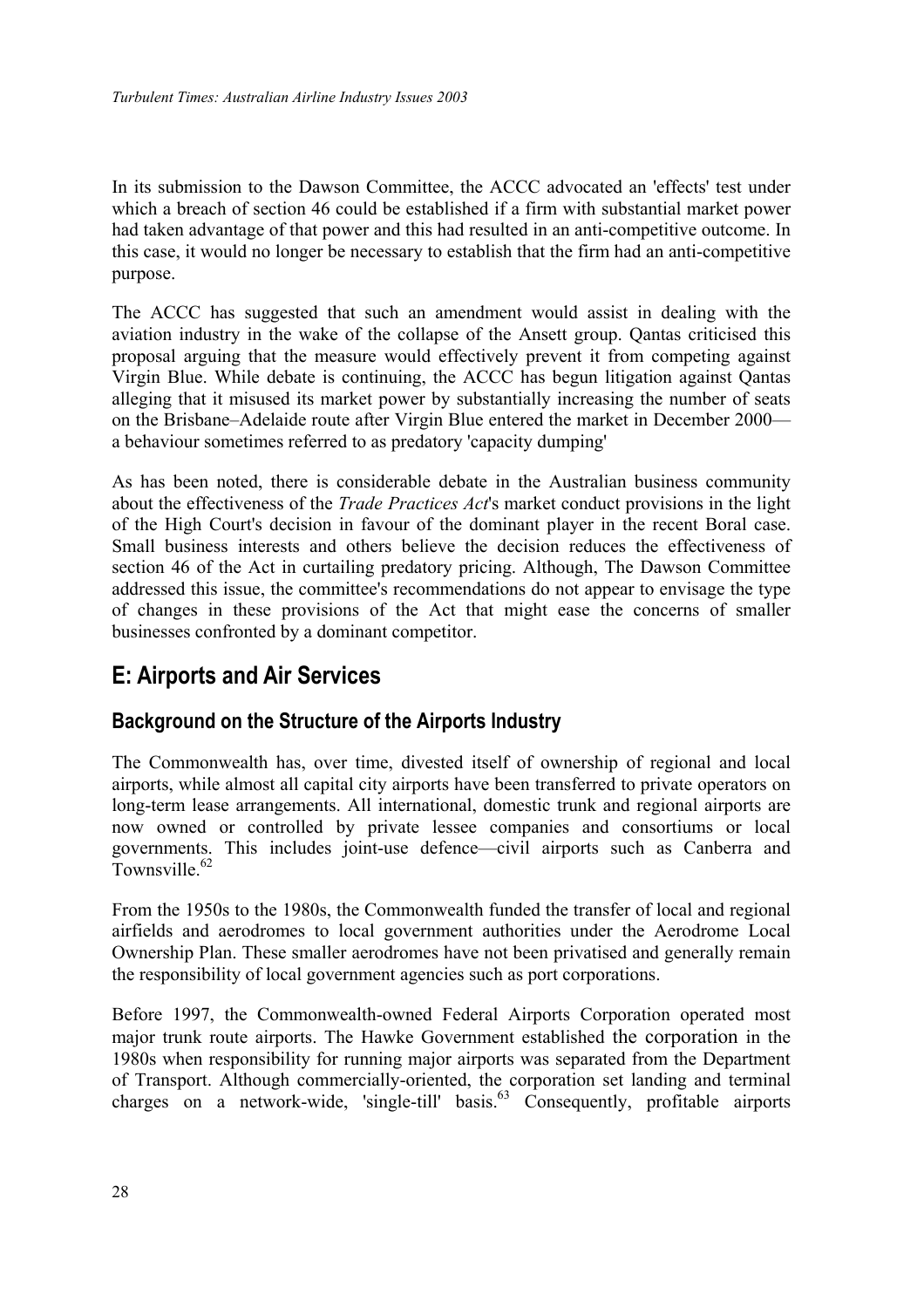<span id="page-32-0"></span>subsidised unprofitable or less-profitable ones, and revenues from non-aeronautical activities—such as car parking and retailing—subsidised the cost of providing aeronautical services such as the use of runways, taxiways and terminals.

## **Airport Privatisation**

In 1997 and 1998, the Howard Government implemented the Keating government's plan to sell leases for 17 major Australian airports (excluding Sydney) to private operators. In June 1997, the Government privatised Brisbane, Melbourne and Perth airports (the socalled Phase 1 airports) under 99-year leases. On 1 July 1998, the Government privatised a number of other major airports within the so-called Phase 2 group of airports.<sup>64</sup>

The stated rationale was to improve the efficiency of airport investment and operations in the interests of users and the general community, and to facilitate innovative management. In the aftermath of the Ansett group's collapse, the Government delayed the sale of the three 'Sydney Basin' airports at Bankstown, Camden and Hoxton Park because of adverse sale conditions, but on 9 April 2003 announced that all three would be sold this year.<sup>65</sup>

The Government considered that competition between privatised airports could be encouraged by restricting cross-ownership of certain airport pairs and by limiting airline ownership to 5 per cent. These policies were implemented under the *[Airports Act 1996.](http://scaleplus.law.gov.au/html/pasteact/1/940/top.htm)* 

# **Reform of Airport Pricing**

The Government, in the airport industry reform package that accompanied privatisation, noted that the single-till pricing that the federal airports corporation followed would not be mandated for the privatised airports. Individual airport operators could retain profits, at their discretion, from non-aeronautical activities.

<span id="page-32-2"></span><span id="page-32-1"></span>Concern that privatised airports might abuse their market power with respect to aeronautical services led the Government to introduce *transitional* price regulation designed to allow all parties to adjust to the new environment. Price regulation comprised a five-year, consumer price index minus X annual cap on prices for aeronautical services at 11 of the largest privatised airports, where X was a pre-determined amount specific to each airport. These arrangements extended—for the first five years of privatisation—the aeronautical charges in place before privatisation. Given the nature of the price cap, airport operator charges fell in real terms between 1997 and 2001.[66](#page-33-3) Sydney KSA was subject to price surveillance by the ACCC.

The Productivity Commission reviewed the application of price regulation in its report, *[Price Regulation of Airport Services](http://www.pc.gov.au/inquiry/airports/finalreport/index.html)*. In its submissions to the commission's inquiry, the airport lessees argued that the price caps and the methods that the ACCC used to implement them were preventing airports from securing adequate rates of return on their investment. Despite airports being a monopoly business, the commission recommended that commercial constraints impeded the ability of airport operators to extract a higher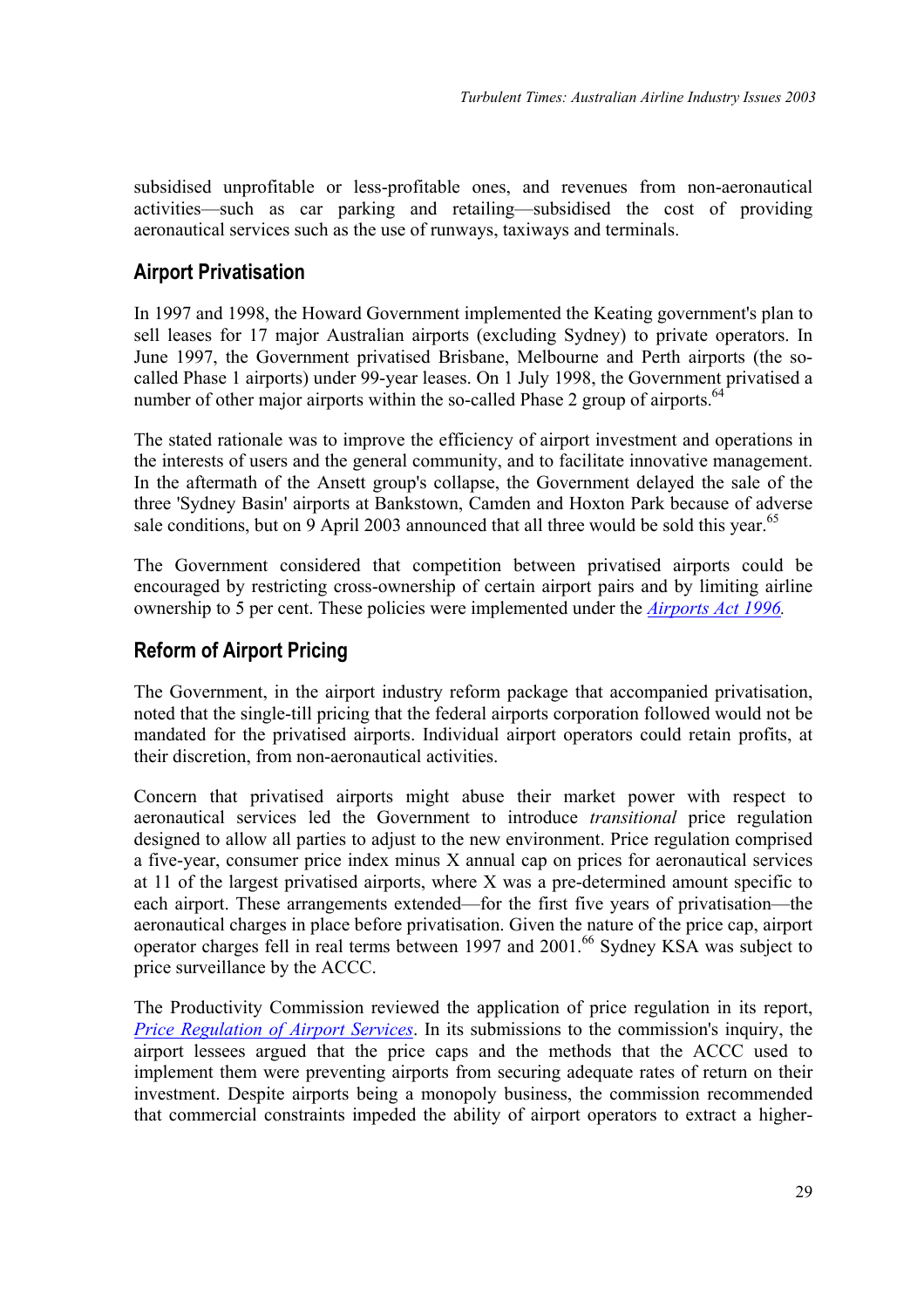<span id="page-33-3"></span><span id="page-33-0"></span>than-reasonable profit. The Bureau of Transport and Regional Economics has found that the return on assets of ACCC-regulated airports ranged from 2.4 per cent at Adelaide to 7.5 per at Melbourne.<sup>67</sup>

<span id="page-33-4"></span>On 13 May 2002, the Government announced that it had accepted the Productivity Commission's recommendation that the pricing regimes at Sydney, Melbourne, Brisbane, Perth, Adelaide, Canberra and Darwin airports be liberalised and subjected only to ACCC price monitoring (rather than price capping) for five years from 1 July 2002.<sup>68</sup> The new framework comprises a package of measures under the *Airports Act 1996* and the *Trade Practices Act 1974*. From 1 July 2002, the ACCC's responsibilities include:

- monitoring the prices, costs and profits relating to the supply of aeronautical and aeronautical-related services at Adelaide, Brisbane, Canberra, Darwin, Melbourne, Perth and Sydney airports
- monitoring service quality at Adelaide, Alice Springs, Brisbane, Canberra, Coolangatta, Darwin, Hobart, Launceston, Melbourne, Perth, Sydney and Townsville airports
- collecting and publishing information on the financial performance of airports.

### **The Scope of Airport Charges**

The airport corporations charge airlines for the services they provide. These charges are to cover the cost of providing:

- government-mandated security services: the Board of Airline Representatives of Australia claims that the charge—which varies by airport—ranges from \$3.50 to \$5.50 per passenger, and that additional measures add \$1.20 per passenger on international  $\text{flights}^{69}$  $\text{flights}^{69}$  $\text{flights}^{69}$
- terrorism insurance: charges vary from airline to airline. According to the Board of Airline Representatives of Australia, the charges can be as high as \$12 per passenger. Sydney Airports Corporation Limited is seeking to recover the increased cost of terrorism insurance, effective 1 April 2003. The airport company estimates that the increase cost is about \$4 per return trip for international passengers and about \$2 for domestic passengers<sup>70</sup>
- aeronautical services: charges range from \$38 at Sydney KSA to between \$22 and \$26 per passenger at other airports.<sup>[71](#page-34-4)</sup>

<span id="page-33-2"></span><span id="page-33-1"></span>Following the end of the price caps, some airports increased aeronautical charges considerably. For example, Melbourne airport increased charges by 35 per cent, which translated to an increase of around \$1 for domestic passengers and \$3 for international passengers[.72](#page-34-5) The increases were criticised at the time. However Productivity Commission chairman, Gary Banks, has stated: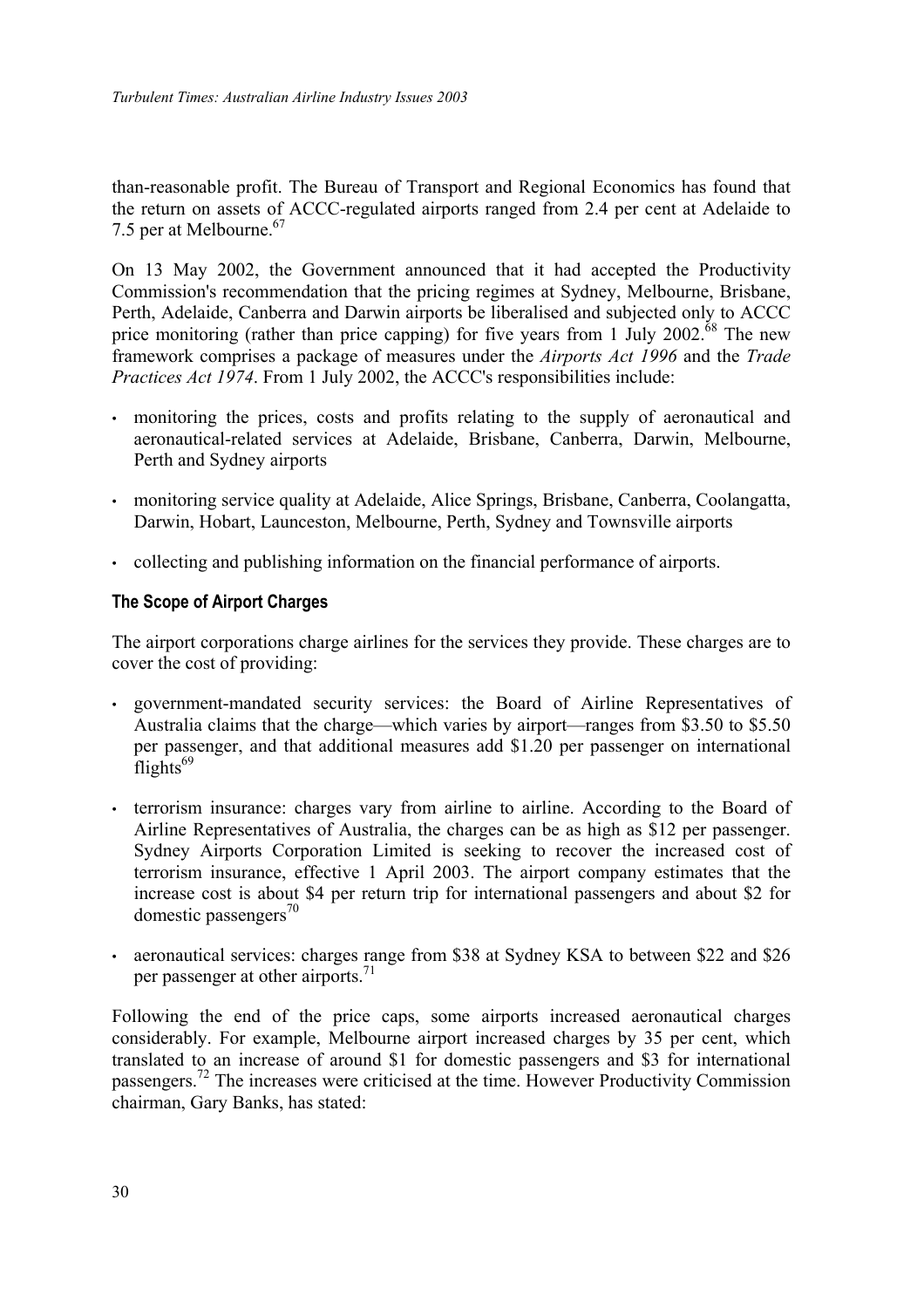<span id="page-34-0"></span>Some have interpreted recent hikes in aeronautical charges at particular airports as evidence of the damaging exercise of market power. However, that largely misses the point of the increases.

<span id="page-34-1"></span>The price agreements which have been reached set prices for several years (for example, for 5 years at Melbourne and Brisbane airports) and importantly will cover major investment programs. For example, Melbourne Airport is committed to a \$150 million upgrade including modification of its runways to accommodate the A380 Airbus …

<span id="page-34-5"></span><span id="page-34-4"></span><span id="page-34-3"></span><span id="page-34-2"></span>As for the magnitude of the rises in aeronautical charges—which, by the way, might equate to \$1 to \$2 per domestic passenger—these need to be seen in the context of the desirable shift from single-till cross subsidisation to dual-till pricing. It is also worth noting that the new investment would have led to increased charges under the old price cap regime. Big increases can be called for. The ACCC itself did not object to a 97 per cent increase in aeronautical charges at Sydney KSA in 2001 under the previous regulatory regime. In sum, price increases that generate appropriate investment levels at airports without excessive returns accruing to airports are to be encouraged, not condemned.[73](#page-35-1)

### **Airways Services**

Airways services comprise:

- airspace management
- en route and airport terminal-related air traffic control
- aviation environment services
- rescue and fire fighting services.

These services remain a Commonwealth responsibility; the *[Airservices Act 1995](http://scaleplus.law.gov.au/html/pasteact/2/1217/top.htm)* established [Airservices Australia](http://www.airservicesaustralia.com/default.asp) to discharge these services and to charge users of capital city and major regional airports to recover their cost.

Airservices Australia has moved from network to location-specific pricing for its airportrelated charges. Under network pricing, the cost of providing services differed among airports, but charges did not reflect these differences. As a result, some airports crosssubsidised others. Airservices Australia first introduced location-specific pricing for airport rescue and fire fighting services on 1 July 1997. It also charges for en route air navigation services on a user-pays basis.

The move to location-specific pricing meant that airways charges at some airports —those previously subsidised under network pricing—rose considerably. To ease the transition, the Government's 1998–99 Budget introduced a subsidy for the transition to locationspecific pricing for some regional and general aviation airports. To a large extent, it is a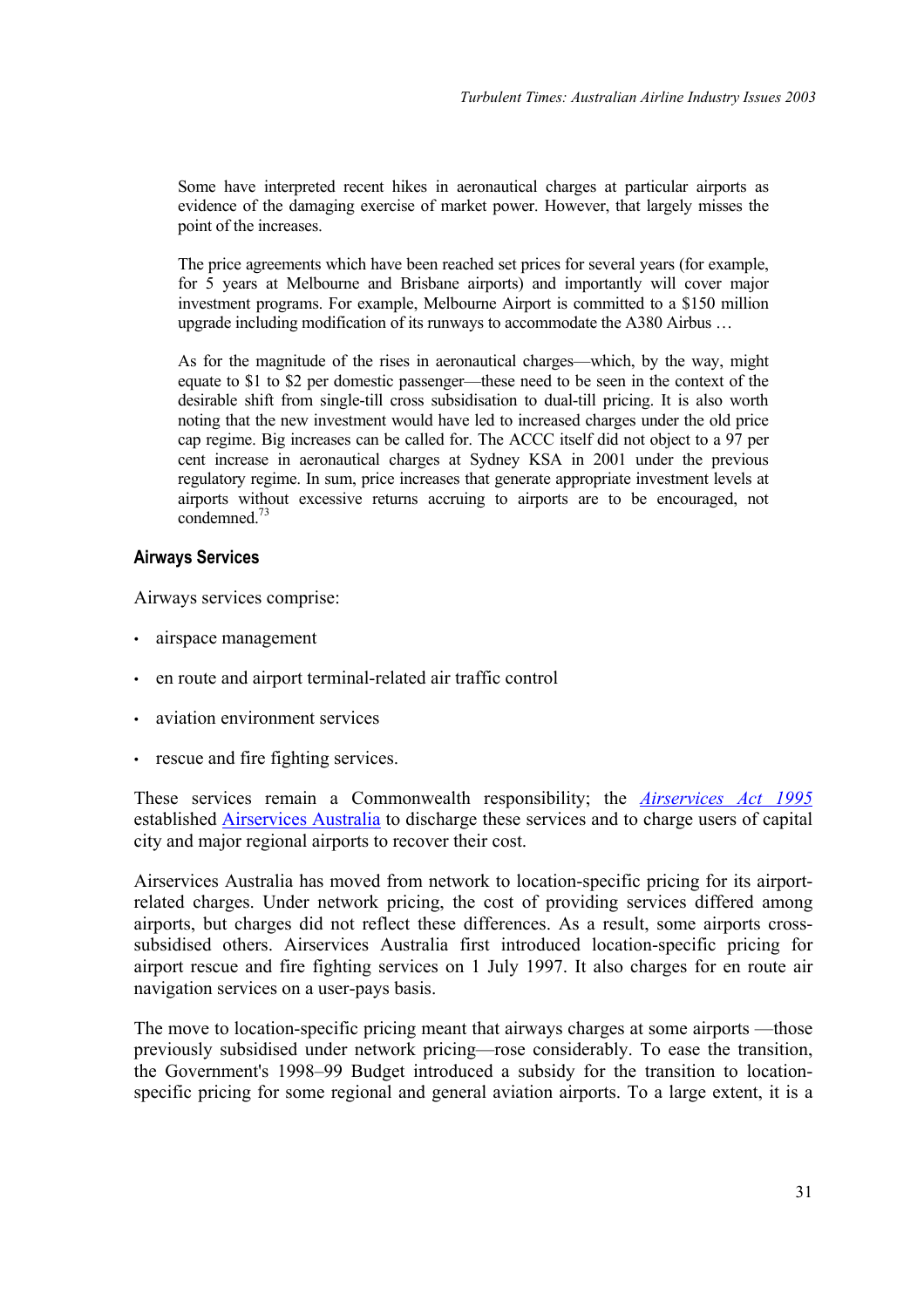<span id="page-35-0"></span>subsidy to regional and rural Australia as it is mainly regional airports such as Tamworth that benefit. The estimated cost of the subsidy in 2002–03 is \$7 million.

The Department of Transport and Regional Services administers the Payment Scheme for Airservices Australia's En Route Charges— which subsidises Airservices Australia en route air traffic control charges incurred by around 30 small scheduled service airlines and operators of aero-medical services such as the Royal Flying Doctor Service. Regional airlines that operate small aircraft will also be exempt from en route charges from 1 January 2002 to June 2005. The subsidy will cost \$6 million in 2002–03.

The Government is committed to retaining ownership of Airservices Australia, but its corporatisation and the outsourcing of some of its services, such as fire fighting, are on the agenda. The Government is introducing the Air Services Legislation Amendment Bill 2003 that would, among other things, convert Airservices Australia into a company registered under the corporations law. This would distance it from theist current level of parliamentary scrutiny.

## <span id="page-35-1"></span>**Airport Infrastructure Needs**

The pattern of long-term investment in upgrading facilities at the major airports has tended to be—'lumpy'—with concentrated, large-scale infrastructure investments being undertaken every few decades in response to changing aircraft technology and spurts in demand for flights. For example, large scale upgrading of Australia's capital city airports occurred in the late 1950s and early 1960s to facilitate the transition to the large jet aircraft that replaced prop and turbo-prop trunk route aircraft. Likewise, the introduction of the Boeing 747 jumbo jets in the late 1960s and early 1970s required large investments in longer, wider and stronger runways and new, larger terminals.

A similar leap in infrastructure investment at Australia's international airports will be required in preparation for the introduction from March 2006 of the [Airbus A380](http://www.airbus.com/product/a380_backgrounder.asp) doubledecker 'mega jets'. It has been estimated that Sydney, Melbourne and Brisbane airports will have to spend around \$250 million each in order to accommodate the new aircraft.<sup>74</sup>

### **Slots Systems**

In view of the strong long-term growth in Australian air traffic, efficient allocation of airport capacity, especially of runway capacity, is increasingly urgent. This is particular the case at airports like Sydney, where the opportunities to expand capacity are limited by severe space and environmental constraints.

There are several approaches to dealing with this challenge. One is the use of administratively based airport slot systems. A 'slot' is the concession or the entitlement to use runway capacity at a certain airport on a specific date and at a specific time. Slots are typically allocated to airlines by administrative direction. An alternative approach that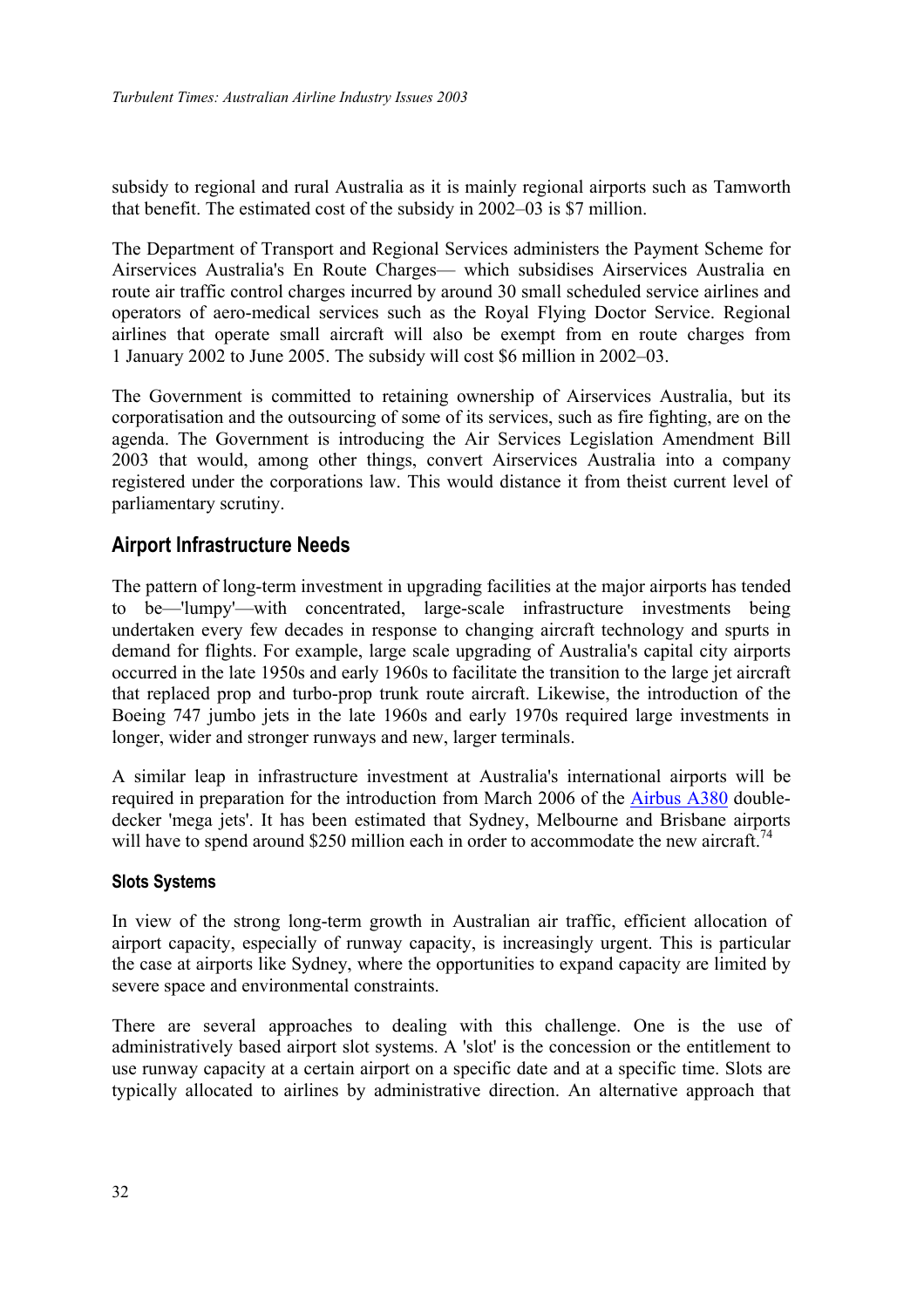<span id="page-36-0"></span>many economists now advocate is the use of market mechanisms, such as auctioning slots to the highest bidders.

While slot systems are highly effective in rationing scare airport and airspace capacity, they can restrain competition among incumbent airlines and between incumbents and new entrants. Slot systems thus have the potential to negate the gains of aviation liberalisation if national governments misuse them or allow airport owners to use them to pursue parochial interests. To promote competition, slot systems should ensure that new entrants have a fair chance of establishing viable operations. Market based solutions such as the sale of slots by tender would ensure that slots go to airlines whose passengers place the highest value on the slots (see discussion below under 'Rationalisation of Sydney KSA Operations').

Sydney KSA is the only Australian airport that has a slot management scheme. The system was introduced in 1998 to facilitate the movement 'cap' authorised under the *[Sydney](http://scaleplus.law.gov.au/html/pasteact/2/3185/top.htm)  [Airport Demand Management Act 1997](http://scaleplus.law.gov.au/html/pasteact/2/3185/top.htm)*. Under the Act, the number of aircraft movements is capped at 80 an hour (although the Minister for Transport may determine a different limit). Slots were allocated to airlines primarily on the basis of the services that the airline operated in 1997.

<span id="page-36-1"></span>A particular feature of the slot system at Sydney KSA is that slots for regional airlines are effectively protected—the 'regional ring fence'—because slots 'grandfathered' by regional airlines (that is, those inherited from long-standing usage patterns) can only be swapped for slots for interstate and international airlines within 30 minutes of their originally scheduled time. In December 2000, the Government announced that regional slots would be capped at current levels during peak periods. Outside peak hours, regional airlines would be free to bid for new slots, but would be subject to new rules about aircraft size. The intention is to encourage the use of larger aircraft.<sup>75</sup>

## **Airport Noise Amelioration Programs**

There are two noise amelioration programs: one at Sydney KSA and the other at Adelaide airport.

The Department of Transport and Regional Services administers the Sydney Airport Noise Amelioration Programme, which began in 1994 when the third runway was opened. Since then, buildings have been bought or sound-insulated at a cost of more than \$400 million. Costs are recovered through a levy on jet aircraft landings. This raises between \$37 million and \$38 million annually; the total collected, as at 31 December 2002, was around \$267 million.[76](#page-37-2) The enabling legislation is the *[Aircraft Noise Levy Act 1995](http://scaleplus.law.gov.au/html/pasteact/1/577/top.htm)* and the *[Aircraft Noise Levy Collection Act 1995](http://scaleplus.law.gov.au/html/pasteact/1/621/top.htm)*. These allow the Minister for Transport to declare an airport to be the subject of an aircraft noise levy (a leviable airport). The Collection Act specifies qualifying airports as those having a public building within a 25 Australian Noise Exposure (ANEF) contour or a residence within a 30 ANEF contour.<sup>77</sup> In the 1996–97 Budget, the Government announced that it would extend the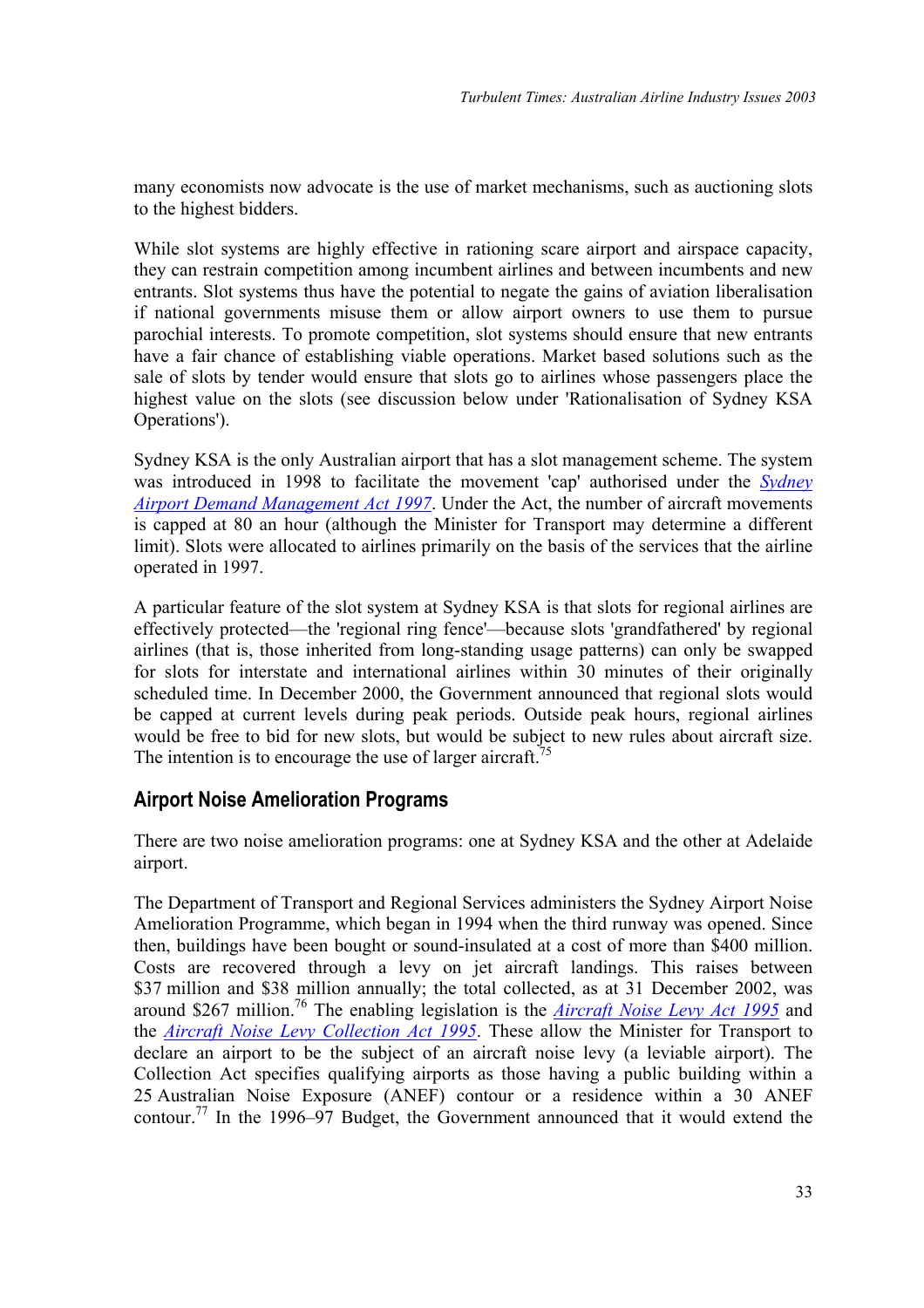<span id="page-37-0"></span>period of the levy at Sydney KSA from 10 years to 12 years to recover the additional compensation costs associated with the reopening of the east-west runway.

The Government announced the Adelaide airport program in May 2000 and applied the levy in the 2000–01 Budget. The program involves the sound-insulation of around 600 residences and five public buildings.

At the end of June 2002, about \$395 million had been spent on noise reduction measures at both airports.

## **Sydney (Kingsford-Smith) Airport**

### **Privatisation**

The Government announced the lease sale, by tender, of Sydney KSA on 25 June 2002. A Macquarie Bank-led consortium known as Southern Cross was the successful bidder and paid  $$5.6$  billion for the 99-year lease<sup>78</sup> and trades as Sydney Airports Corporation Limited. Net proceeds are estimated at \$4.23 billion and have been used to pay off government debt. The Labor Opposition has argued that proceeds should have been spent on transport infrastructure rather than just retiring government debt.<sup>[79](#page-38-2)</sup>

<span id="page-37-2"></span><span id="page-37-1"></span>The Government has emphasised that the sale would not change the Government's full regulatory control over the airport, including the noise abatement measures and guaranteed slots for regional airlines. The Government further pledged that the pricing regime for regional airlines would be maintained after privatisation: '… so that they cannot be forced out by an underhand policy of the landlord upping the rent'.<sup>[80](#page-38-3)</sup>

<span id="page-37-3"></span>Provisions of the Airports Act require that:

- Sydney KSA must remain majority Australian-owned
- airline ownership in the airport is limited to 5 per cent
- cross-ownership restrictions apply to investors with a stake in Melbourne, Brisbane or Perth airports.

These restrictions are designed to safeguard competition in the Australian aviation industry.

### **Rationalisation of Sydney KSA Operations**

The airport's new owners have indicated that there is no need for a second Sydney airport as there is still considerable potential to expand Sydney KSA's capacity. The airport's life could be extended if its operations were changed because its technical capacity far exceeds its actual (regulation-constrained) capacity. In 2000, Sydney KSA averaged 77 passengers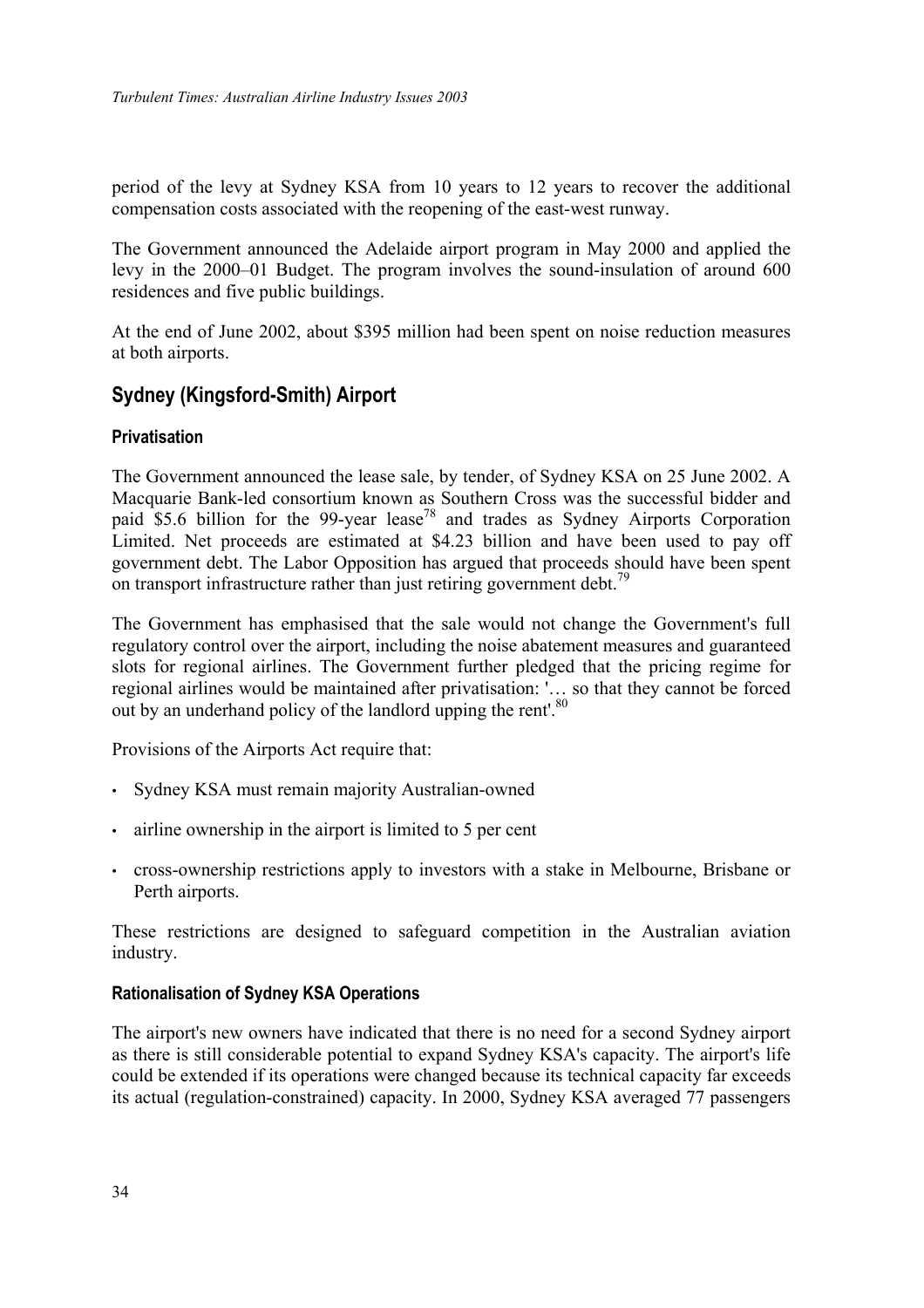<span id="page-38-0"></span>per aircraft movement compared with 94 at Melbourne, 155 at Singapore, 169 at Hong Kong and 204 at Narita airport near Tokyo. $81$ 

Two key constraints are the regional slots at peak times and the (noise-related) cap on the number of hourly movements. The Government-guaranteed regional slots are, in effect, a quota system. If a market were to operate whereby rights to land or take off in peak times were auctioned, or if there were peak-load pricing to discourage marginal flights, the outcome would be different. In all likelihood, regional flights would be confined to nonpeak times and/or relocated to sites such as Bankstown Aerodrome in peak times. The Government has indicated that it wants the lessee of Bankstown to develop it as an 'overflow' airport to take excess traffic from Sydney KSA, with an extended runway and new terminal facilities.<sup>[82](#page-39-1)</sup>

The *[Sydney Airport Curfew Act 1995](http://scaleplus.law.gov.au/html/pasteact/2/1231/top.htm)* provides for a curfew on most operations between 11pm and 6am. During the curfew, only certain categories of operations are permitted. They relate principally to small aircraft and 'low-noise' jets. The curfew also provides for runway use restrictions between 10pm and 11pm and between 6am and 7am. The Act imposes a fine of \$110 000 on operators who breach the curfew.

The curfew, which contributes to a classic peak-load problem, affects mainly long-haul international airlines. They arrive when the curfew is lifted, leading to a peak in demand for international terminal services between 7am and 10am. This coincides with peak demand for domestic services, which begins at 7am and continues to 9:30am. Consequently, facilities such as the international terminal and runways have considerable surplus capacity at non-peak times. The curfew thus has considerable economic and financial costs.

In short, regulation of the operations at Sydney KSA shows that the Government prefers administrative rather than 'economic' solutions such as peak-load pricing and the sale of slots by auction. Regional airlines are major beneficiaries of regulation. They are probably effectively subsidised by passengers of non-regional services.

# **Future of a Second Sydney Airport**

<span id="page-38-2"></span><span id="page-38-1"></span>Since the 1940s, federal and state governments formed from both Coalition and Labor parties, have grappled with the need to build a second Sydney airport. A [chronology](http://www.aph.gov.au/library/pubs/chron/2001-02/02chr02.pdf) of policies and developments associated with second Sydney airport issues since 1946 is available on the Department of the Parliamentary Library website.

<span id="page-38-4"></span><span id="page-38-3"></span>Of the 19 sites that have been considered, two remained under discussion in the 1990s, namely Badgery's Creek and Holsworthy, although the latter was subsequently rejected. As campaigns against both sites were mounted, discussion continued on a 'Sydney West second airport and the possibility of using the Richmond RAAF base.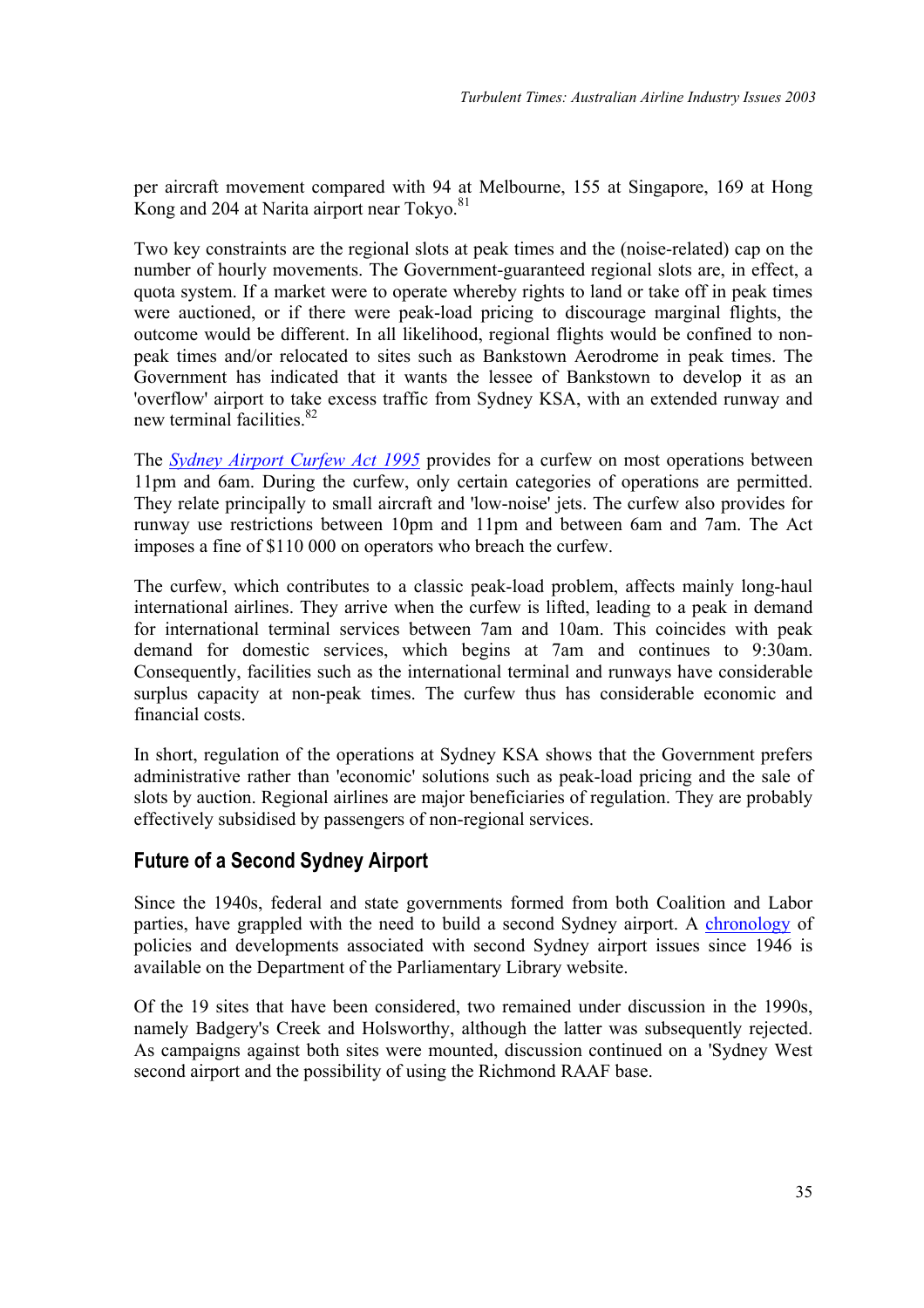<span id="page-39-1"></span><span id="page-39-0"></span>However, the sale of Sydney KSA reinforced its status as the primary airport in the region, something that is unlikely to change over the next two decades. In any event, current policy is that a future federal government will decide if development of the Badgery's Creek site should proceed. Specifically, under the sale arrangements for Sydney KSA, Southern Cross will have the first right of refusal to build and operate any second major airport within 100km of the Sydney central business district if the Federal government of the day decided that it was needed.

The Government has stated that any decision by a federal government to build a second airport would be subject to a review of Sydney's airport needs in 2005, although it does not believe that a second airport will be necessary before the end of this decade.<sup>83</sup> As at 16 June 2003, the Commonwealth had spent more than \$144 million buying land at the proposed Sydney West airport site at Badgery's Creek.

Furthermore, while the Howard Government had indicated that Bankstown Airport, the largest of the three general aviation airports in the Sydney Basin, would be expanded to cope with overflow from the recently privatised Sydney KSA, it has recently retracted this strategy. In announcing the sale of Bankstown Airport in April 2003, Acting Transport Minister Wilson Tuckey indicated that the 'overflow' role for Bankstown was no longer necessary because of a decline in air traffic after the terrorist attacks of September 11 2001, the collapse of Ansett and the trend to larger aircraft on regional routes. He indicated that the sale would proceed without development obligations. $8<sup>2</sup>$ 

# **Endnotes**

 $\overline{a}$ 

<sup>1.</sup> Sir Billy Snedden, 'Foreword' in H.W. Poulton, *Law, History and Politics of the Australian Two Airline System*, Parkville, Melbourne, 1981, p. xv.

<sup>2.</sup> ibid, p. 136.

<sup>3.</sup> Bureau of Transport and Regional Economics, *Avline*, Issue One, January 2003, p. 6. <http://www.bte.gov.au/recent.htm>

<sup>4.</sup> Code sharing is a commercial agreement between two airlines that allows an airline to put its two-letter identification code on the flights of another airline as they appear in computerised reservations systems. Airlines that share coders typically coordinate schedules to minimise connection times as well as provide additional customer services, such as one-stop check-in and checking baggage right through to the final destination.

<sup>5.</sup> Value-based airlines are typified by business models based on high frequency direct flights using a very limited set of aircraft types, with a single rather than basic class of service, no or extremely little interlining, a strong regional focus and very low marketing, ticketing and revenue management costs. See Network Economics Consulting Group, *Report on the competitive effects and public benefits arising from the proposed alliance between Qantas and Air New Zealand*, Network Economics Consulting Group Pty Ltd, Canberra, 8 December 2002, p. 9.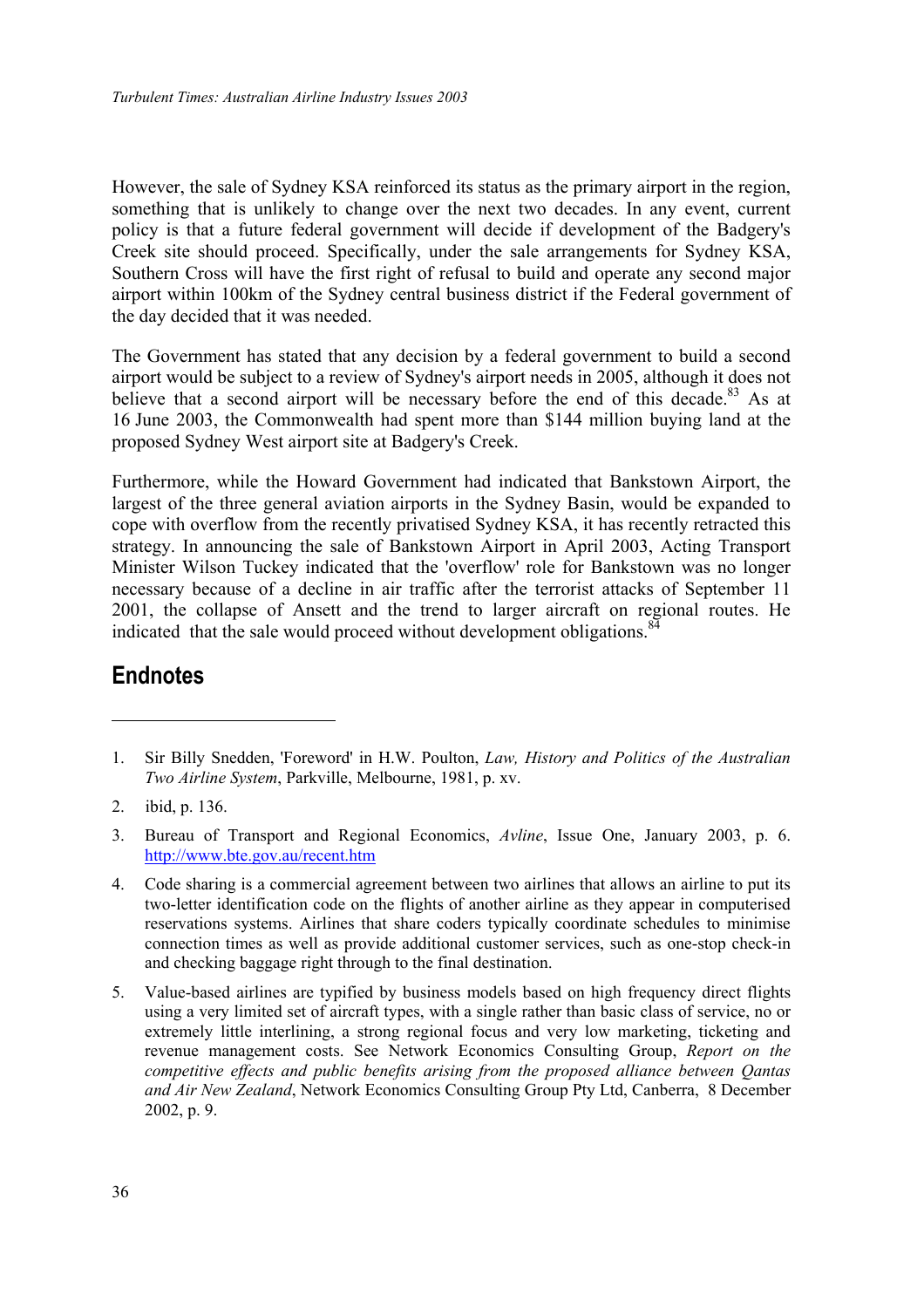- 6. Jane Boyle, 'Virgin looks to treble its profits', *Australian Financial Review*, 5 February 2003, p. 45.
- <span id="page-40-1"></span><span id="page-40-0"></span>7. 'Virgin Blue set to treble profits', *Travelbiz* (electronic newsletter), 6 February 2003.
- 8. IBISWorld Australia, *Scheduled Domestic Air Transport in Australia* (electronic document), 22 April 2003, p. 8.
- 9. Bureau of Transport and Regional Economics**,** loc. cit.
- 10. ibid.
- 11. Bureau of Transport Economics, *Regional Aviation Competitiveness*, Working Paper 41, 2000, [http://www.dotrs.gov.au/btre/docs/wp41\\_finalworking.pdf,](http://www.dotrs.gov.au/btre/docs/wp41_finalworking.pdf) p. x–xi.
- 12. Bureau of Transport and Regional Economics, *Aviation Statistics and Analysis—Regional Airlines*, <http://www.btre.gov.au/avstats/regnpage.htm>, p.1.
- 13. 'Skywest: Regulation means certainty', *Traveltrade*, 26 March 2003, p. 6.
- 14. 'Anderson backs Rex, Virgin push', *Australian Financial Review*, 11 June 2003, p. 2.
- 15. The recent agreement between Rex and Virgin Blue allowing passengers to book flights on both airlines and to book luggage across both operators is significant in that it is a step back towards the more typical integration of regional and trunk airline services. See 'Virgin and Rex become fellow travellers', *Australian Financial Review*, 11 June 2003, p. 1.
- 16. Thomas, Ian, *After Ansett—Emerging Public Policy Issues in the Australian Airline Industry*. Department of the Parliamentary Library, Vital Issues Seminar series, 19 March 2002.
- 17. One of the submissions to the inquiry gives some useful insights into the sectors in the regional aviation industry. See <http://www.aph.gov.au/house/committee/trs/aviation/sub94.pdf>
- 18. Bureau of Transport and Regional Economics, *Aviation Statistics and Analysis,* International Airlines*,* [http://www.btre.gov.au/avstats/intpage.htm#Annual,](http://www.btre.gov.au/avstats/intpage.htm) p.1.
- 19. Ibid.
- 20. ibid.
- 21. Qantas, <http://www.qantas.com.au/infodetail/about/FactFilesNov2002.pdf>
- 22. Qantas New Zealand had a very short history. It was owned and operated by Tasman Pacific Airlines in New Zealand, and operated under a Qantas franchise using the Qantas logo and copyrights. The Airline had Dash 8 and Bae 146 aircraft of the former Ansett New Zealand, and operated until Tasman Pacific was placed into receivership. With the collapse of Qantas New Zealand, Qantas assisted the stranded New Zealand public using its own 737 aircraft for internal New Zealand flights. This led to the establishment of Jetconnect.
- 23. Bureau of Transport and Regional Economics, *Aviation Statistics and Analysis,* International Airlines, op. cit.
- 24. The removal of cabotage restrictions has long been advocated by proponents of complete airline deregulation who point out that it could encourage foreign and Australian international carriers who operate international flights over domestic routes to offer cheap, marginally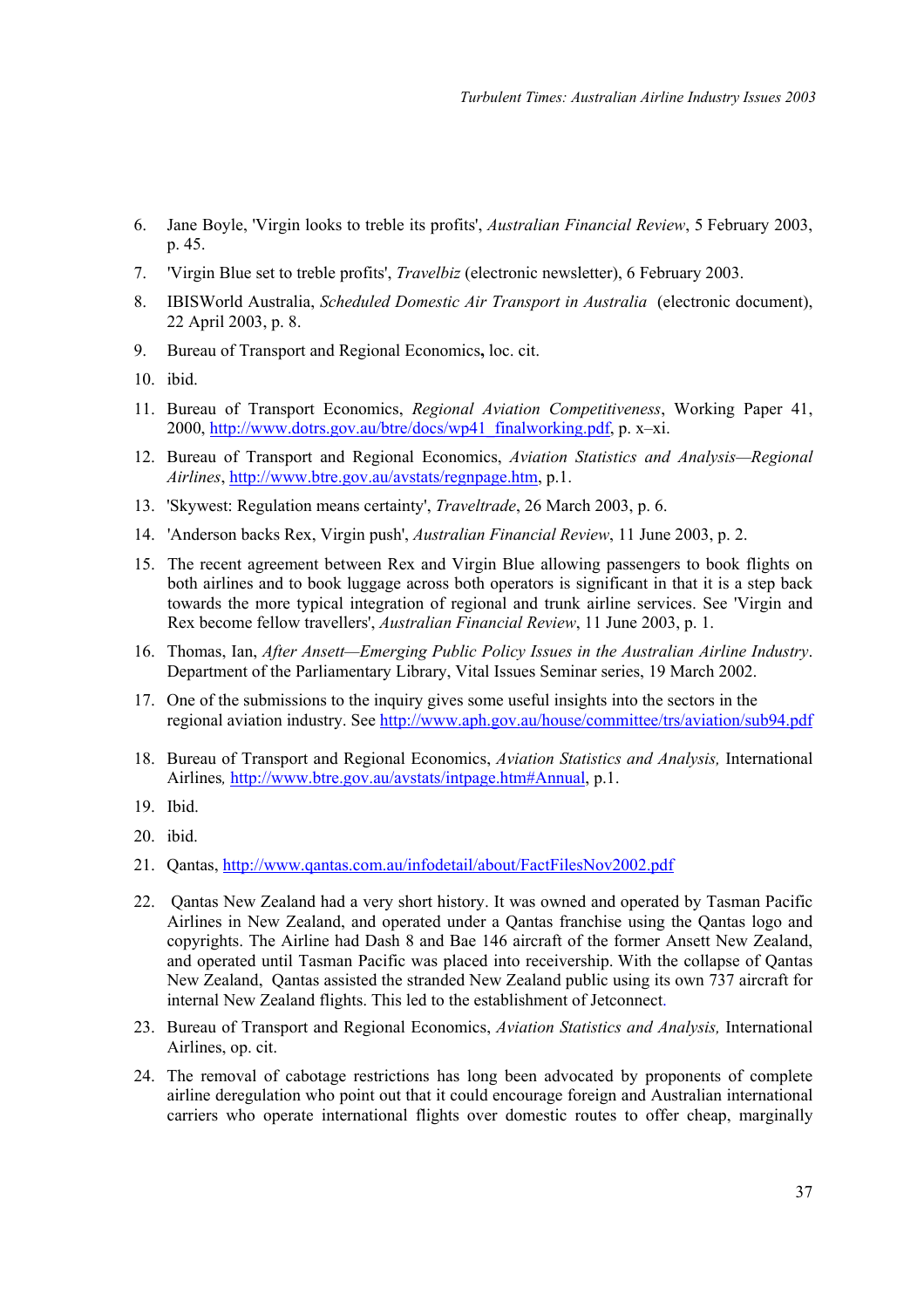costed fares to domestic passengers, thereby stimulating domestic tourism and travel. The opposing argument is that removal of cabatage would result in domestic route 'cream skimming' and capacity dumping by foreign carriers and that this would represent a net welfare loss to Australia as well as endangering the financial viability of the domestic airline industry.

- 25. 'Skywest seeks cash to buy Fokkers', *Australian Financial Review*, 13 June 2003, p. 62.
- 26. 'Air review urges competition curb' and 'State to protect struggling airlines', *The West Australian*, 25 January 2003.
- 27. Qantas, 'Qantas Alliance with Air New Zealand', Press Release, 25 November 2002, [http://www.qantas.com.au/regions/dyn/au/publicaffairs/details?ArticleID=2002/nov02/2826,](http://www.qantas.com.au/regions/dyn/au/publicaffairs/details?ArticleID=2002/nov02/2826) and John Anderson, 'Qantas and Air New Zealand', Media Release A142/2002, 25 November 2002.
- 28. Bureau of Transport and Regional Economics, *Avline,* op. cit, p. 8.
- 29. Board of Airline Representatives of Australia submission to the Tourism Strategy Group, 3 July 2002, [http://www.industry.gov.au/library/content\\_library/T10Board\\_of\\_Airline\\_Representatives\\_of](http://www.industry.gov.au/library/content_library/T10Board_of_Airline_Representatives_of_Australia.pdf) [\\_Australia.pdf](http://www.industry.gov.au/library/content_library/T10Board_of_Airline_Representatives_of_Australia.pdf)
- 30. House of Representatives, *Debates,* 21 September 1994, p. 1295.
- 31. On 18 September 1996, Treasurer Peter Costello announced that approval, with conditions, had been given under the Government's foreign investment policy to the proposal by Air NZ Limited to acquire a 50 per cent interest in Ansett. This decision was taken following consultations between the Treasurer and the Minister for Transport. The proposal was seen as consistent with the requirements of the *Air Navigation Act 1920* and the Government's air navigation policy. The other 50 per cent of Ansett continued to be held by The News Corporation Limited (NewsCorp).

In order to ensure that Air NZ's proposed acquisition complied with the Government's air navigation policy and the Air Navigation Act 1920, the foreign investment approval is subject to certain conditions. These conditions, in particular, required Ansett's internationally operating entity, Ansett International Limited (AIL), to be substantially owned and effectively controlled by Australians, which was necessary for AIL to retain its status as a designated Australian international carrier airline. Included in the conditions was the requirements that AIL's head office and operational base remain in Australia and at least two thirds of AIL's Board, including the chair, are Australian citizens. Source: Treasurer's Press Release, 'Foreign Investment Case', 18 September 1996.

- 32. Qantas, 'Statement on Qantas Sale Act', Press Release, 6 August 2002, <http://www.qantas.com.au/regions/dyn/au/publicaffairs/details?ArticleID=2002/aug02/2748>.
- 33. The Independent Air Services Commission, a division of the Department of Transport and Regional Services, undertakes part of the administration of the bilateral air service agreements system. Its role is to determine the outcomes of applications by existing and prospective Australian airlines for capacity and route entitlements available under air services arrangements. These determinations allocate the available capacity on a route to one or more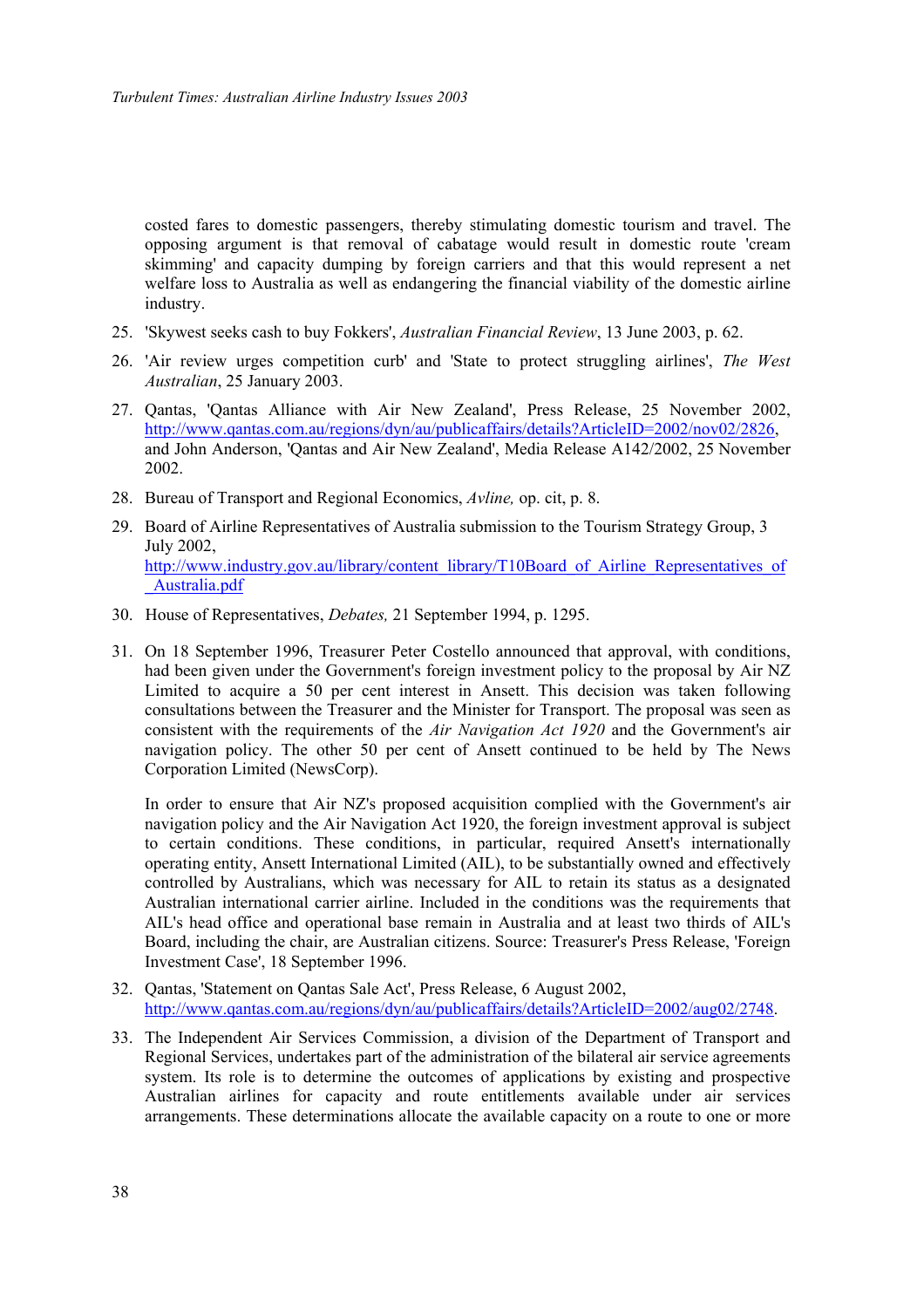carriers and set conditions. The Government, through the [Department of Transport and](http://www.dotars.gov.au/) [Regional Services](http://www.dotars.gov.au/), has responsibility for administering and negotiating Australia's air services arrangements. In this role, the department is responsible for maintaining a [Register of](http://www.dotars.gov.au/avnapt/downloads/register.pdf) [Available Capacity](http://www.dotars.gov.au/avnapt/downloads/register.pdf) for use by the commission and applicants.

- 34. John Anderson, Minister for Transport and Regional Services, 'Australia Calls for a Free World in Aviation', Media Release A86/2000, 5 June 2000, [http://www.ministers.dotars.gov.au/ja/releases/2000/june/a86\\_2000.htm](http://www.ministers.dotars.gov.au/ja/releases/2000/june/a86_2000.htm)
- 35. John Anderson and Peter Costello, 'International Air Services', Media Release A79/99, 3 June 1999, [http://www.ministers.dotars.gov.au/ja/releases/1999/june/a79\\_1](http://www.ministers.dotars.gov.au/ja/releases/1999/june/a79_1999.htm) [999.htm](http://www.ministers.dotars.gov.au/ja/releases/1999/june/a79_1999.htm)
- 36. 'Qantas and Air New Zealand plan alliance', *Travelpress* (Electronic News Service), 26 November 2002, <http://www.atc.australia.com/wnews.asp?topic=24&art=3554>
- 37. 'Virgin Blue Demands Protection from Tie-up', *Flight International*, 18–24 February 2003, p. 13.
- 38. Virgin Blue submission in response to applications for authorisation of the proposed Qantas— Air New Zealand—Air Pacific Alliance, 12 February 2003.
- 39. 'Airlines aim to bypass Fels', *Australian Financial Review*, 28 April 2003, p. 64.
- 40. Bureau of Transport and Regional Economics, *Avline*, op. cit, p. 10.
- 41. ibid., p. 8.
- 42. The Tesna consortium was registered as a company in October 2001. It was established to recapitalise and revitalise the mainline operations of Ansett Australia and consisted of two prominent Australian business people, Messrs L. Fox and S. Lew. In withdrawing its bid for Ansett on February 27 2002, the consortium attributed the bid's collapse to its inability to reach agreement with third parties on issues principally related to the transfer of domestic airport terminal leases. Contract requirements for the transfer of leases at Sydney, Brisbane, Melbourne, Adelaide and Perth to Tesna could not be finalised in time. It also said that serious issues remained unresolved including those relating to environmental risk and the use of Ansett's International Air Transport Association designator code.
- 43. Senate Rural and Regional Affairs and Transport Legislation Committee, Answers to Questions on Notice, Supplementary Estimates 20–22 November 2002, p. 124.
- 44. Department of Transport and Regional Services, Portfolio Additional Estimates Statements 2002–03, p. 33.
- 45. Personal communication from the Department of Transport and Regional Services.
- 46. M. Blenkin, 'Fed: Govt says no Xmas present, no end to Ansett tax', AFP (Electronic News Service), 21 December 2002.
- 47. 'Trustee's appeal means Ansett levy will linger', *Australian Financial Review*, 25 March 2003, p. 3.
- 48. 'Ansett levy to stay—for now', *Australian Financial Review*, 2 April 2003, p. 5.
- 49. John Anderson, 'Ansett levy to end this month', Media Release, 10 June 2003.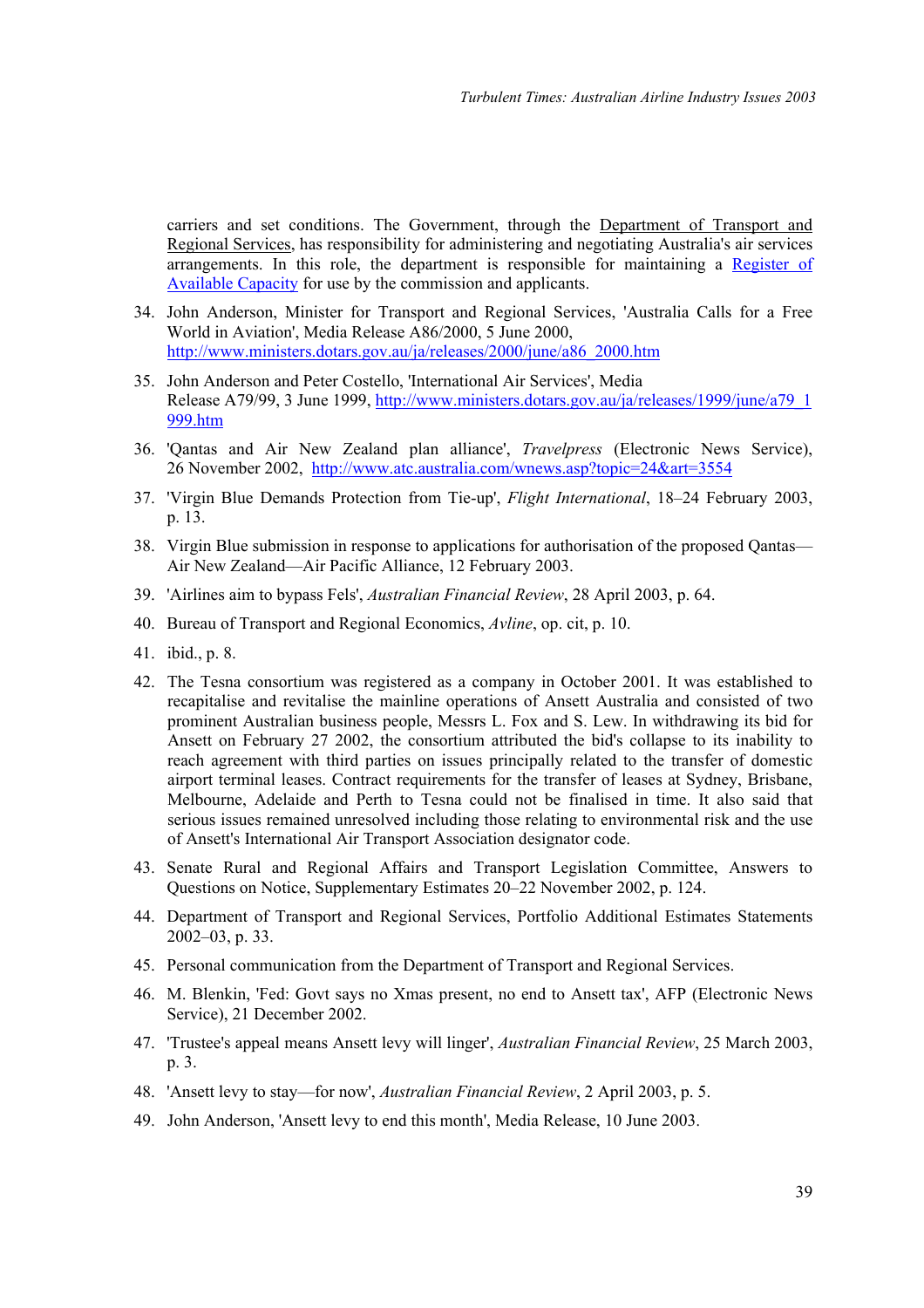- 50. Martin Ferguson, '\$1/2 billion slush fund growing under false pretences', Media Statement, 30 January 2003.
- 51. Qantas, 'Qantas expands into Sydney airport terminal 2', Press Release, 16 September 2002, [http://www.qantas.com.au/regions/dyn/au/publicaffairs/details?ArticleID=2002/sep02/](http://www.qantas.com.au/regions/dyn/au/publicaffairs/details?ArticleID=2002/sep02/Q2776) [Q2776](http://www.qantas.com.au/regions/dyn/au/publicaffairs/details?ArticleID=2002/sep02/Q2776).
- 52. Bruce Teague, 'Qantas competitors need a helping hand from the Government', *Sydney Morning Herald*, 22 March 2002.
- 53. Economies of scale are the gains by way of reduced costs of production per unit of output arising from the increasing size of plant or operations.
- 54. Toni O'Loughlin, 'Small business presses for competition law inquiry', *Australian Financial Review*, 4 April 2002, p. 16.
- 55. Minter Ellison, *Newsalert*, 'Misuse of Market Power Redfined',7 February 2003, p. 2
- 56. John Quiggin, 'Competition policy takes a nose dive', *Australian Financial Review*, 14 September 2001, p. 13.
- 57. Organisation for Economic Co-operation and Development, Economic Survey Australia, Organisation for Economic Co-operation and Development, Paris, March 2003, p. 102.
- 58. 'Virgin sails past SingTel hiccup', *Australian Financial Review*, 10 July 2002, p. 15.
- 59. 'Virgin looks to treble its profits', *Australian Financial Review*, 5 February 2003, p. 45.
- 60. Jane Boyle, 'Virgin vows to cross Tasman', *Australian Financial Review*, 13 February 2003, p. 17.
- 61. Commonwealth of Australia, *Review of the Competition Provisions of the Trade Practices Act*, Canberra, 31 January 2003.
- 62. On 17 December 2002, the Transport and Regional Services Minister John Anderson and Defence Minister Robert Hill, announced that the Government would examine whether merging military and civil air-traffic management systems could cut duplication and costs. See 'Australia to examine unified air traffic management system', Joint Media Statement 12 February 2002,

[http://www.ministers.dotars.gov.au/ja/releases/2002/december/Joint12\\_2002.htm](http://www.ministers.dotars.gov.au/ja/releases/2002/december/Joint12_2002.htm)

- 63. A single till is an arrangement for setting airport charges whereby all airport revenues and costs are taken into account in setting aeronautical prices. Allowable aeronautical prices are set on a 'residual basis', after subtracting from total airport costs the revenue derived from non-aeronautical activities. In contrast, a dual till is an arrangement for setting airport charges whereby the costs and revenues of providing aeronautical services are included in the assessment of allowable aeronautical prices. In other words, aeronautical services are priced on a 'stand-alone' basis, without regard to any net revenues from non-aeronautical services.
- 64. The Phase 2 airports comprised Adelaide, Alice Springs, Canberra, Coolangatta, Darwin, Hobart, Launceston, Townsville, Mount Isa, Tennant Creek, Archerfield, Jandakot, Moorabbin and Parafield.
- 65. 'Last call for sale of Sydney airports'*, Australian Financial Review,* 10 April 2003, p. 6.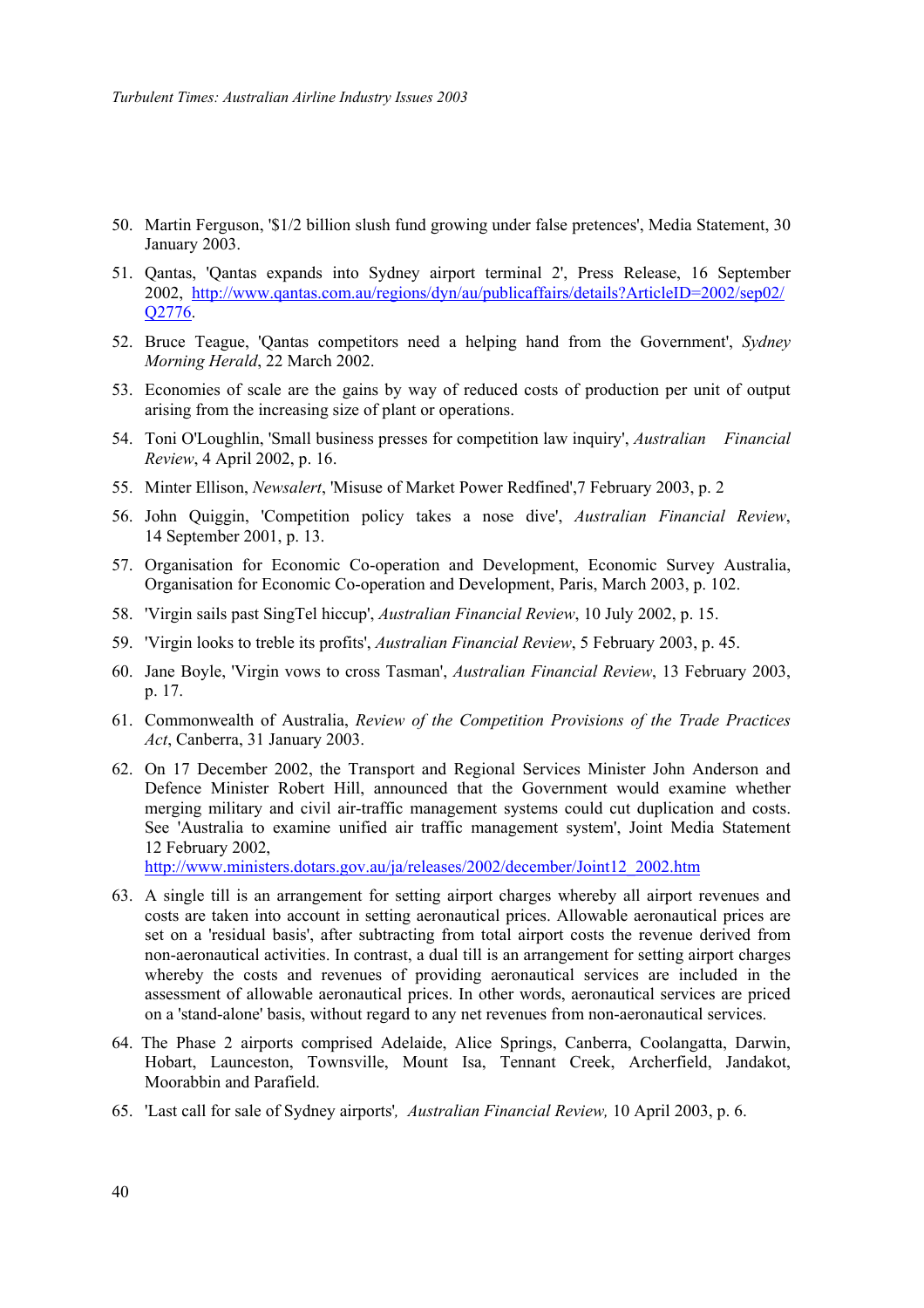- 66. Bureau of Transport and Regional Economics, *Avline*, op. cit, p. 2.
- 67. ibid.
- 68. John Anderson and Peter Costello, 'Productivity Commission Report on Airport Price Regulation', Joint Media Statement, 13 May 2002, [http://www.ministers.dotars.gov.au/ja/relea](http://www.ministers.dotars.gov.au/ja/releases/2002/may/airport_price_regulation.htm) [ses/2002/may/airport\\_price\\_regulation.htm](http://www.ministers.dotars.gov.au/ja/releases/2002/may/airport_price_regulation.htm)
- 69. Board of Airline Representatives of Australia, op. cit. p 3.
- 70. Sydney Airport Corporation Limited, 'Insurance Costs Recovery', Media Release, 28 February 2003.
- 71. Board of Airline Representatives of Australia, op. cit. p. 3.
- 72. *'Airport & Airline: Asia Pacific'*, No. 187, 19 July 2002.
- 73. Gary Banks,' Regulating Australia's Infrastructure: Looking Forward', speech to the National Infrastructure Summit, Melbourne, 14 August 2002, at [http://www.pc.gov.au/researc](http://www.pc.gov.au/research/speeches/cs20020814/index.html) [h/speeches/cs20020814/index.html](http://www.pc.gov.au/research/speeches/cs20020814/index.html)
- 74. 'Mega jets force airports upgrade', *Australian Financial Review*, 4 July 2002, p. 1.
- 75. John Anderson, 'Regional access to Sydney Airport guaranteed', Media Release A198/2000, 13 December 2000, [http://www.ministers.dotars.gov.au/ja/releases/2000/decembe](http://www.ministers.dotars.gov.au/ja/releases/2000/december/a198_2000.htm) [r/a198\\_2000.htm](http://www.ministers.dotars.gov.au/ja/releases/2000/december/a198_2000.htm)
- 76. Senate Rural and Regional Affairs and Transport Legislation Committee, Answers to Questions on Notice, Supplementary Estimates 20–22 November 2002, p. 125.
- 77. The Noise Exposure Forecast system is a scientific measure of the aircraft noise exposure levels around aerodromes. It can be used for assessing average community response to aircraft noise and for land-use planning around aerodromes. In the Australian system, noise exposure levels are calculated in Australian Noise Exposure Forecast units, which take into account various factors concerned with aircraft noise such as the intensity, duration, tonal content and spectrum of audible frequencies of the noise of aircraft take-offs, approaches to landing and reverse thrust after landing. The Department of Transport and Regional Services has developed transparent noise information software which can be customised to enable aircraft noise disclosure information to be rapidly produced for individual airports
- 78. John Anderson, 'Sale of Sydney Airport', Media Release, 25 June 2002.
- 79. Martin Ferguson, Press Release 'Sale of Sydney Airport', 25 June 2002. Ferguson's press release noted that:

Labor supports the sale of Kingsford Smith Airport. The sale of Sydney airport completes a process of airport sales commenced by Labor in government. The real difference between the Government and the Opposition is that, in addition to retiring debt, the Opposition believes that there is a requirement on this generation to actually invest in our future infrastructure needs. In the past, previous generations did that. That sale of Sydney airport, after retiring debt, represents a return to Government of about \$4.2 billion.

- 80. John Anderson, 'Regional access to Sydney Airport guaranteed', op. cit.
- 81. *Aviation Analyst-Asia Pacific,* No. 32, September 2001, p. 15.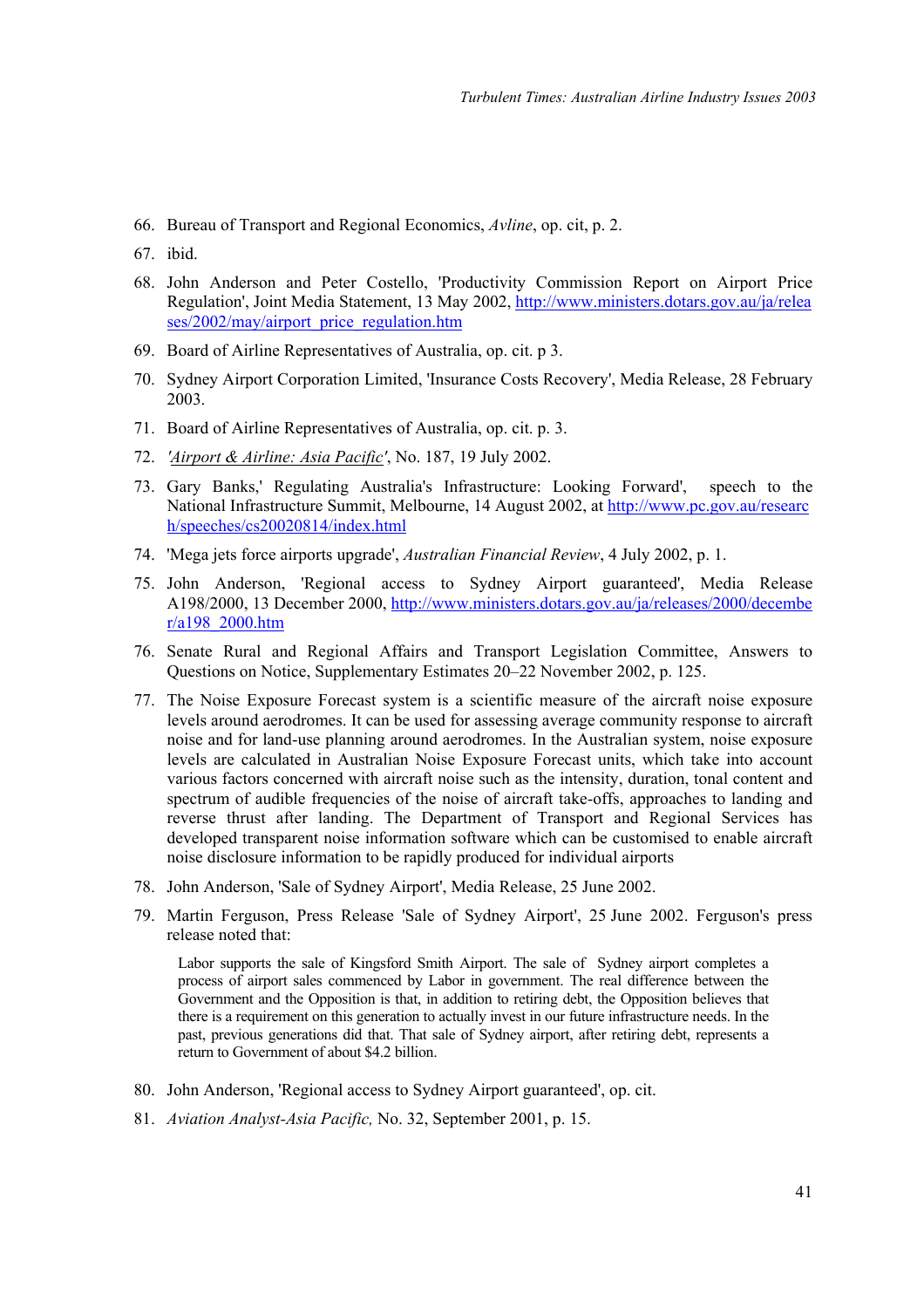- 82. John Anderson, 'regional access to Sydney Airport guaranteed', op. cit.
- 83. John Anderson, 'Sale of Sydney Airport', op. cit.
- 84. 'Last call for sale of Sydney airports', op. cit.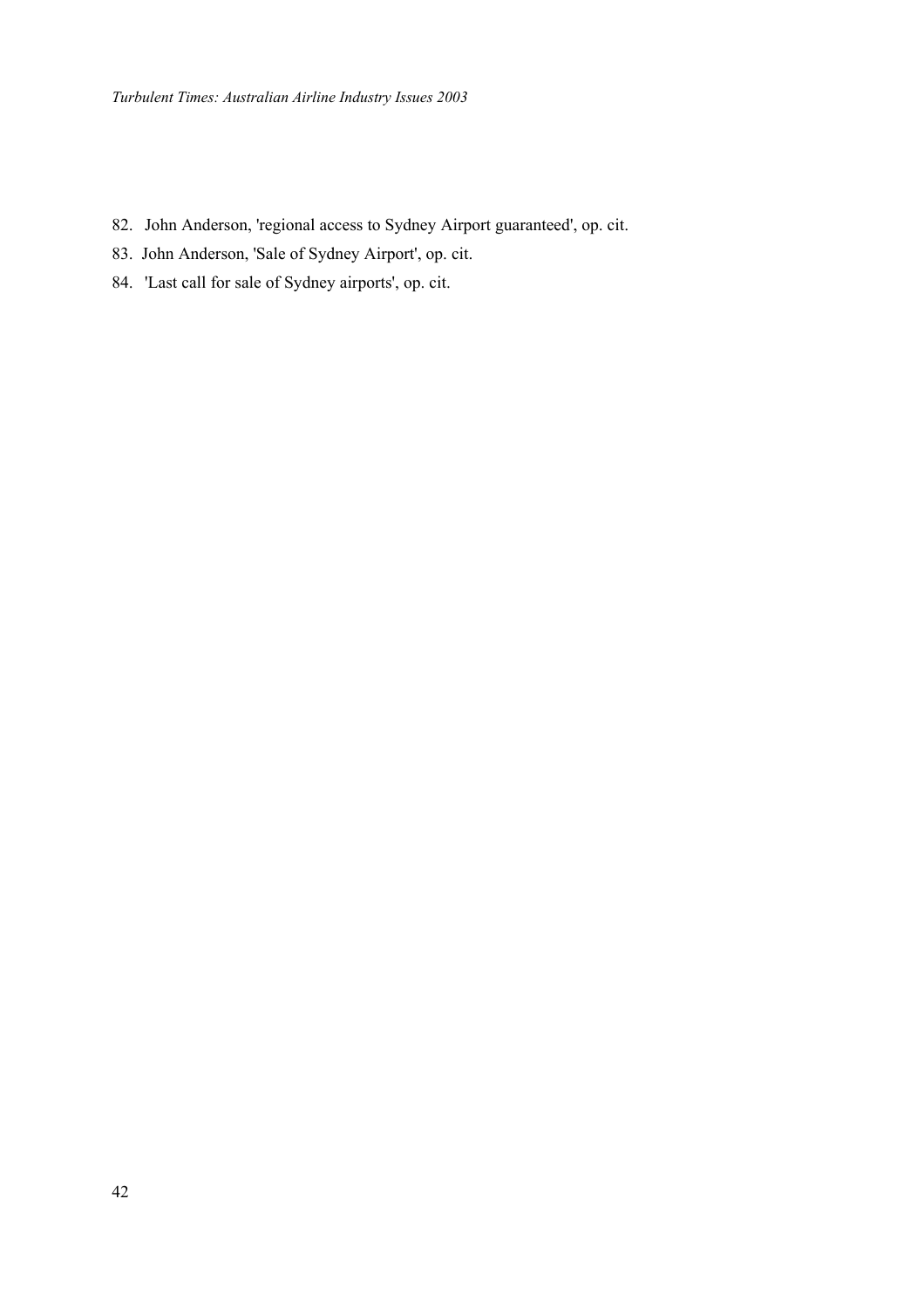# <span id="page-46-0"></span>**Appendix 1: Principal Regional Airlines, Australia, May 2003**

### **Aeropelican**

*Description:* Is now a subsidiary of Horizon Airlines, after being purchased from the Ansett Administrators. *Aircraft*: DHC-6-300 Twin Otter (4)

*Routes:* Newcastle/ Belmont and Newcastle/ Williamstown to Sydney

### **Airlink**

*Description:* airlink has been involved in charter operations out of Dubbo for about 31 years and commenced regional airline services in 1991 on routes vacated by Hazelton Airlines. In late 2001 Air Link moved its on-carriage to QantasLink/ Eastern flights after Hazelton had temporarily suspended operations. Air Link introduced in March 2003 a Beech 1900D, used exclusively for the Dubbo-Sydney route.

*Routes:* Dubbo to Sydney, the Mudgee; Dubbo-Coonamble, Walgett and Lightning Ridge; Dubbo to Cobar; and Dubbo to Bourke.

*Aircraft:* Beechcraft 1900D (1), PA-31-350 (5), Cessna 310R (4)

#### **Airlines of South Australia**

*Description:* founded in 1998, Airlines of South Australia currently operate flights from Adelaide to Port Augusta and Port Lincoln and from Port Augusta to Leigh Creek, Innamincka, Birdsville and Boulia.

*Aircraft*: Embraer 110-P1 (2), Embraer 110-P2 (1), PA-31-350 (4), Commander 500S (1).

#### **Alliance Airlines**

*Description:* Founded in mid-2001, alliance Airlines in March ceased all operations from Rockhampton and Gladstone. The company cited financial reasons for the decision. *Routes:* Alliance operates services from Brisbane to Norfolk Island and Townsville; and a weekly Sydney to Norfolk Island service.

*Aircraft*: Fokker F100 (2), Embraer EMB 120ER (2).

#### **Australian Air Express**

*Description:* Established in 1992 as a joint venture between Qantas (the Australian Airlines) and Australia Post, Australian air Express currently wet leases seven Boeing 727F freighters from Trans Australian Air and three BAe 146s from National Jet Systems.

*Aircraft and Routes:* The airline has Boeing 727F's based in Perth, Melbourne, Hobart and Cairns, BAe 146's based in Brisbane and Adelaide, Hawker Siddley's based in Sydney and Metro 3's based in MacKay, Sydney, Canberra and Melbourne. Australian Air Express's fleet of 727's service the following routes: Perth/ Melbourne/ Brisbane/ Townsville/ Cairns; Perth/ Sydney/ Melbourne/ Perth; Perth/ Melbourne/ Perth; Cairns/ Townsville/ Brisbane/ Melbourne/ Perth; Hobart/ Launceston/ Melbourne/ Launceston/ Melbourne; Melbourne/ Brisbane/ Melbourne/ Hobart. The 146's operate Brisbane/ Sydney/ Melbourne/ Sydney/ Brisbane; Adelaide/ Sydney/ Brisbane/ Sydney/ Adelaide and Adelaide/ Melbourne/ Sydney/ Melbourne/ Adelaide.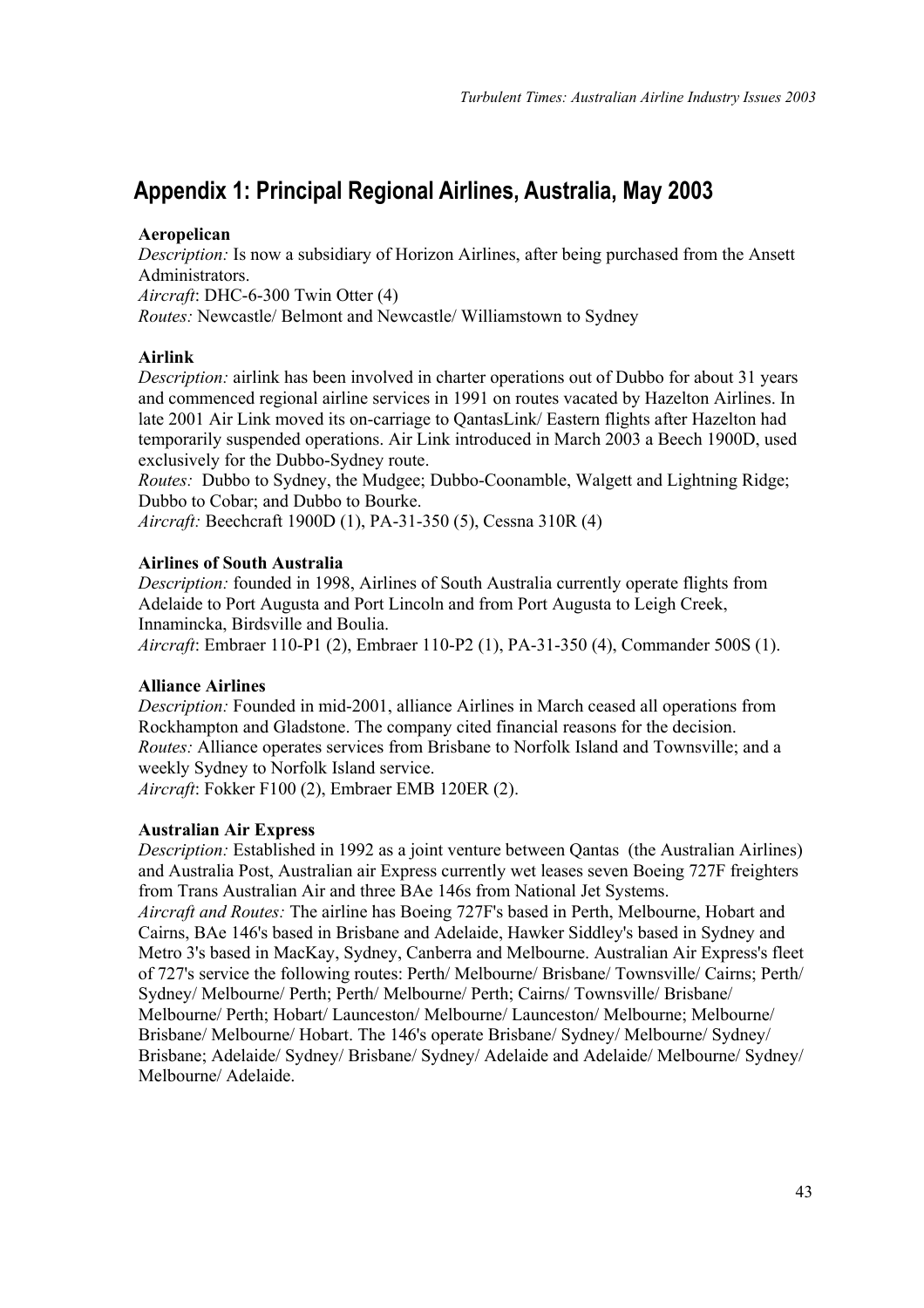#### **Australian Airlines**

*Description:* is wholly owned by Qantas but operated independently and managed separately. Set up as a low cost international airline in October 2002, Australian

*Routes*: Airlines currently operates four Boeing 767-300s but plans to increase its fleet in the near future. Operating from Cairns, the airline offers daily services to Osaka, Nagoya and the Gold Coast; with three services every week to Fukuoka, Hong Kong, Singapore and Taipei. *Aircraft*: Boeing 767-300ER (4)

#### **Cape York Air**

*Description:* Cairns-based Cape Yok Airlines provides air services to 67 airports on Cape York and throughout Far North Queensland. Additionally the company has a base located on Badu Island in the Torres Straits. The company is a contractor to Australian post and reciecves as Australian Federal Government subsidy under the Rural Air Service Scheme (RASS). The company's air mail delivery service is the longest service of its type in the world.

*Routes:* Horn Island to Boigu, Badu, Kubin, Mabuiag and Saibai. *Aircraft:* Cessna 208A (1), BN Islander (1), PA-31-310 (2), Partenavia P.68B (1).

#### **Emu Airways**

*Routes:* Adelaide to Kingscote; Adelaide to Wudinna. *Aircraft*: Beech 1900C (2), PA-31-350 (2), Cessna 402B (1).

#### **Golden Eagle Aviation**

*Description:* are agents for Australian air Express and the company have a comprehensive delivery and pick up service.

*Routes:* Port Hedland, South Hedland, Wedgefield, Derby, Karratha, Dampier, Karratha's light industrial area, Wickham and the surrounding areas.

*Aircraft:* The airlines current fleet are located over three bases throughout the Kimberly and Pilbara. These bases have the following aircraft: Port Hedland – Piper Chieftain (1), Piper Seneca (1); Derby – Cessna 206 (3), Britten Norman Islander (2), Piper Navajo (2), Cessna 310 (1); Kununurra: Cessna 206 (1), Piper Chieftain (1), Piper Seneca (1).

#### **Horizon Airlines**

*Description:* provides a wide range of aviation services to the Australian public and industry. Operations vary from Regular Passenger Services (RPT) with Metro 23 aircraft, to charter operations in Metro 2's, through to ad hoc charters in the 44-seat turbo prop BAe-748. Additionally Horizon Airlines operate three, BAe-748 freighters Australia wide. *Routes:* Horizon services Sydney to Taree, Newcastle (Williamstown), and Cooma. *Aircraft:* BAe-748 (5), metro 23 (2, soon to be 3), Metro II (1)

#### **King Island Airlines**

*Routes*: operate two daily flights Monday to Friday between Melbourne / Moorabbin and King Island; and one daily service on Saturday and Sunday. *Aircraft:* EMB-110P1 Bandeirante (1), PA-31-350 Chieftain (4).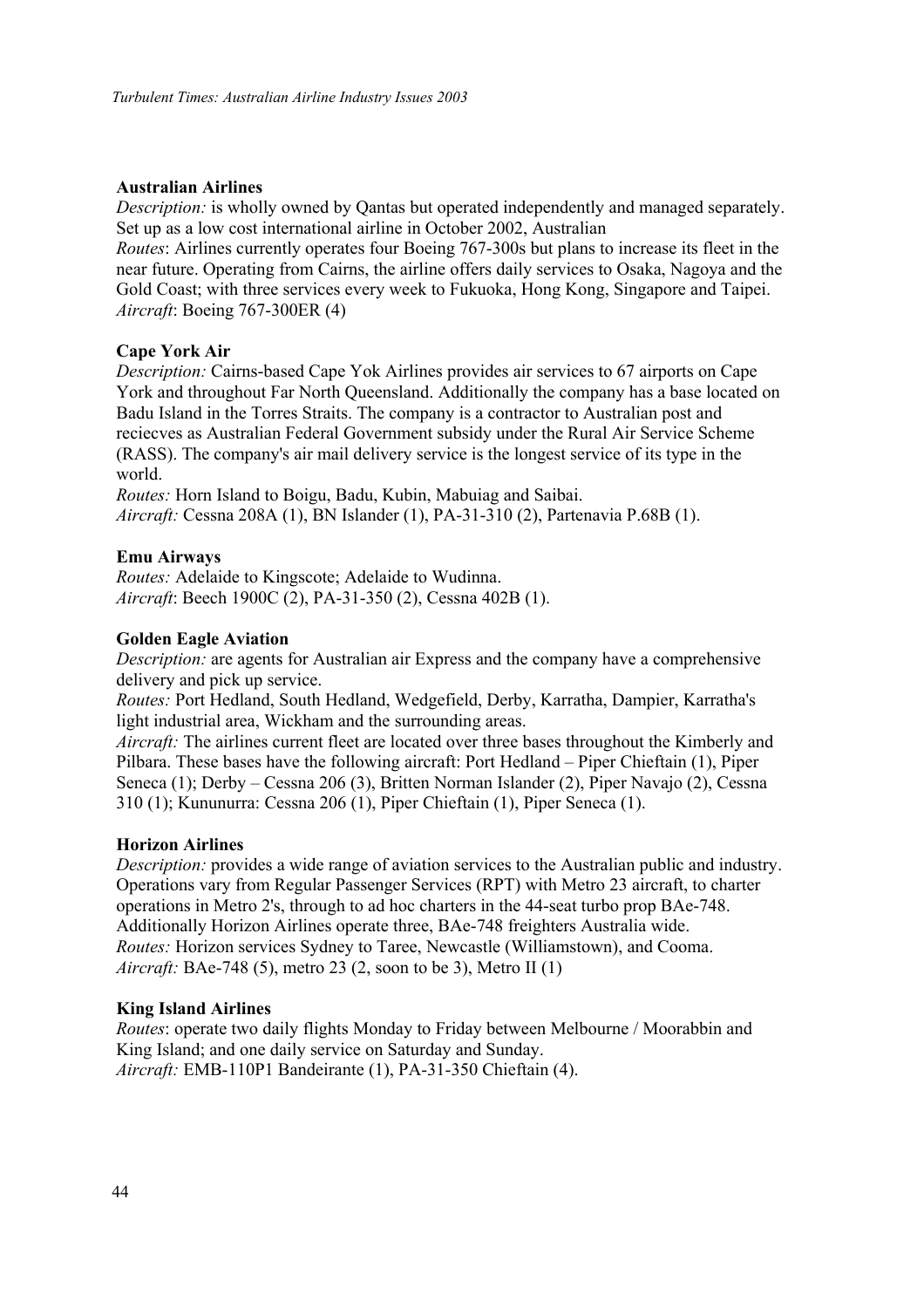### **Macair Airlines**

*Routes:*The Macair network connects the following ports: Bedourie, Boulia, Brisbane, Birdsville, Burketown, Cairns, Charleville, Cloncurry, Cunnamulla, Doomadgee Mission, Dunk Island, Edward River (Pormpuraaw), Hughenden, Julia Creek, Kowanyama, Lizard Island, Longreach, Mornington Island, Mount Isa, Normanton, Oakey, Quilpie, Richmond, Thargomindah, Toowoomba, Townsville, St George, Windorah and Winton. *Aircraft:* Saab 340B (2), DHC-6-300 92), Fairchild Metro 23 (4), Fairchild Metro III (4).

### **National Jet Systems**

*Description:* provides aviation services such as wet leasing, scheduled airlines operations, charter and resource industry air services for major corporate and government organisations. *Routes:* Darwin to McArthur River, Perth to Christmas Island and Cocos Islands. *Aircraft:* BAe 146-100 / RJ70 and Dash 8-200.

### **Norfolk Jet Express**

*Routes:* Norfolk Island to Brisbane, Melbourne and Sydney. *Aircraft:* Boeing 737-4L7 (1).

### **Northwest Regional Airlines**

*Routes:* Broome to Port Hedland, Karratha and Exmouth, Broome to Fitzroy Crossing and Halls Creek.

*Aircraft:* Cessna 404 (3), Cessna 310R (1)

### **O'Connor Airlines**

*Description:* carries around 80 000 people each year. *Routes:* currently provides daily flights to and from Mount Gambier, Melbourne, Adelaide, Whyalla and Mildura.

*Aircraft:* BAe Jetstream 32EP (3), Cessna 441 (1).

### **Qantas Airways**

*Description:* Founded in the Queensland outback in 1920, Qantas is the world's oldest continually operating airline and is Australia's largest domestic and international carrier. Qantas is also one of the world's leading long distance airlines, having pioneered services from Australia to North America and Europe. Qantas operates a fleet of 185 aircraft, *Routes:* Serves 67 domestic destinations including a number of major regional ports and 75 international destinations in 32 countries.

*Aircraft:* Boeing 747-400 (29), Boeing 747-338 (6), Boeing 767-300ER (25), Boeing 767- 238ER (7), Boeing 737-838 (15), Boeing 737-400 (22), Boeing 737-300 (17), A330-200 (3).

### **Qantaslink**

*Description and Aircraft:* Qantas' regional airline, QantasLink regional airlines are wholly owned subsidiaries of Qantas and operate in excess of 2700 flights each week to 55 destinations across Australia. QantasLink flies more frequently and to more destinations that Qantas domestic. QantasLink comprises four separate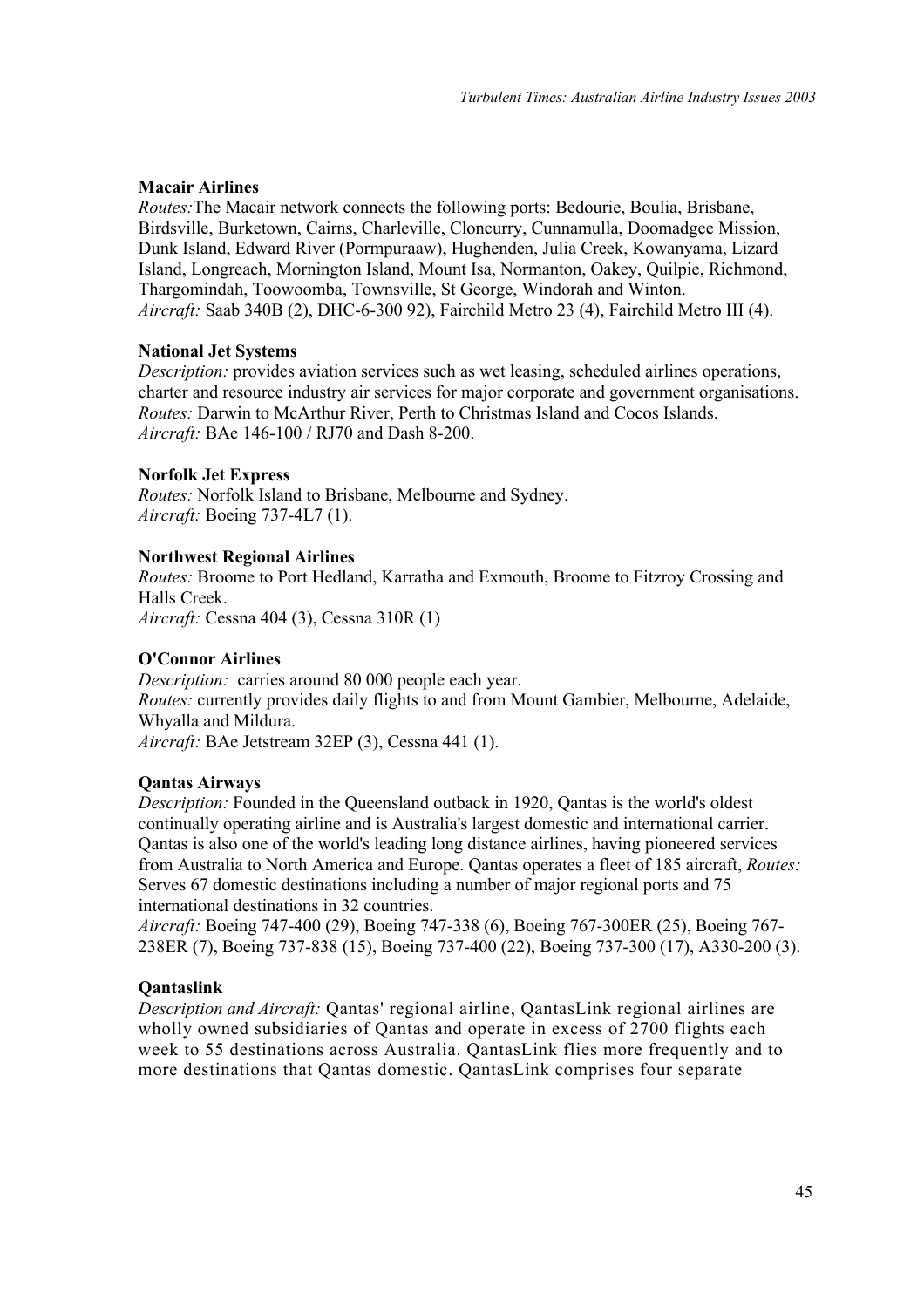regional airline entities - Airconnex (Impulse Airlines), Airlink, Eastern Australia Airlines and Sunstate Airlines. With 61 aircraft in the QantasLink fleet, three aircraft types are used: Boeing 717 jets (14) BAe 146 jets (15) and De Havilland Dash 8 turboprops (32).

#### **Qantaslink / Airconnex (Impulse Airlines)**

*Routes:* Airconnex currently serves 14 ports throughout Australia: Adelaide, Brisbane, Coolangatta (Gold Coast), Hamilton Island, Hobart, Launceston Mackay Maroochydore (Sunshine Coast), Melbourne, Newcastle, Proserpine (Whitsunday Airport),Rockhampton, Sydney and Townsville. *Aircraft:* Boeing 717-200 (14)

#### **Qantaslink / Eastern Australia Airlines**

*Routes:*Eastern operates from Sydney to Albury, Armidale, Ballina, Canberra, Coffs Harbour, Dubbo, Grafton, Lord Howe Island, Moree, Mount Hotham, Narrabri, Newcastle/William town, Port Macquarie, Tamworth and Wagga Wagga and from Melbourne to Burnie/Wynyard, Canberra, Devonport, Mildura, Mount Hotham and Newcastle/William town.

*Aircraft:* Dash 8Q300 (5), Dash 8200 (3), Dash 8-100 (13)

#### **Qantaslink / Sunstate Airlines**

*Routes:* Sunstate operates a network of services from Brisbane to the following ports: Barcaldine, Blackall, Blackwater, Bundaberg, Cairns, Charleville, Coffs Harbour, Coolangatta, Emerald, Gladstone, Hamilton Island, Longreach, Lord Howe Island, Mackay, Melbourne, Newcastle/Williamtown, Rockhampton, Roma, Thursday Island, Townsville and Weipa.

*Aircraft:* Dash 8-300 (4), Dash 8200 (2), and Dash 8-100 (5)

#### **Regional Express (Rex)**

*Description:* Rex is one of Australia's newest regional airlines and was formed through the merger of Hazelton and Kendell Airlines. Its headquarters are in Sydney with its main operational, engineering and maintenance base in Wagga Wagga. Rex is about to commence an interlining agreement with Virgin Blue.

*Routes:* Rex services the capital cities of Adelaide, Canberra, Melbourne, and Sydney and the regional centres of Ceduna, Port Lincoln, Coober Pedv, Kangaroo Island (Kingscote), Whyalla, Olympic Dam, Broken Hill, Mt Gambier, Portland, King Island, Burnie, Devonport, Wagga Wagga, Albury, Merimbula, Dubbo, Bathurst, Griffith NSW, Lismore, Mildura, Moruya, Narrandera, Orange, Parkes and Ballina.

*Aircraft:* Saab 340 (21), Fairchild Metro 23(7)

Rex recently announced a major upgrade of its Saab aircraft fleet, replacing 10 34 seat Saab aircraft with 10 updated and `as new' versions of the Saab 340B starting March 2003